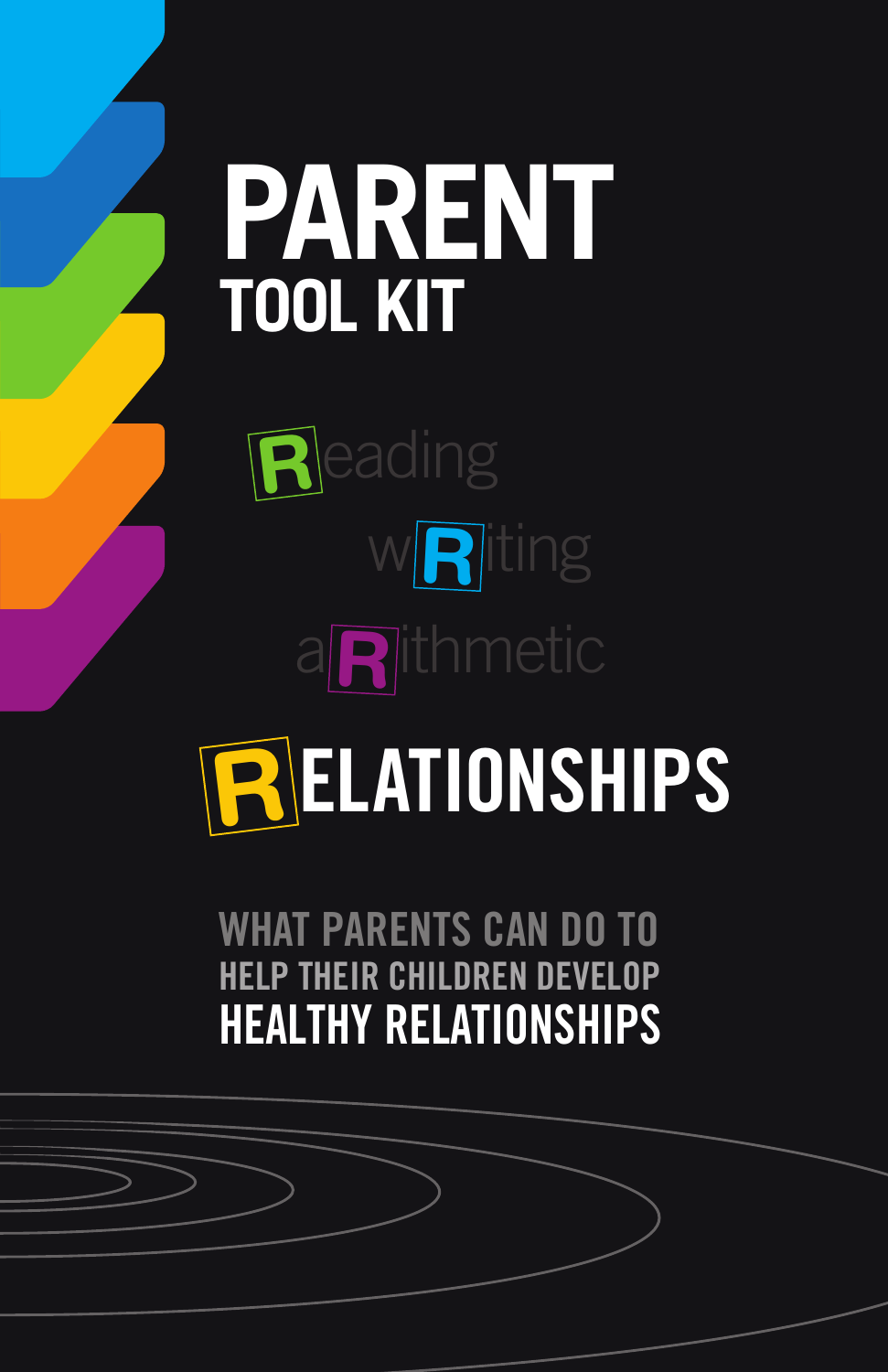### A MESSAGE FROM THE COUNCIL OF ONTARIO DIRECTORS OF EDUCATION (CODE)

This Tool Kit is intended to help parents as they guide and encourage their children in learning skills that are essential for success at school and throughout life. The support that parents provide plays a major role in children's and teens' achievements, both in and out of the classroom.

Parents, students, and educators from across Ontario have helped create this Tool Kit by generously sharing their insights and feedback on what works for them. We thank them all. Many organizations also helped us, and they are listed at the end of this Tool Kit.

We have also included contributions from professionals who have shared their expertise in a variety of key areas in response to parent questions. In particular, we would like to thank Jean Clinton, Bruce Ferguson, Mary Gordon, and Debra Pepler.

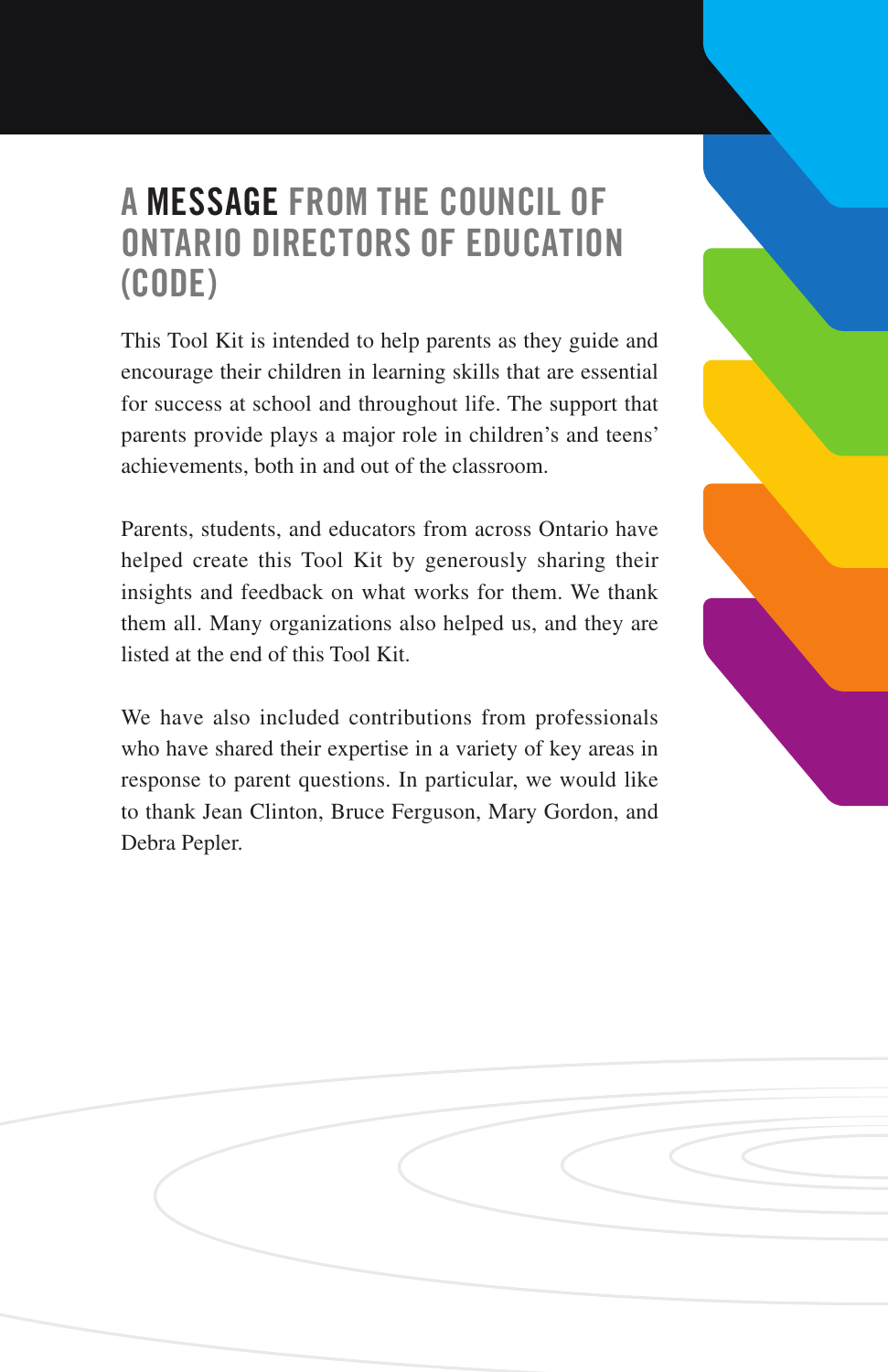The enclosed USB Webkeys will help you to access the complete kit (the Tool Kit and the Guidebook) at http:// www.ontariodirectors.ca/parent\_engagement.html. You may download all or part of either document. Hard copies of the complete kit have been provided to all public schools and boards in Ontario. It is our hope that you will find these documents useful and circulate them widely.

These documents are part of a series of Parent Engagement Resources. The earlier documents are:

*Parent Tool Kit: What Parents Can Do To Help Their Child Succeed in School*;

*Parent Tool Kit: Teen Edition, What Parents Can Do To Help Their Teens Succeed*; and

*Planning Parent Engagement: A Guidebook for Parents and Schools.*

[All of them can be found at http://www.ontariodirectors.ca/](http://www.ontariodirectors.ca/parent_engagement.html) parent engagement.html.

Throughout this Tool Kit, the term *parents* refers to parents, guardians, and caregivers. The term *children* refers to children and youth.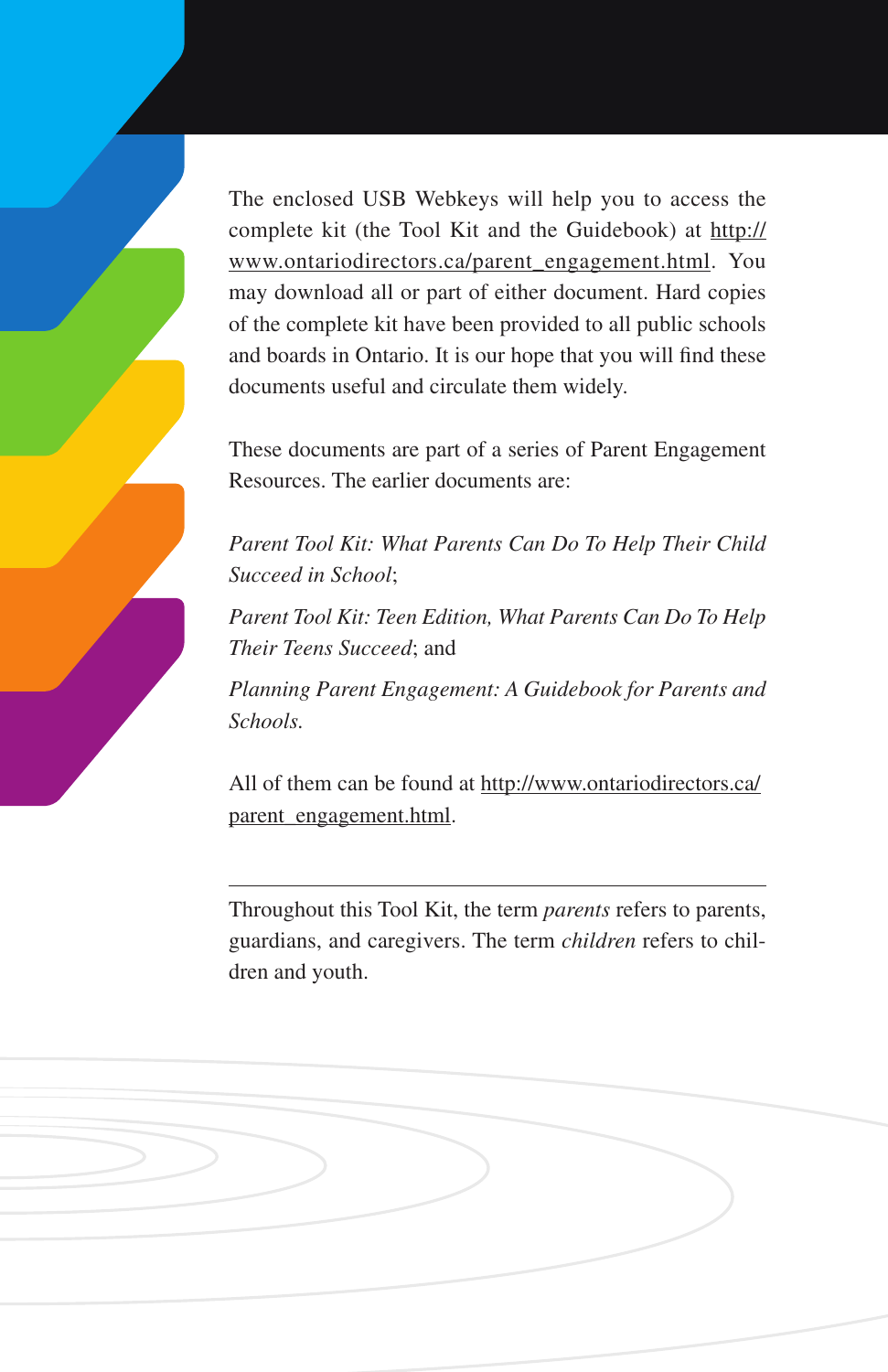### USING THIS TOOL KIT

This Tool Kit is a collection of ideas, tips, and resources for parents to help their children and teens build healthy relationships. The Tool Kit's structure and content stem from parents' questions and many of the suggestions come from parents. In addition to all the things your families are already doing, we hope that you will find these suggestions helpful in supporting your children and teens.

You may find one or more things that relate to your experiences. The **six sections** can be read in any order. You can scan the tips, or delve more deeply into sections of interest to you.

Healthy relationships are a foundation for well-being. You may wish to read **BE A MENTOR** for ways to help your child or teen build relationships. It emphasizes the importance of positive parenting and of developing respect, empathy, and a sense of belonging.

**BE INVOLVED** offers tips on becoming familiar with the communication tools your child or teen may be using and on addressing issues such as cyber-bullying. It highlights the role electronic devices can have in building and maintaining relationships in this digital age.

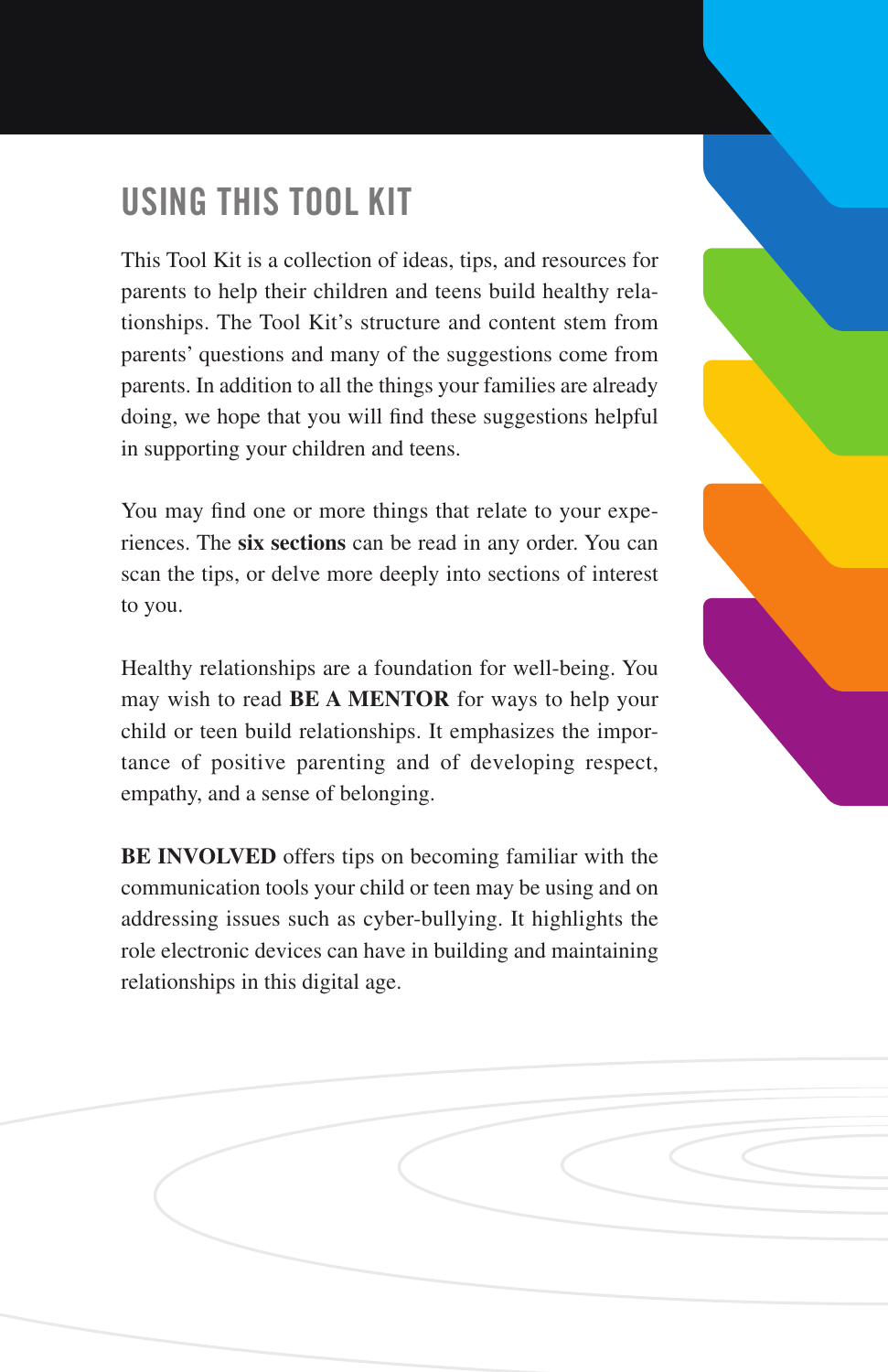**BE A ROLE MODEL** deals with the importance of building positive and inclusive relationships. It provides tips on how to help our children thrive in our complex, diverse world.

If you are looking for suggestions on how to support children's mental health and well-being, check out **BE A LEARNER**. One of the key factors contributing to well-being for young people is the ability to have healthy relationships and friendships.

Conflict and bullying get in the way of building healthy relationships. **BE A COACH** offers some ways parents are helping children deal with these issues.

**BE A GUIDE** focuses on resilience and the ability to deal with whatever life brings. Suggestions for helping children and youth "bounce back" are offered.

> **The design of this Tool Kit was created by Humber College AdCentre students.**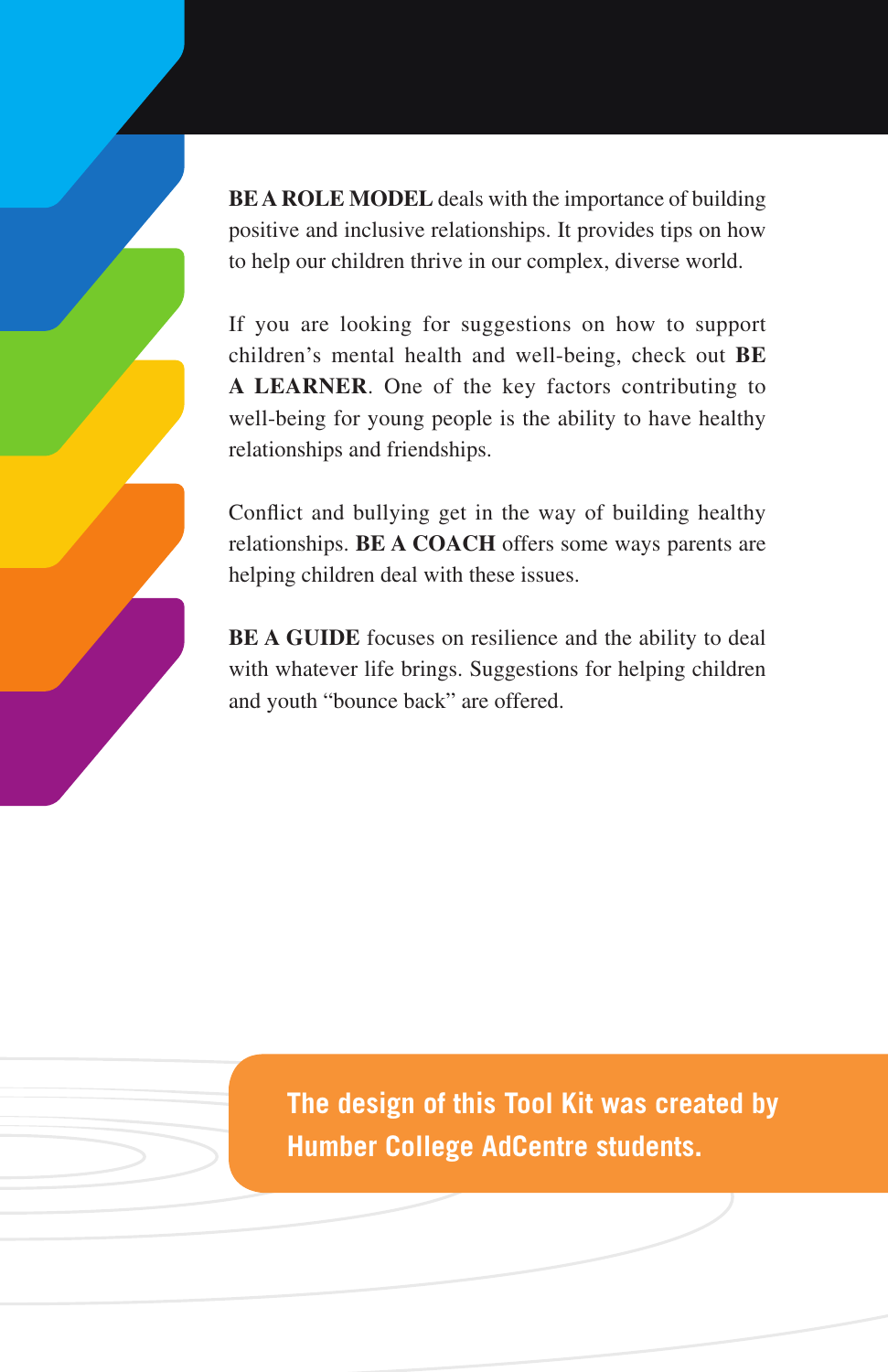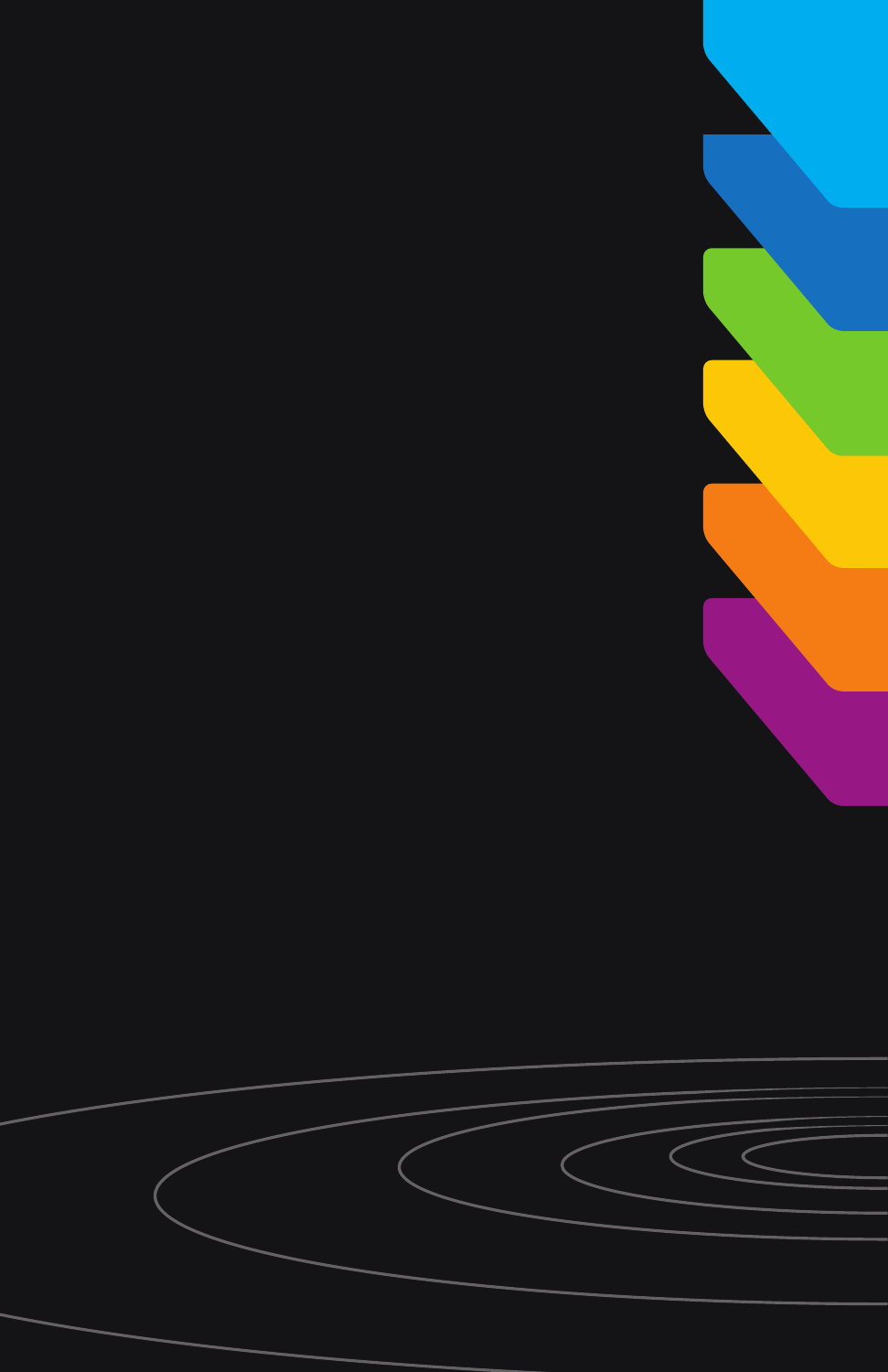# **CONTENTS**

| <b>BE A MENTOR</b><br>Building and Maintaining Healthy Relationships             |
|----------------------------------------------------------------------------------|
| <b>BE INVOLVED</b> 21<br>Relationships in a Digital Age                          |
| <b>BE A ROLE MODEL 29</b><br>Helping Children Thrive in a Diverse World          |
| <b>BE A LEARNER. 35</b><br>Understanding Children's Mental Health and Well-Being |
| <b>BE A COACH 41</b><br>Resolving Conflict and Preventing Bullying               |
| BE A GUIDE  51<br>How Parents Can Help Children Become Resilient                 |
| References 58                                                                    |
| Acknowledgements 59<br>Thank You to All Contributors                             |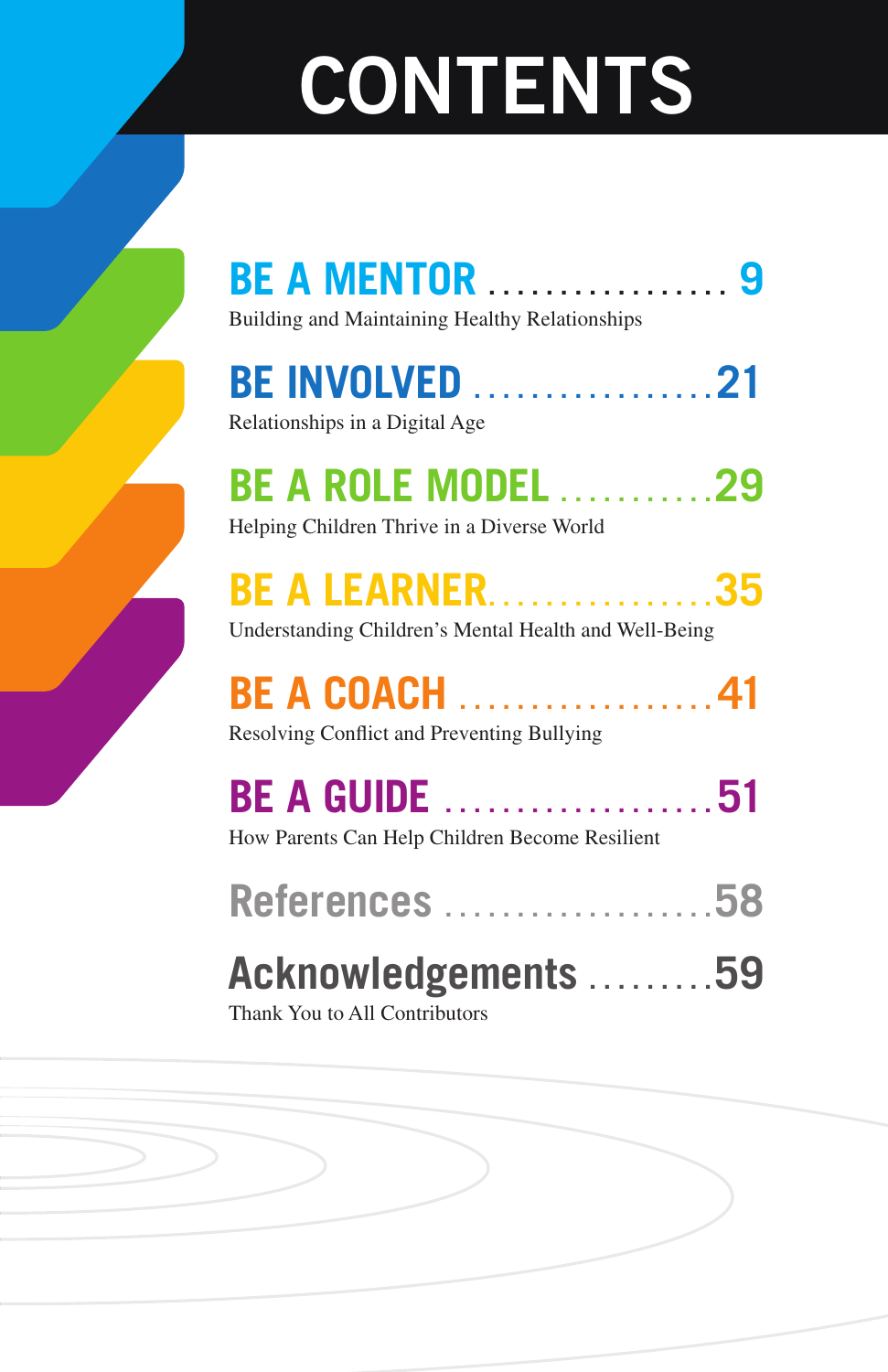#### *Parent Tool Kit*

#### **"I need my parents' help with relationships" –** *Student*

**Parents have always focused on the importance of academic achievement and well-being for their children. Of all the things that contribute to students' success, few are more basic than their relationships. Healthy relationships support healthy development.**

**School boards and schools have put a wide variety of initiatives in place to create the conditions needed for positive learning environments in which our children and youth can thrive. A positive school climate exists when all members of the school community feel safe, included, and accepted, and all members of the school community actively promote positive behaviours and interactions.**

**The impact of a positive school climate and caring adults on our children and youth cannot be overestimated. As parents and community members, we have a responsibility and role to play, along with our schools and school boards, to foster and support the well-being of our children and our communities.**

*By fostering healthy relationships among our children, we can help them develop valuable skills to last a lifetime.*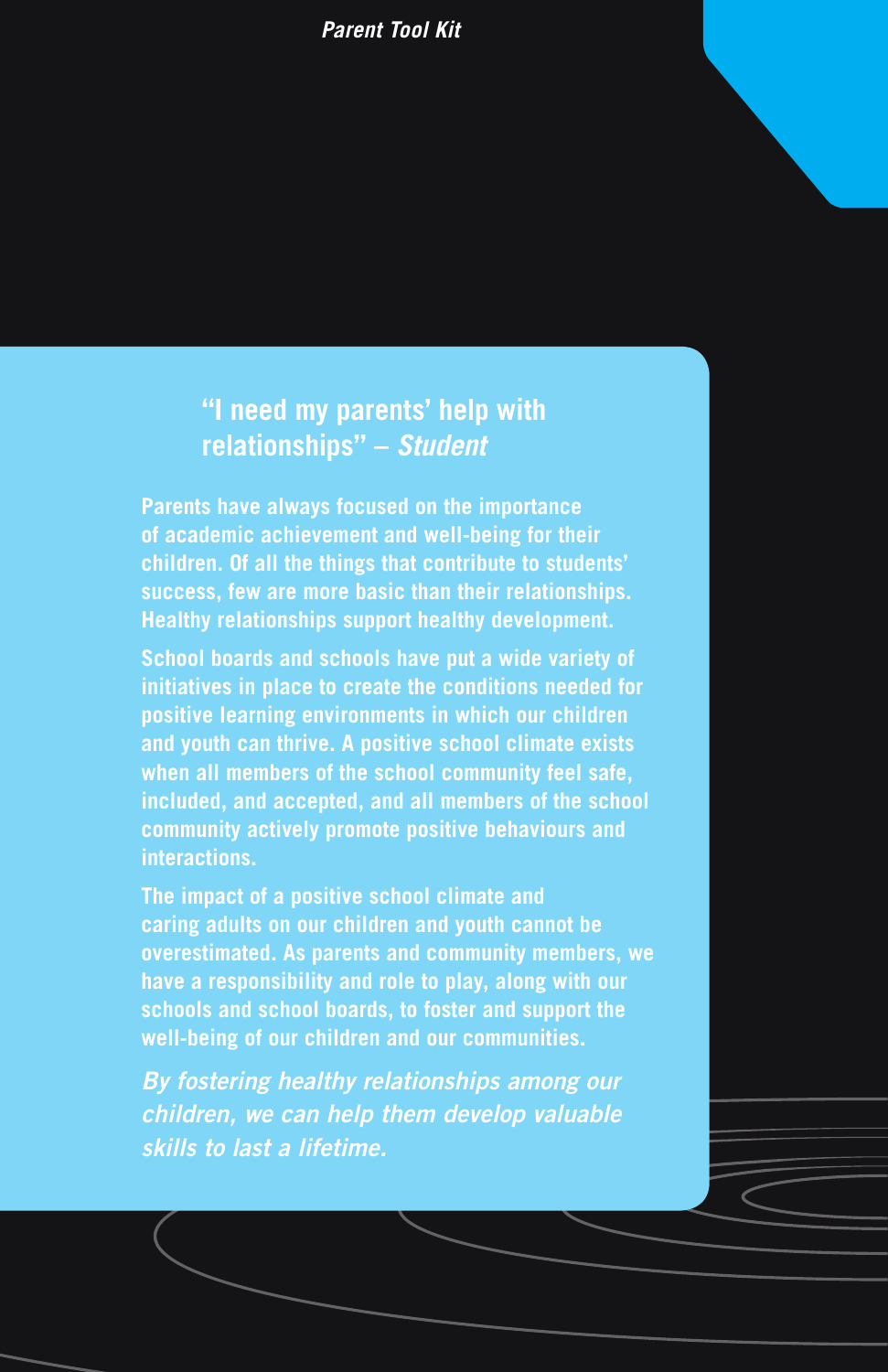### "Last night, in tears, she told me she doesn't have any friends."

Parents want their children to have happy, healthy relationships. For all of us, healthy relationships are fundamental to our well-being. Academic success alone may not bring a fulfilling life.

Our children learn how to build and maintain healthy relationships from the important adults in their lives. Our relationships with our children show them how relationships work.

Healthy relationships "provide children with: a sense of security and stability; a sense of being valued and belonging; support and guidance to learn essential skills and understanding"; and the ability to deal with stress.<sup>1</sup>

# **TIPS**

- Connect positively with your children at every opportunity
- Relate to your child or teen in an ageappropriate way
- Help your children develop empathy and respect
- Help reduce the stress in their lives
- Be there: supervision matters
- Accept mistakes as learning opportunities
- Watch for signs of an unhealthy relationship
- Remember positive parenting works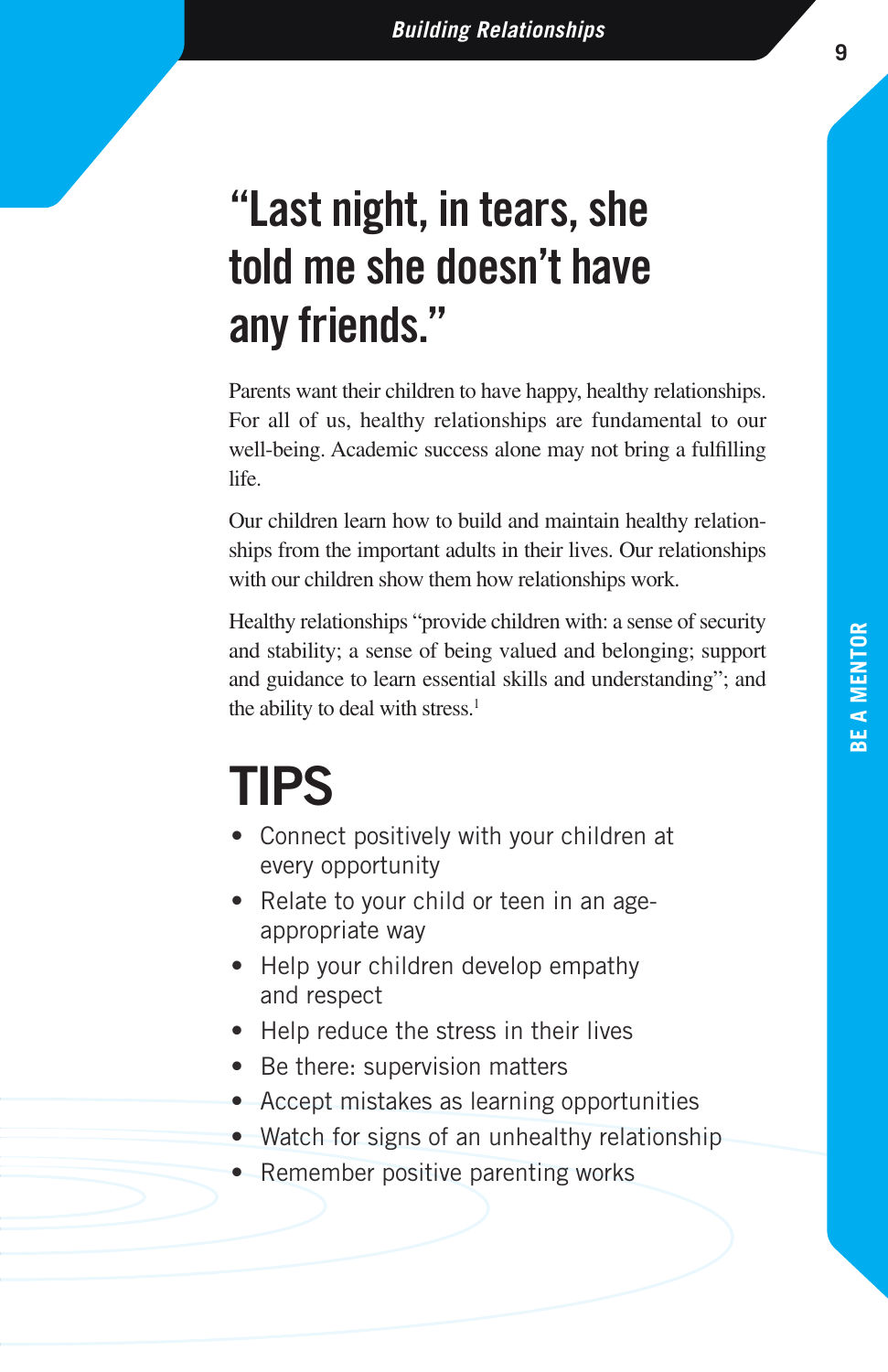#### CONNECT POSITIVELY WITH YOUR CHILDREN AT EVERY OPPORTUNITY

Stay connected! The healthiest force in the lives of teens is their connection with their parents. Busy schedules can mean too little time *connecting* and too much time *correcting*. 2 Children often need help to talk about the important things in their lives such as school, friends or peer pressure when we are busiest. Sometimes we just need to listen and not rush to rescue.

**When parents are connected to their children, they can guide them in positive ways.**

**–** *Jean Clinton*

Treat what children say as confidential in order to build *trust*. A time may come when it is necessary to talk to others, such as school staff, even if your child asks you not to. You can help ensure that your child has as much say as possible in dealing with the situation. COPA suggests:

- Informing your child beforehand;
- Involving your child in telling others; and
- Offering to be there when your child or youth is getting help of some kind, or a resolution is being discussed.<sup>3</sup>

**Just be there with EAR: Empathy, Attention and Respect.**

**–** *Jean Clinton*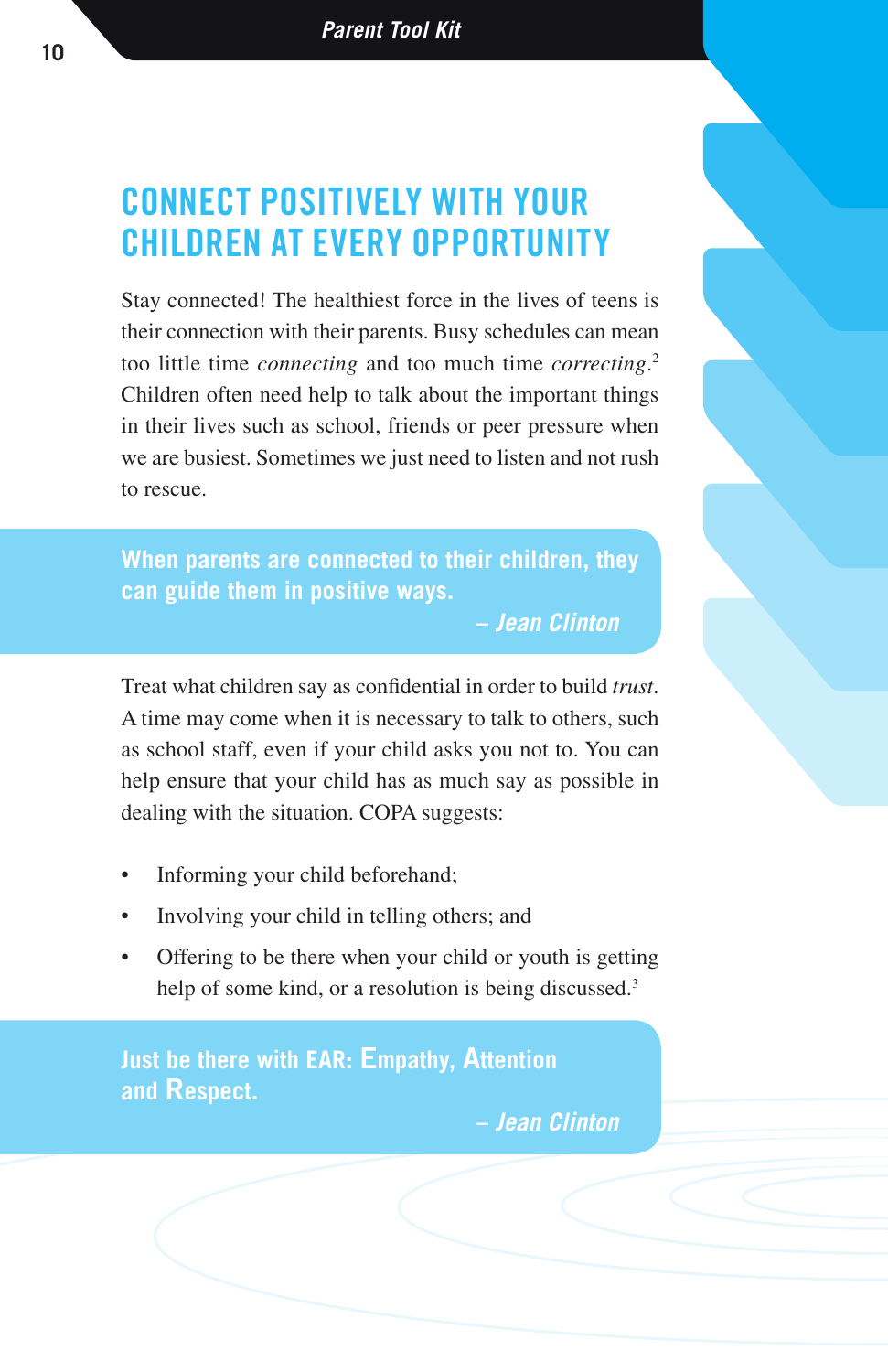#### RELATE TO YOUR CHILD OR TEEN IN AN AGE-APPROPRIATE WAY

**Studies show that parent/teen relationships can improve when parent and youth learn how to communicate effectively with each other.**

**–** *Bruce Ferguson*

Expectations and rules change as children become pre-teens and teens. As youth want more independence, it is helpful to adapt our ways of communicating. Whatever their age, encourage open discussion and hear them out. Invite them to be part of a family *decision-making process*. Maintain a loving, trusting, and respectful relationship. Try *problem solving* together.

#### WHAT YOUTH WANT YOU TO KNOW:

**BE SUPPORTIVE. Guide, don't dictate. Youth want information so they can make their own decisions.**

**BE PATIENT AND AVAILABLE. Don't be discouraged if your** first offer of support is turned down as youth will often **come around when they feel up to it and the time is right.**

**BE OPEN. When they come to you, listen, listen, listen!**

**BE UNDERSTANDING. Youth learn and grow through failure and mistakes – the important issue is how youth and their support systems respond to setbacks.**

**BE EMPATHETIC. Don't belittle the feelings of youth or be patronizing – "my feelings are real and important, even if whatever I'm going through doesn't seem like a big deal to you, it is to me right now."**

> *Stepping Stones p. 31 www.ontario.ca/steppingstones*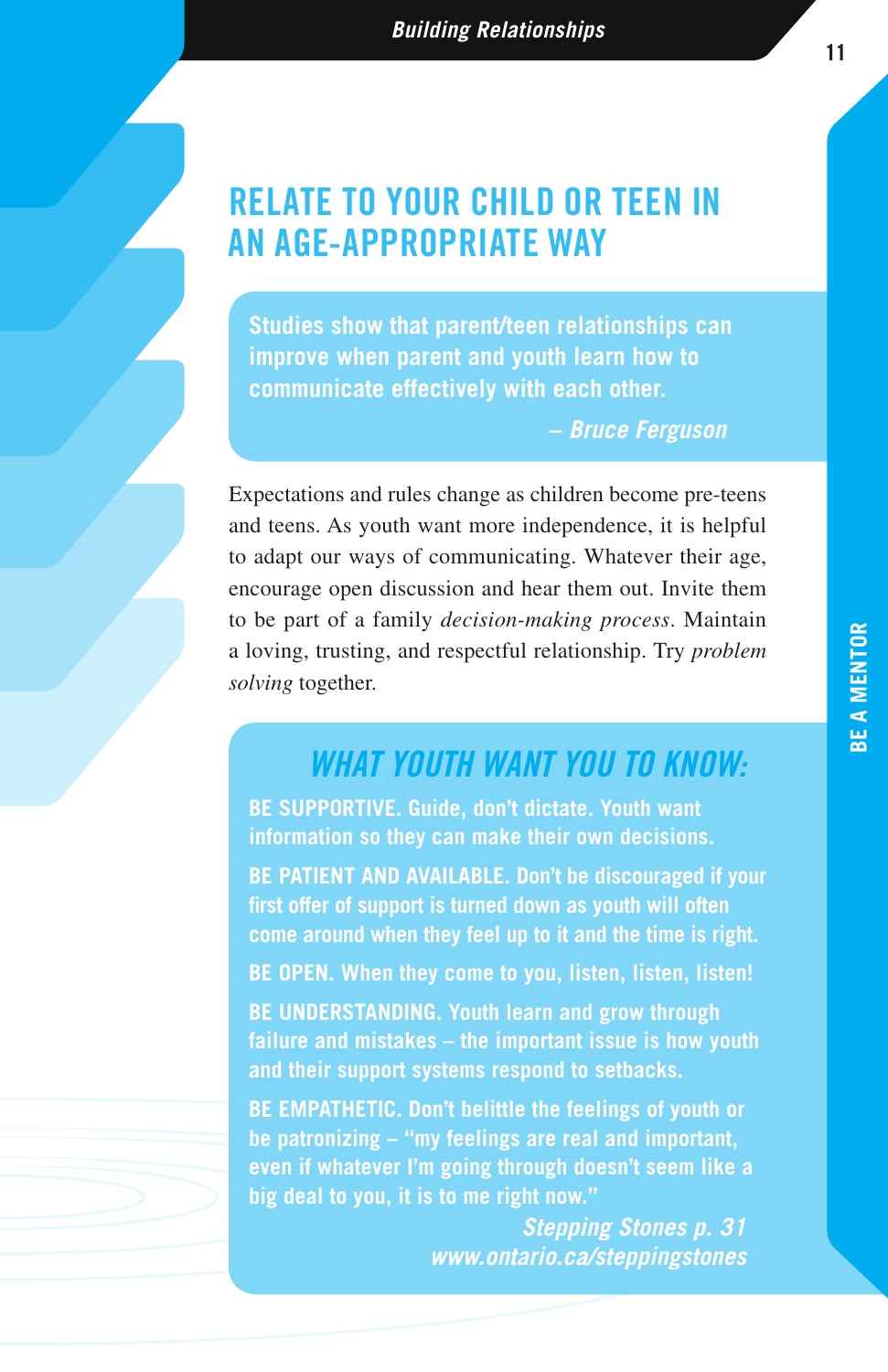#### HELP YOUR CHILDREN DEVELOP EMPATHY AND RESPECT

Healthy relationships are based on good communication. This involves not only language but also understanding, respecting, and caring about how another person may be feeling.

**Empathy is the ability to understand and care about how another person feels. The need to** be understood is universal, whether we are five **or fi fty; all of our worries or upsets are calmed when we feel we have been heard or understood. This doesn't mean that the problem has been solved, but when our feelings are recognized and accepted, so are we. –** *Mary Gordon* <sup>4</sup>

Help children understand *their own feelings*. Talk about how they feel when someone says hurtful things. Let them know you understand.

Children also need help to understand the *feelings of others*. Encourage them to watch for facial expressions and body language and to listen and respect the feelings and views of other people. Discuss their perceptions. Encourage them to help those who may not feel included and to put themselves in the shoes of others who may be affected by their actions. This can help our children build understanding and is an important foundation for social responsibility.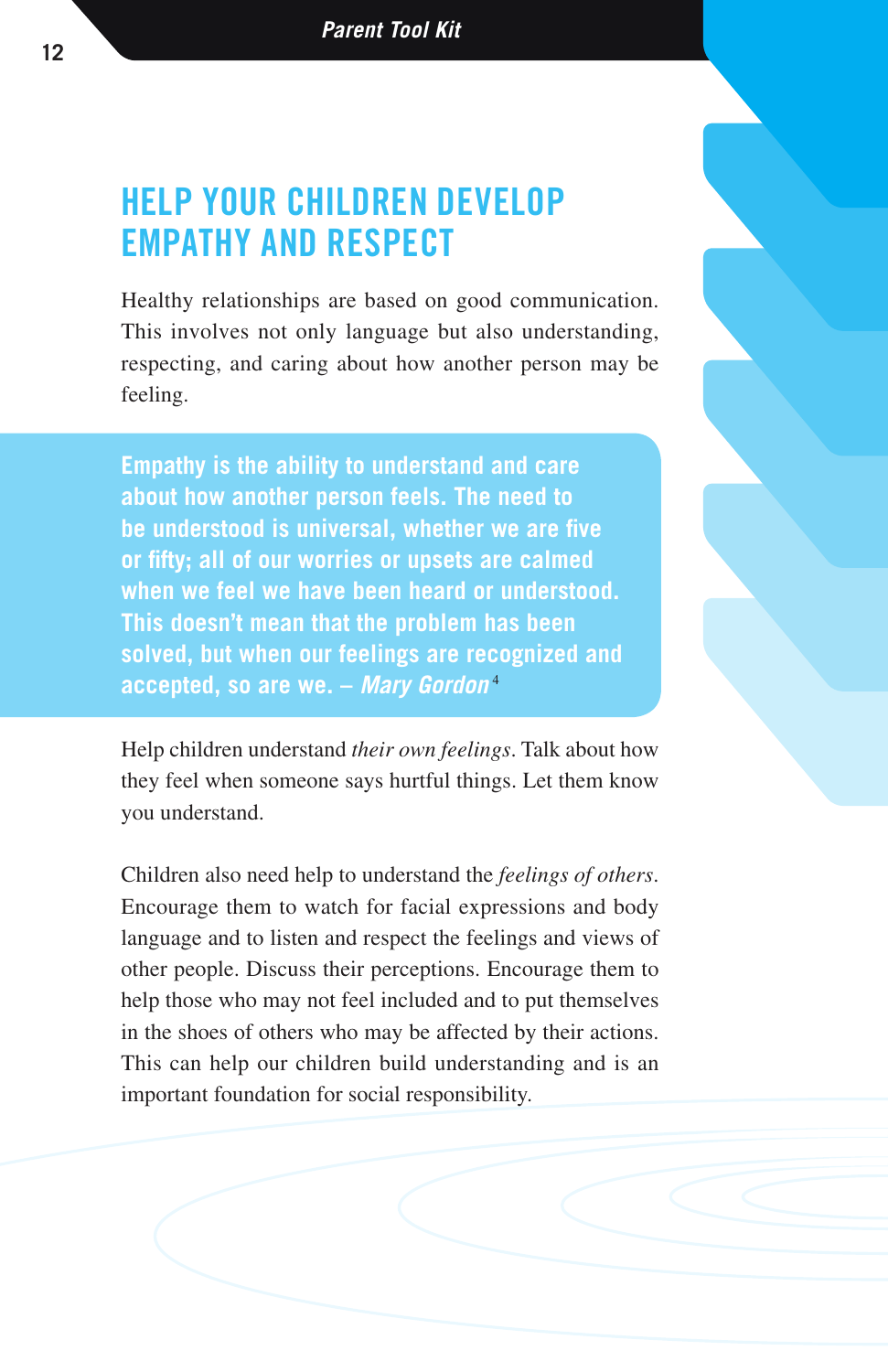### HELP REDUCE THE STRESS IN THEIR LIVES

**The more stress we have, the less we can concentrate. It is easier to learn when we are relaxed and happy.**

Parents can help children and youth deal with stress by:

- Providing a sense of belonging and security;
- Coordinating family schedules together;
- Ensuring they get enough sleep and eat well; and
- Taking part in physical activities and fun activities together.

The World Health Organization defines health as "a state of complete physical, mental, and social well-being and not merely the absence of disease or infirmity."<sup>5</sup>

With your family, try exercise such as walking, cycling, swimming, running or dancing every day. Everyone needs to eat a healthy diet. Suggest relaxation techniques such as deep breathing exercises, yoga, and listening to relaxation music. Try to ensure the family gets the best sleep possible. Sleep requirements vary with age but many of us are sleep deprived. Adequate sleep supports healthy development. Try planning ahead with your children to allow everyone enough time to get things done.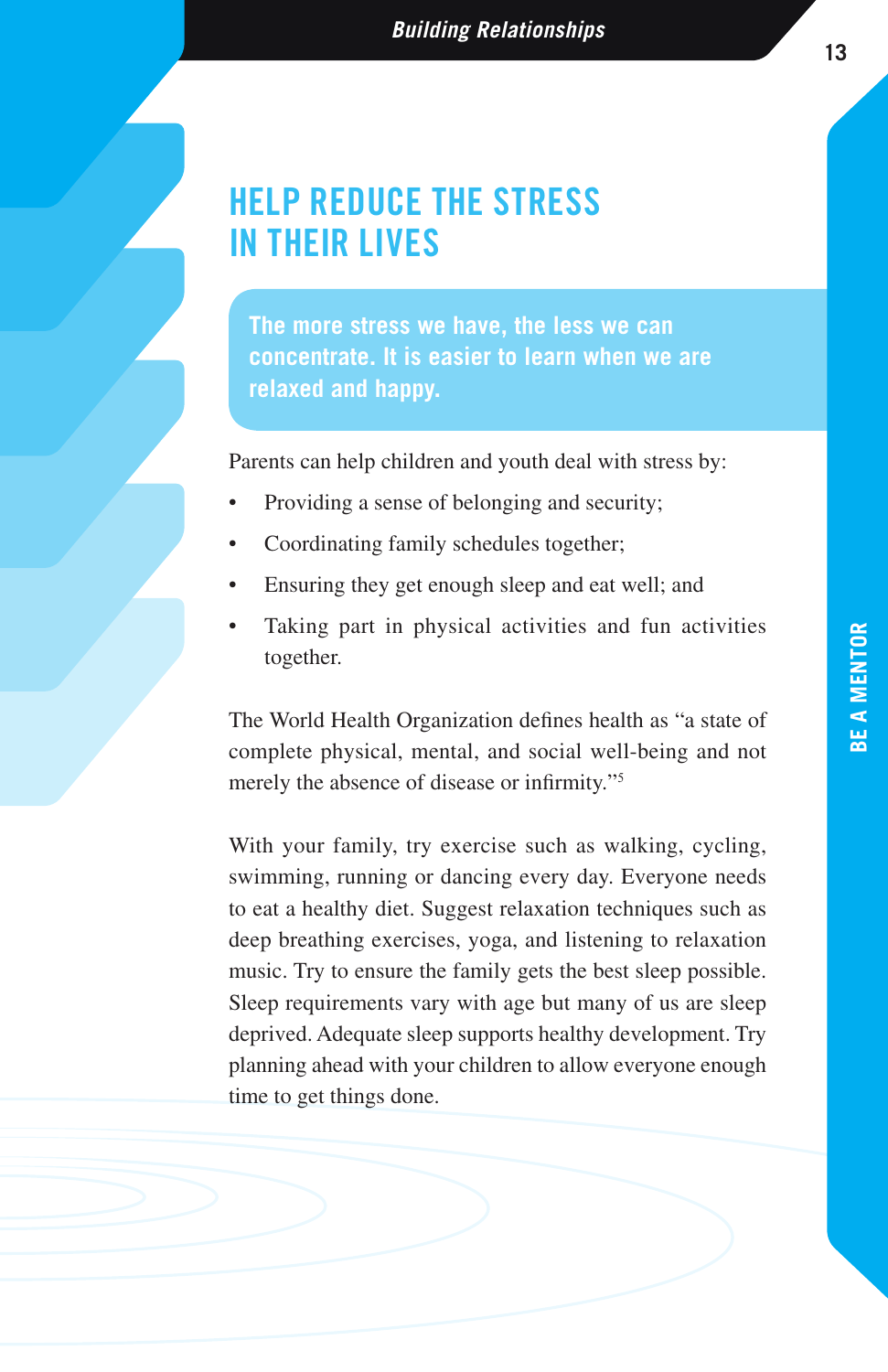**It has been said that a daily dose of friendship is very good medicine. Supporting your children's friendships and relationships promotes good health.**

#### BE THERE: SUPERVISION MATTERS

Youth do better when adults are present at four critical times of day:

- When they get up;
- When they come home from school;
- At the evening meal; and
- When they go to bed.

*Jean Clinton*

In parents' busy lives, it is not always possible to be there. The adult cannot always be you. Many parents try to arrange for a trusted person to be there when they can't be.

Mealtimes are excellent opportunities to build parent-child relationships. Helpful hints for conversation starters are offered on the UNICEF website at:

www.unicef.ca/en/article/making-meals-meaningful

**"Too bad our family seems to have less and less time to have dinner together** these days. We have to fix that...it's **when we hear about what everybody is up to." –** *Parent*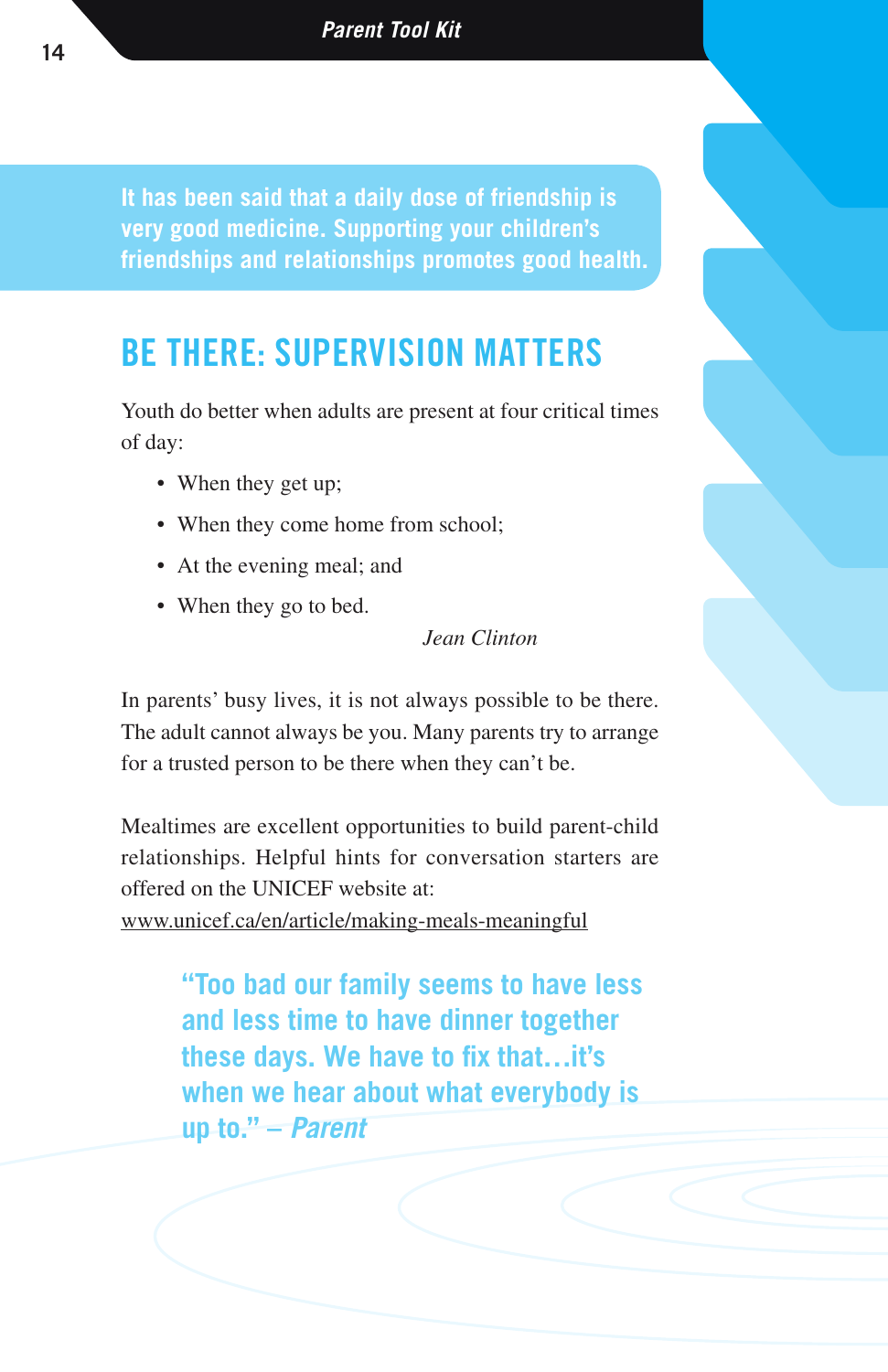The more time young people spend unsupervised, the more they are apt to engage in risky behaviour. Make sure your children know how to get help at any time – by contacting you or someone you have designated.

### ACCEPT MISTAKES AS LEARNING **OPPORTUNITIES**

We learn from making mistakes. Ask your children what can be learned from a mistake that has been made. Try to focus on the learning – not the mistake. Learning from mistakes helps us to improve ourselves and our relationships. Try to help your child understand why the mistake happened and how it could be avoided in the future.

Apologies are important for young children and youth to learn. Helping young people focus on the apology can keep them from continuing to justify their mistake. Children can learn about heartfelt apologies and practise at home. Parents are powerful role models for children and youth.

> **"As a parent, it can be hard to admit I may have responded inappropriately to my child. I've learned it's okay to say I'm sorry when we're both calmer." –** *Parent*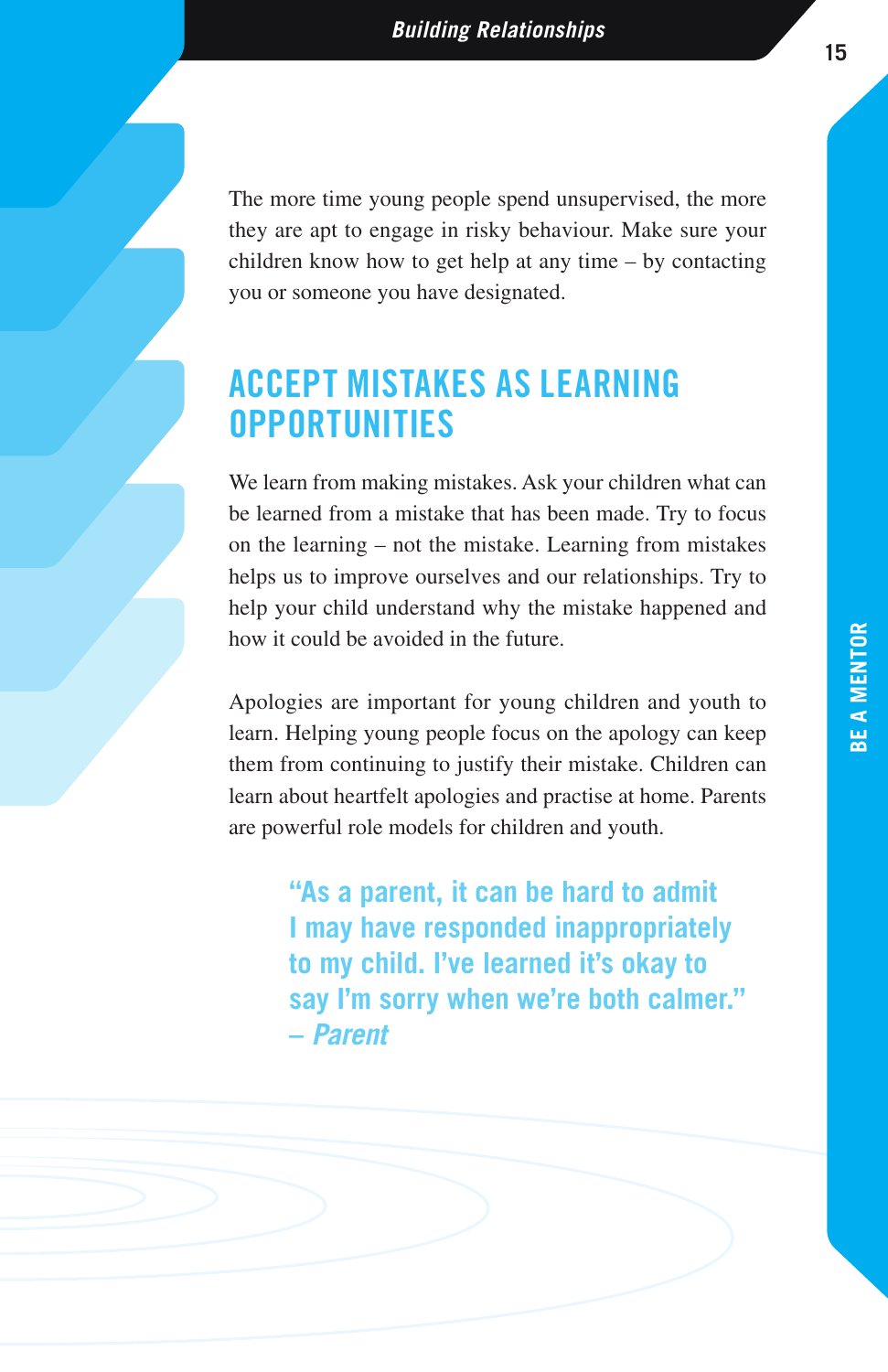#### WATCH FOR SIGNS OF AN UNHEALTHY RELATIONSHIP

Peer approval is important for young people. At times, they will put up with behaviours that are hurtful in order to have a sense of belonging. Peer pressure can be a powerful influence, both positive and negative. Unfortunately, there may be times when parents recognize signs of an unhealthy peer relationship such as:

- Critical or insulting comments;
- Anger, and perhaps even force, being applied;
- One person in the relationship keeping the other from having friends; and
- One person getting angry with the other very easily.

Should parents become aware of any behaviours that are hurtful, children and youth will need guidance and support.

Find opportunities to talk with your children and teens. Some parents find it helpful to have conversations when driving together.

> **"Talk to your children about relationships. What do they think makes a good friend? Why? How do they work with classmates? How do they get along when it's more difficult? What skills do they think they need to get along with different people?" –** *Parent*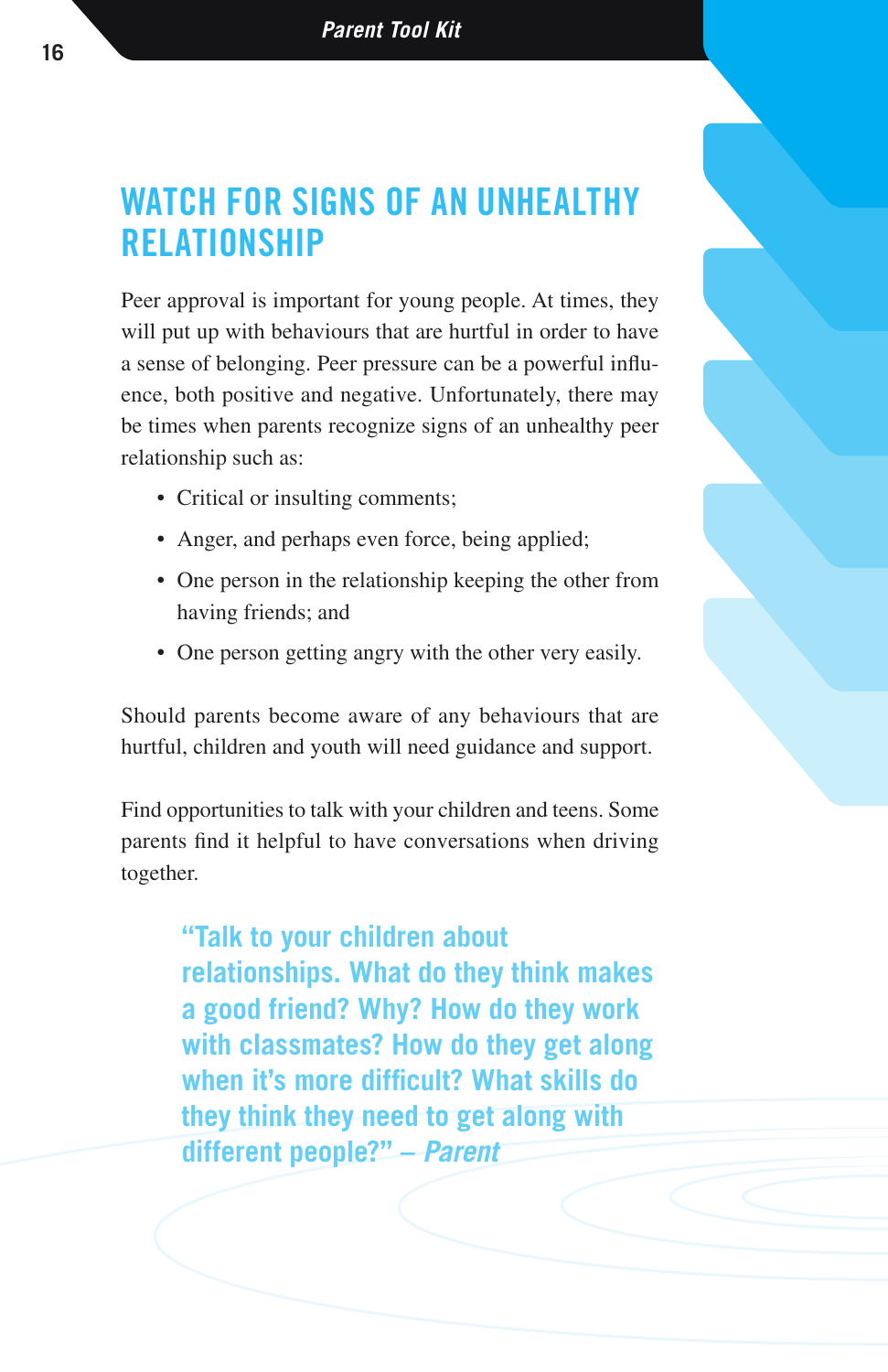### REMEMBER POSITIVE PARENTING WORKS

**Positive parenting is proven as the best approach to parenting. It requires that you be supportive,** warm, and encouraging while also being firm, **consistent, and fair.**

**–** *Jean Clinton*

The best gift you can give your children is your time. Show that you enjoy devoting time to them. Show your children that their time and energy can make a difference too, and recognize the value they offer. Encourage them to take part in community projects such as helping seniors or tending a community garden.

Create opportunities for your children to be successful:

- Help them find out what they are good at doing;
- Help build their confidence in their skills and abilities;
- Be active together. Choose something you both like and can do;
- Be sure to comment on a job well done or an act of kindness; and
- Acknowledge when they meet a difficult challenge with perseverance.

The better children feel about themselves, the better they will relate to others.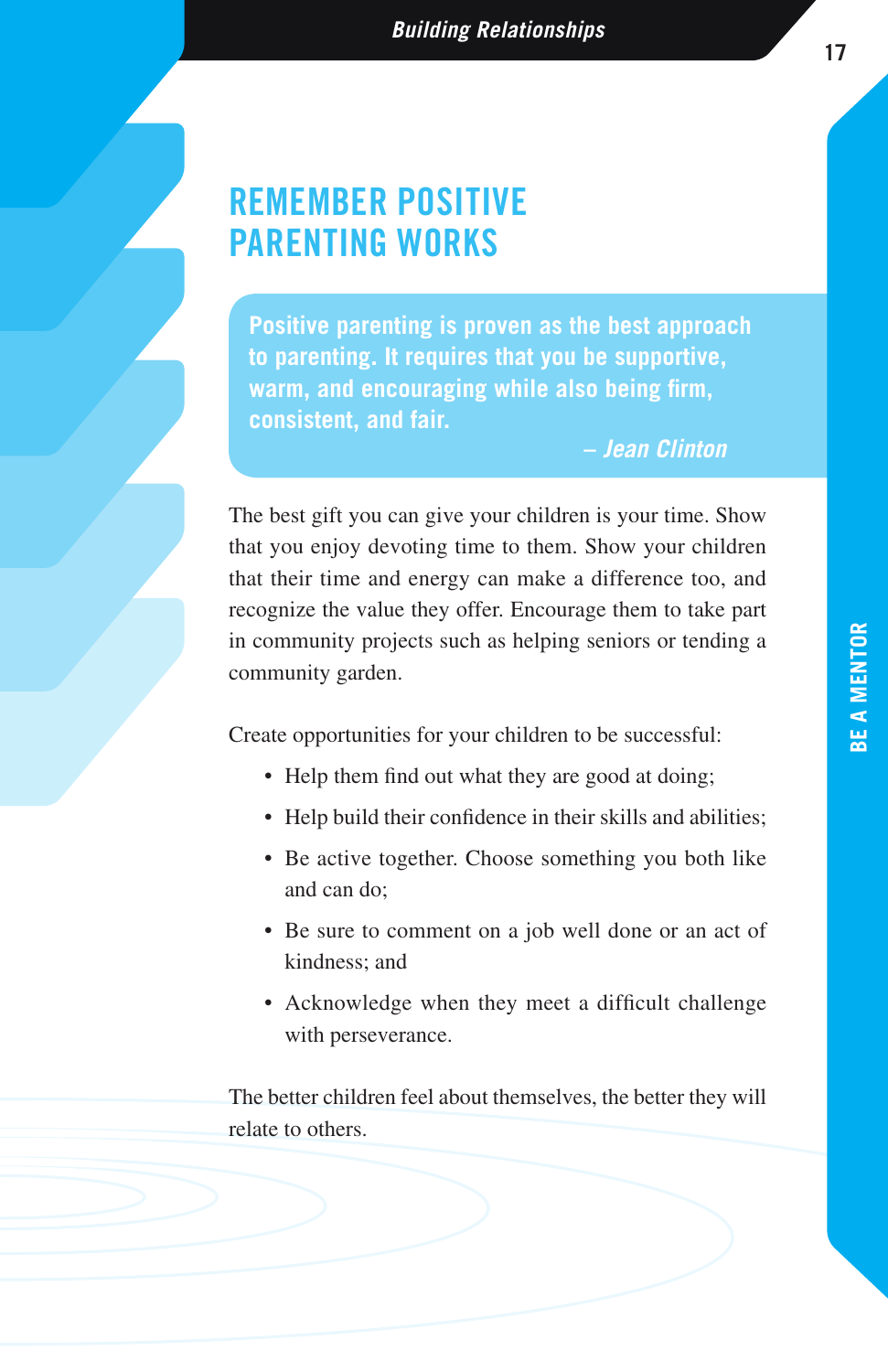### **ADDITIONAL RESOURCES**

• COPA (Centre ontarien de prévention des agressions), Fostering Safe, Inclusive and Accepting Schools, Bullying Prevention Guide – A Resource for Parents and Schools, (Toronto, COPA, 2013), see: http://www.changeourworld.ca/resources

• Ontario Ministry of Children and Youth Services, Stepping Stones: A Resource on Youth Development, (Toronto: June 2012). The report can be viewed or downloaded on the Ministry's website: www.ontario.ca/steppingstones

• PBS, This Emotional Life: In Search of Ourselves... and Happiness, a three-part series, hosted by Daniel Gilbert, on video, (Vulcan Productions). See PBS website: www.pbs.org/thisemotionallife/

• Promoting Relationships and Eliminating Violence Network (PREVNet) website: www.prevnet.ca/

• Mary Gordon, Roots of Empathy: Changing the World Child by Child, (Toronto: Thomas Allen, 2005), and Roots of Empathy website: www.rootsofempathy.org/

• A three-minute animated TED talk on The Power of Empathy. www.youtube.com/watch?v=1Evwgu369Jw

• TVO Parents [http://tvoparents.tvo.org/article/](http://tvoparents.tvo.org/article/teaching-kids-build-healthy-relationships) teaching-kids-build-healthy-relationships

• A Parent Primer on Socio-Emotional Learning -Edutopia www.edutopia.org/stw-louisville-sel-parents-information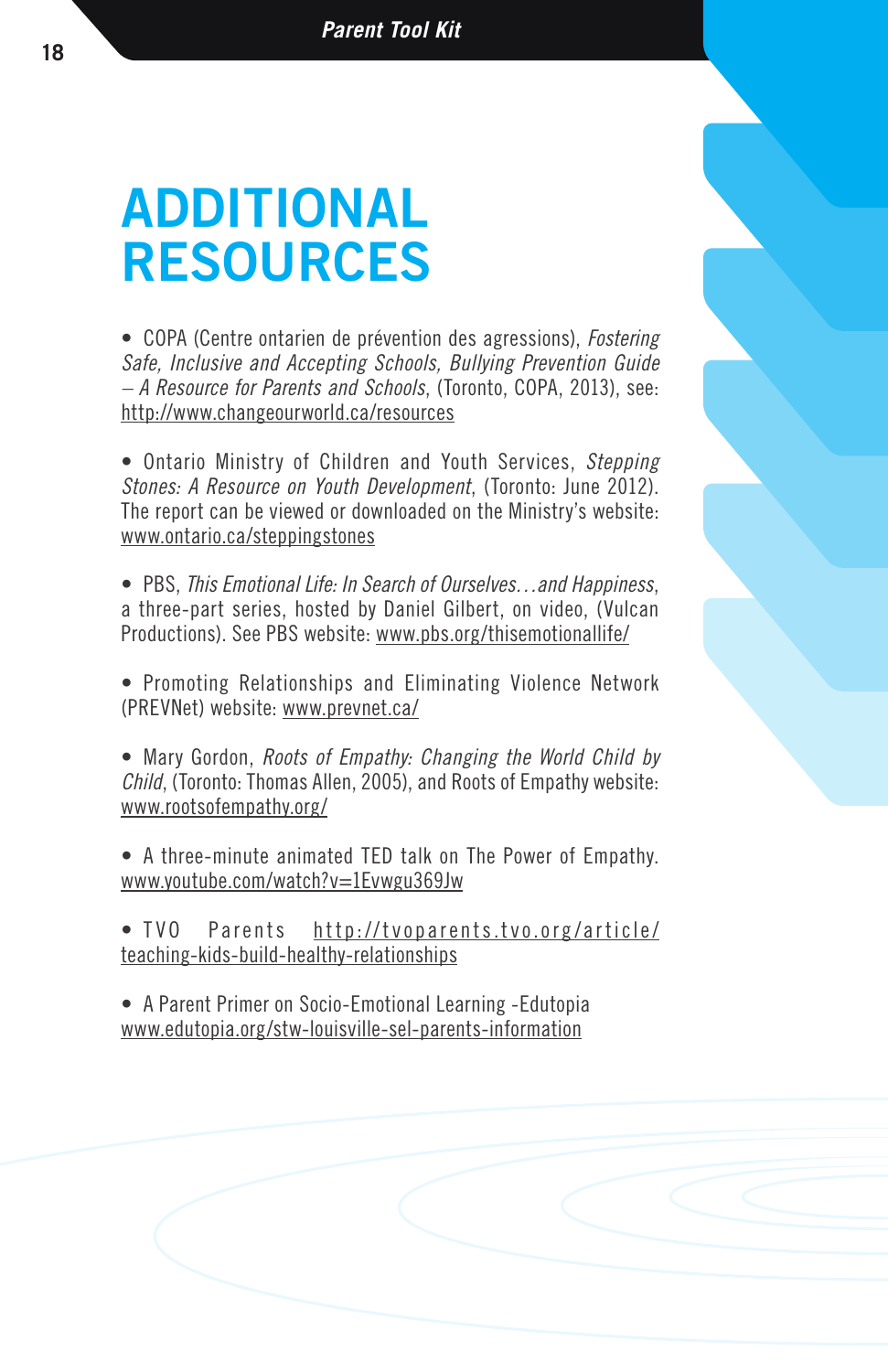*Building Relationships*

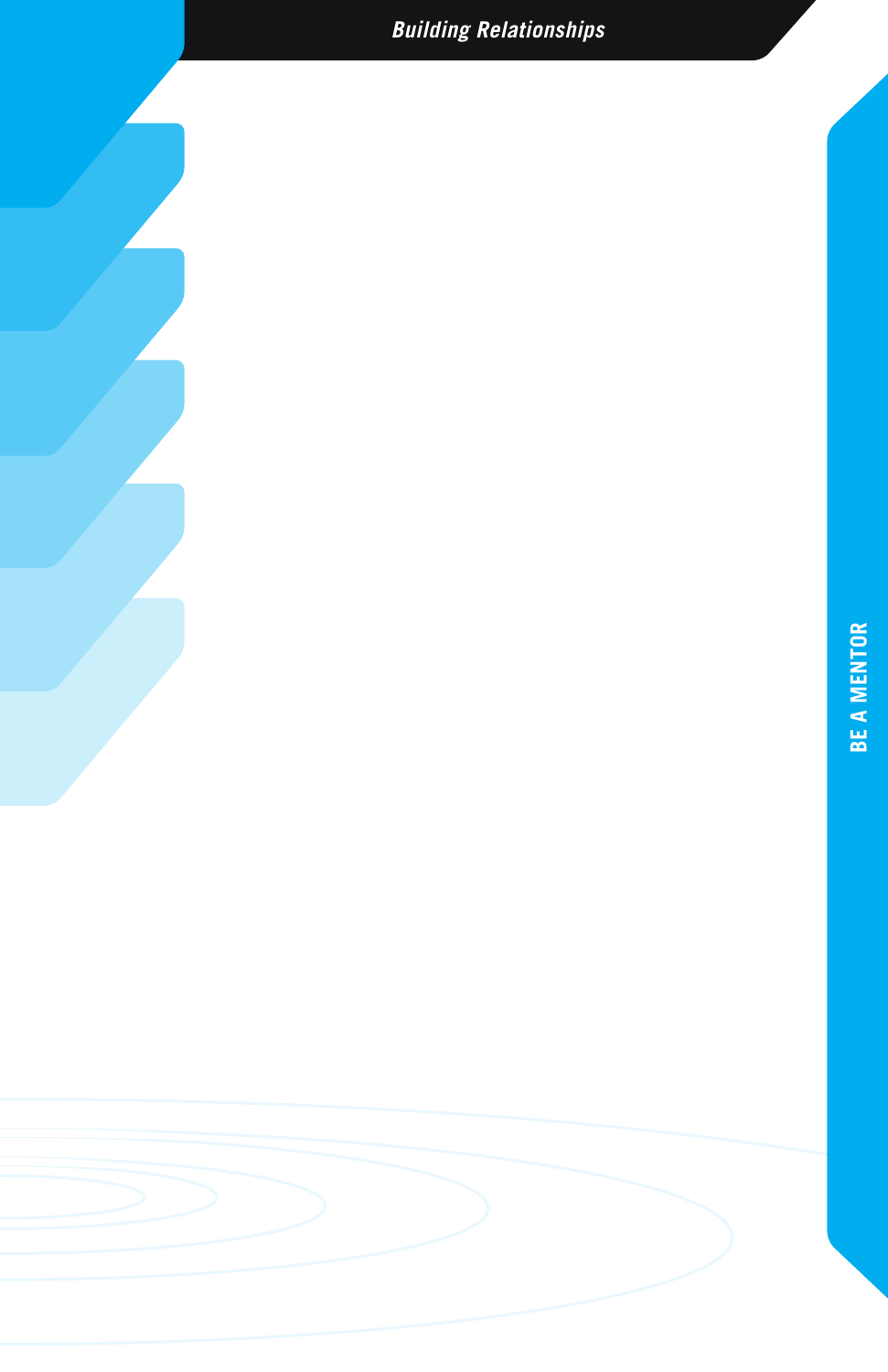*Parent Tool Kit*

*Technology is offering our children* and teens huge benefits for *communication, collaboration, learning and research. Rapidly growing technology can also bring challenges. When parents listen, set limits, and communicate, we can help children and teens to use digital technology to develop and grow.*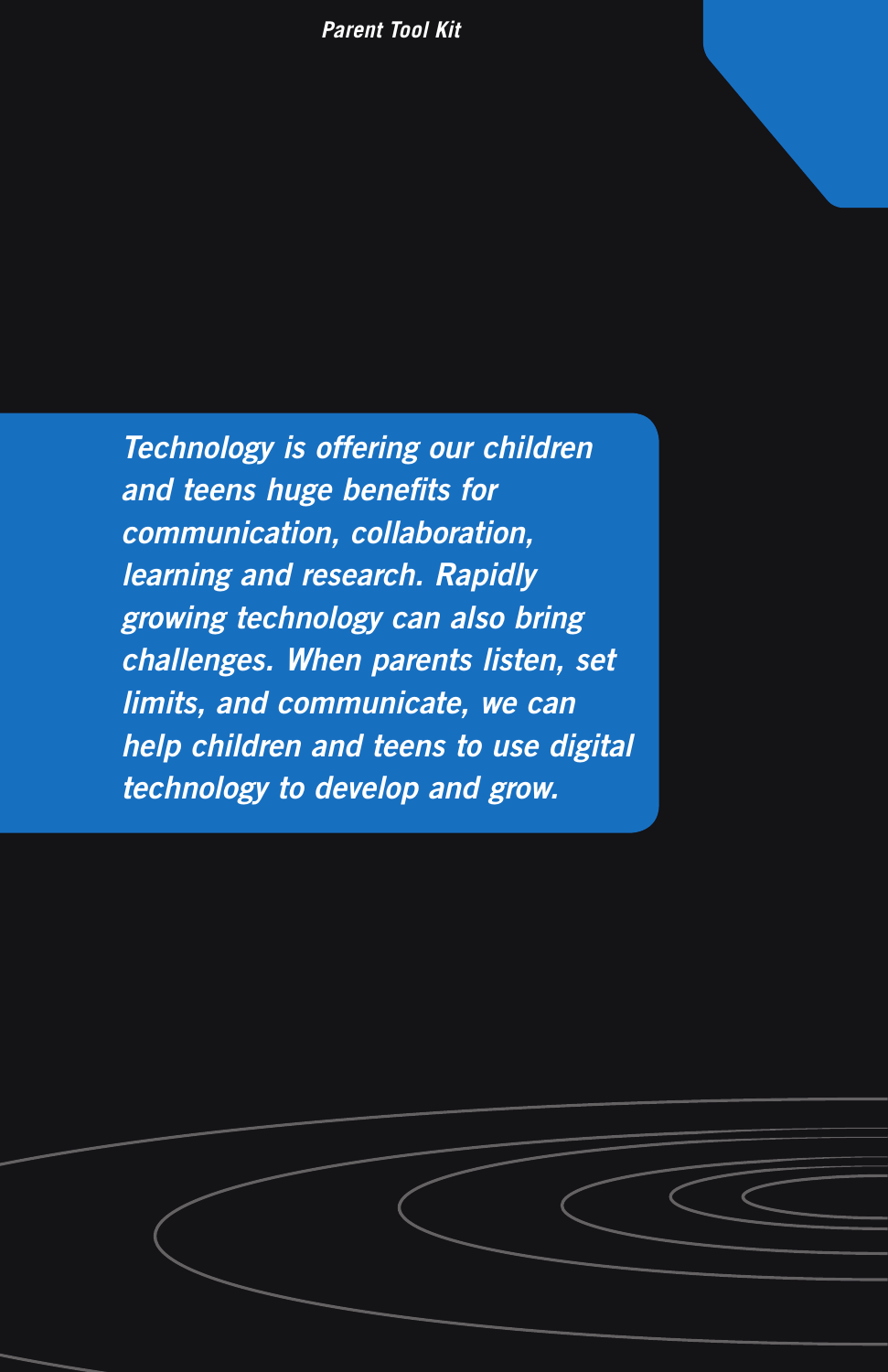# "Our kids communicate through social media. I want to be a part of that, but how?"

Our children build and maintain friendships through social media. By being part of their experience, we can help guide them in the development of positive relationships and help them learn how to use these digital experiences to mature and grow. Healthy social media relations can enrich your parent-child relationship.

**"Social media" refers to the wide range of Internetbased and mobile services that allow users to participate in online exchanges, contribute usercreated content, or join online communities.**<sup>1</sup>

As the world of digital communication continues to grow, it shapes how we interact with one another. Many families rely on electronic devices to keep in touch and provide updates on daily schedules and activities. This may be a good way of starting to "talk" with your children through social media.

Some parents suggest it is better to text their kids than to phone them.

> **"Texting is more private. Our kids can reply instantly to our questions without having to interrupt their activities with friends. If I need to talk with my kids, I might even text them to phone me."**

**21**

**–** *Parent*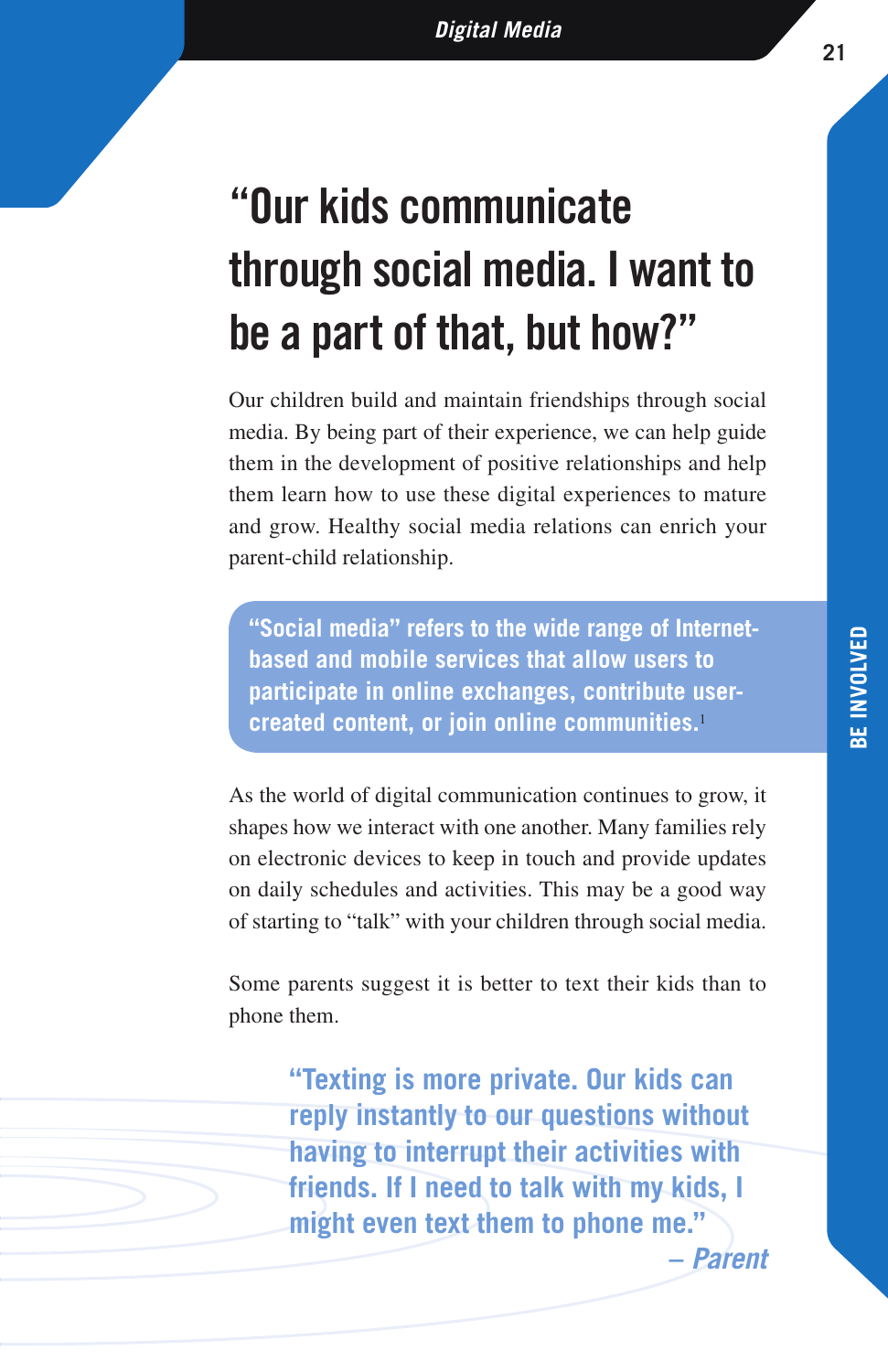Sometimes "the technology that is supposed to bring people together is used instead to abuse others."<sup>2</sup> Cyber-bullying requires adult intervention.

Parenting involves "being involved." Just as you have always listened, interacted, and set limits in the past, the same can apply to social media. Helping your children manage their electronic devices and online relationships can seem overwhelming for parents. You may find the following tips helpful.

# **TIPS**

**22**

- Share digital skills and online tools
- Know the basics of social media safety
- Help your children deal with online relationships
- Assist your children to manage their online identities
- Reach out for help if your child is impacted by cyber-bullying or sexting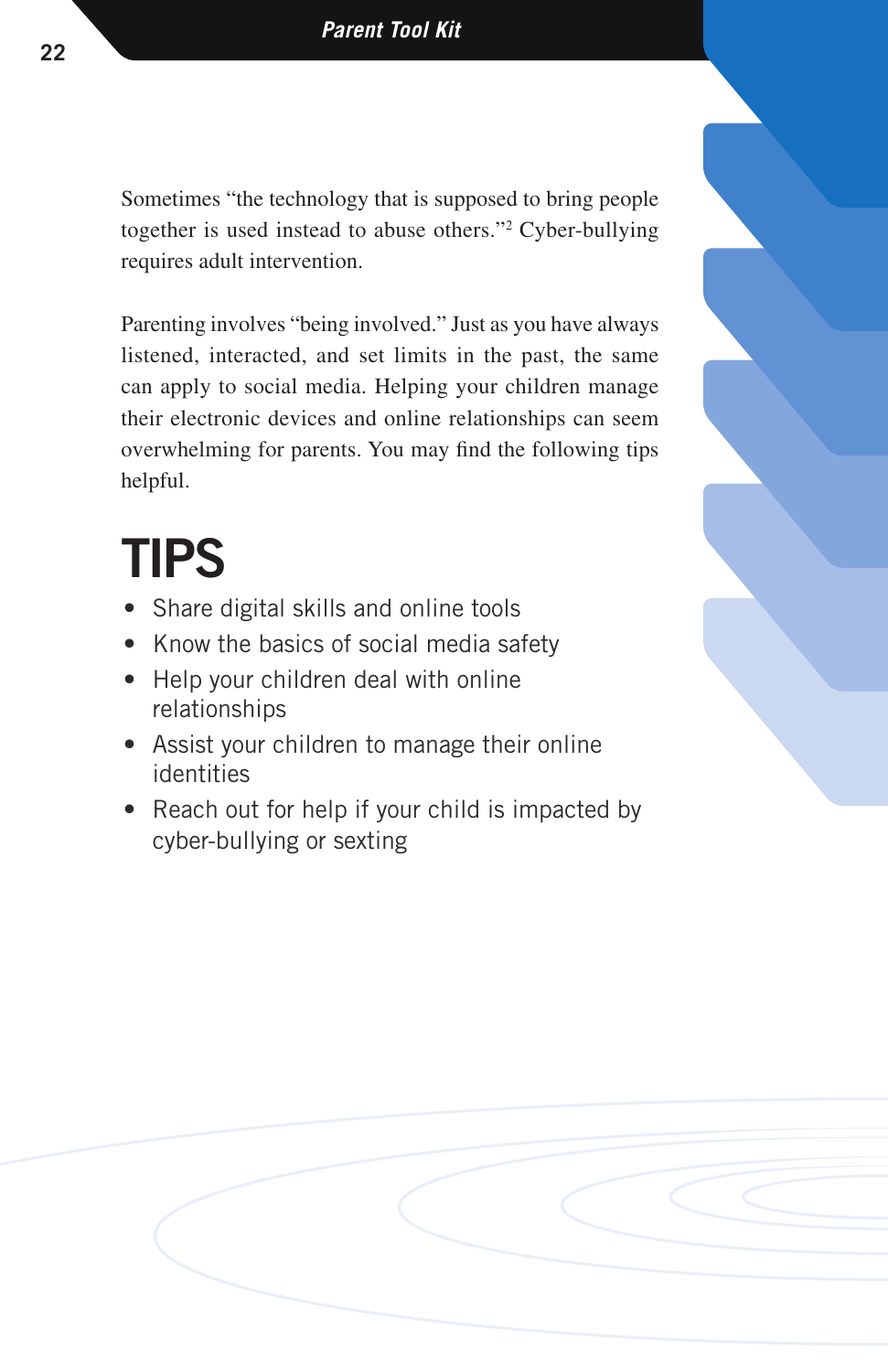### SHARE DIGITAL SKILLS AND ONLINE TOOLS

Many jobs require skills in online collaboration and communication. While our children pick up new media with ease, they could benefit from adult guidance about "netiquette."

Their favourite venues for communication will change as new sites and trends become available. Try bookmarking these sites on all computers and devices to stay on top of the latest trend.

New texting language can be fun to learn. One parent says: "Our kids text hundreds of messages a day. I have fun reading the shorthand they're using." Online dictionaries can translate texting shorthand. Simply enter the shorthand message into a search engine.

Some children and teens prefer their parents not use the latest shortcuts. One child explained: "When my parents try to text like my friends and I, it's like they're turning into someone else. It gets confusing."

> **"I actually like it when my mom texts in full sentences. It makes me feel safe because I know it's her. That's the way she talks." –** *Tween*

Mealtimes are a good opportunity for all family members to put aside electronic devices and enjoy face-to-face time.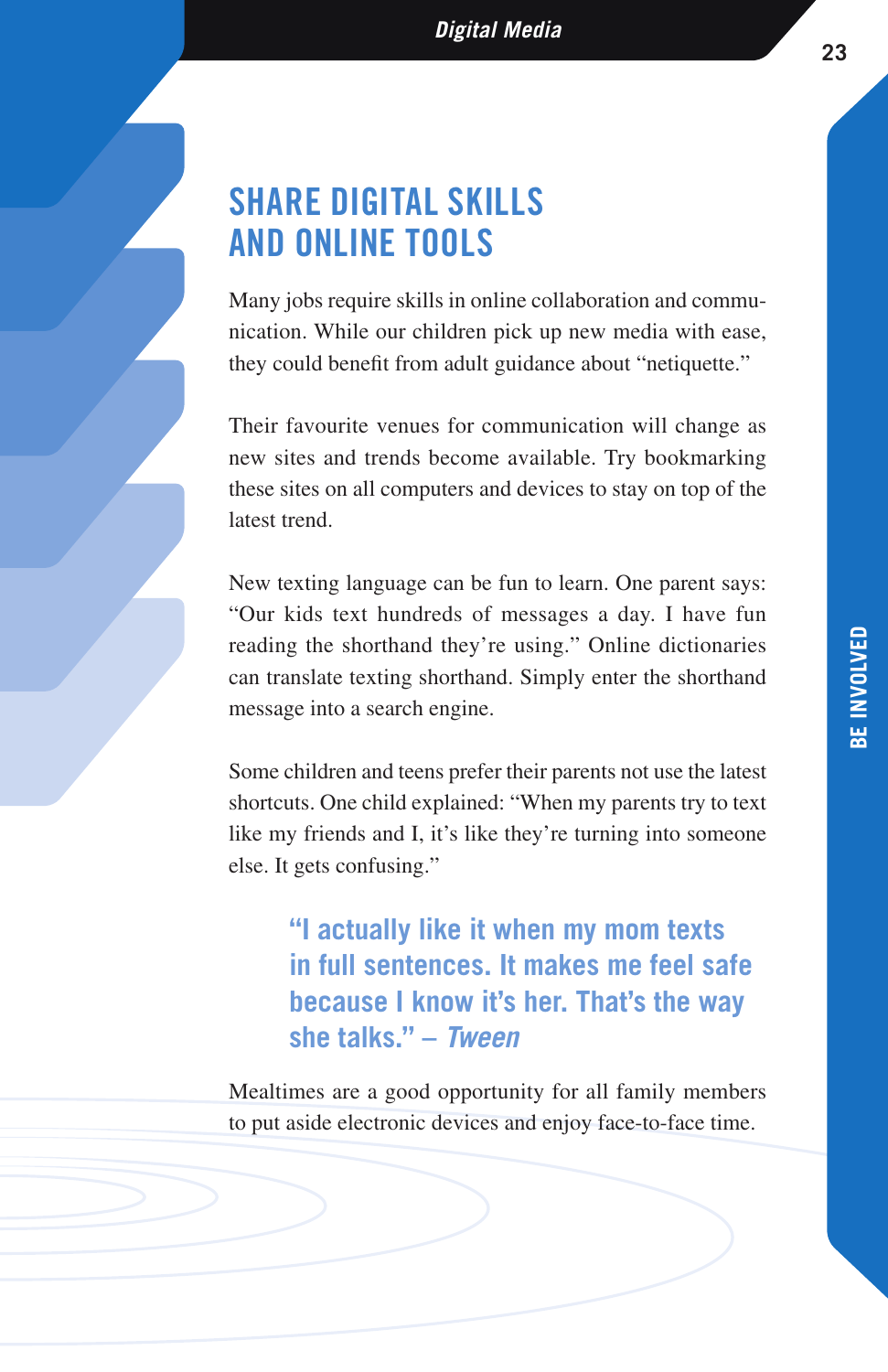#### KNOW THE BASICS OF SOCIAL MEDIA SAFFTY

Find a balance between respecting your children's privacy while at the same time keeping them safe. Take the time to talk to your children about why you might want to know passwords and see the profiles and posts of friends.

Become familiar with the rules regarding Internet and social media use at your children's school and help support them to follow the rules. Be prepared to say no to your children participating in a social media site if you feel they are not yet ready to participate safely.

If you come across something on social media that is disturbing, take a moment to gather your thoughts and think about how to best approach the subject with your child. You may find your child is also disturbed or embarrassed by the content and wants your advice and help.

> **"I don't want my parents spying on me, but at the same time, it's good to know they're there." –** *Student*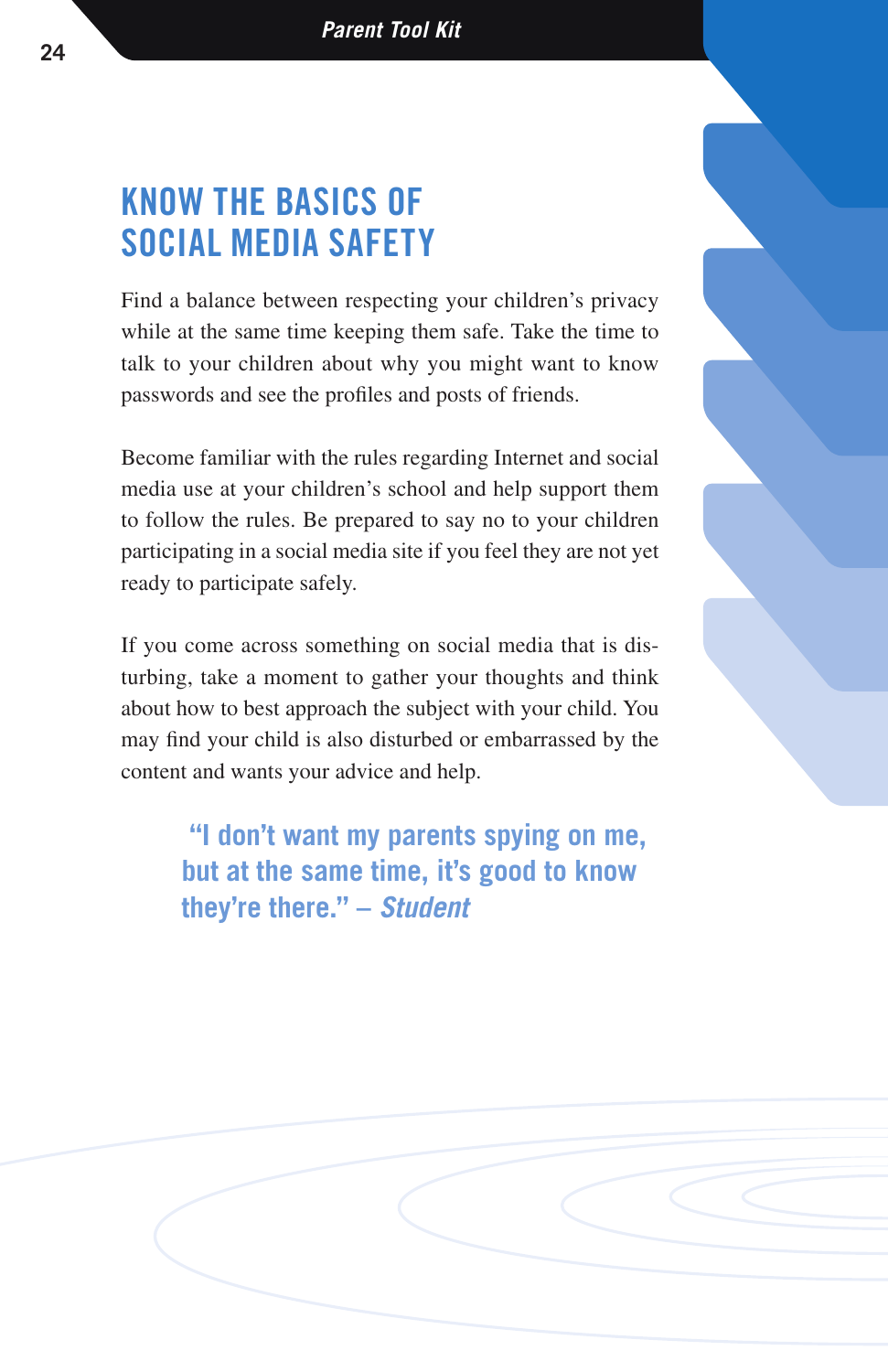### HELP YOUR CHILDREN DEAL WITH ONLINE RELATIONSHIPS

#### **"Who is this friend of a friend of a friend?" –** *Parent*

Encourage your children to be mindful of their online interactions while using social media. Advise them not to post in anger and to check all their messages before posting. Would they say that face to face? How will it look a year from now? Ten years from now? Let them know that what is shared on social media often spreads very quickly. Would they share that comment, photo or video with an auditorium full of their peers? What if someone could keep a record of their text or photo and share it with others?

Help them understand the differences between friends and acquaintances. People they meet online may not always be who they say they are.

> **"I love social media because I can share so much with my friends and feel so connected with them. I can also keep in touch really easily with my parents." –** *Student*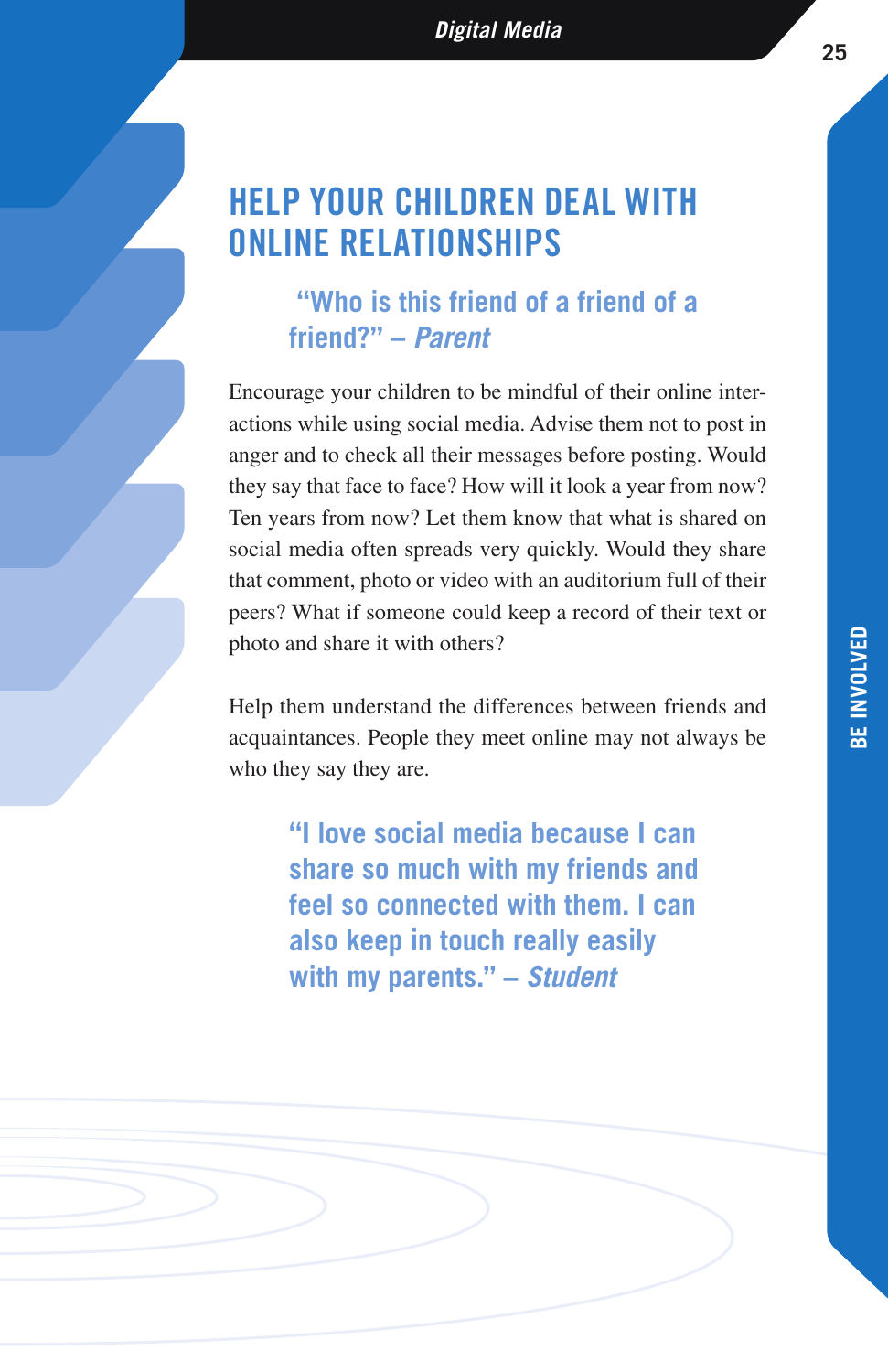### ASSIST YOUR CHILDREN TO MANAGE THEIR ONLINE IDENTITIES

Just as we strive to develop positive relationships and reputations in our face-to-face communities, children should behave the same way in online communities. However, a child's or teen's idea about what constitutes a great reputation may differ from an adult's. Peer pressure may have a role to play in how your child wants to be perceived online. For an example of tips for becoming a responsible digital citizen, see http://mediasmarts.ca/sites/default/files/pdfs/ tipsheet/TipSheet\_BuildingYourBrand.pdf.

Take the time to update the privacy settings on the social networking sites your children are using. Make sure they understand how to make appropriate privacy decisions. Unless your child is promoting a special project (e.g. a global awareness page), your child's personal page should not be public.<sup>3</sup>

Talk about the risks. Online information and images can live forever and many universities, colleges, and employers may check applicants' sites. Encourage your child or teen to post items that leave positive impressions, such as collaborating on arts or social justice projects.

Caution children and teens not to post identifying information online, including their phone number, address, hometown, or school name.

Sharing passwords can mean someone else could post embarrassing or unsafe information on their pages. Talk to your children about the wisdom of sharing their passwords only with you.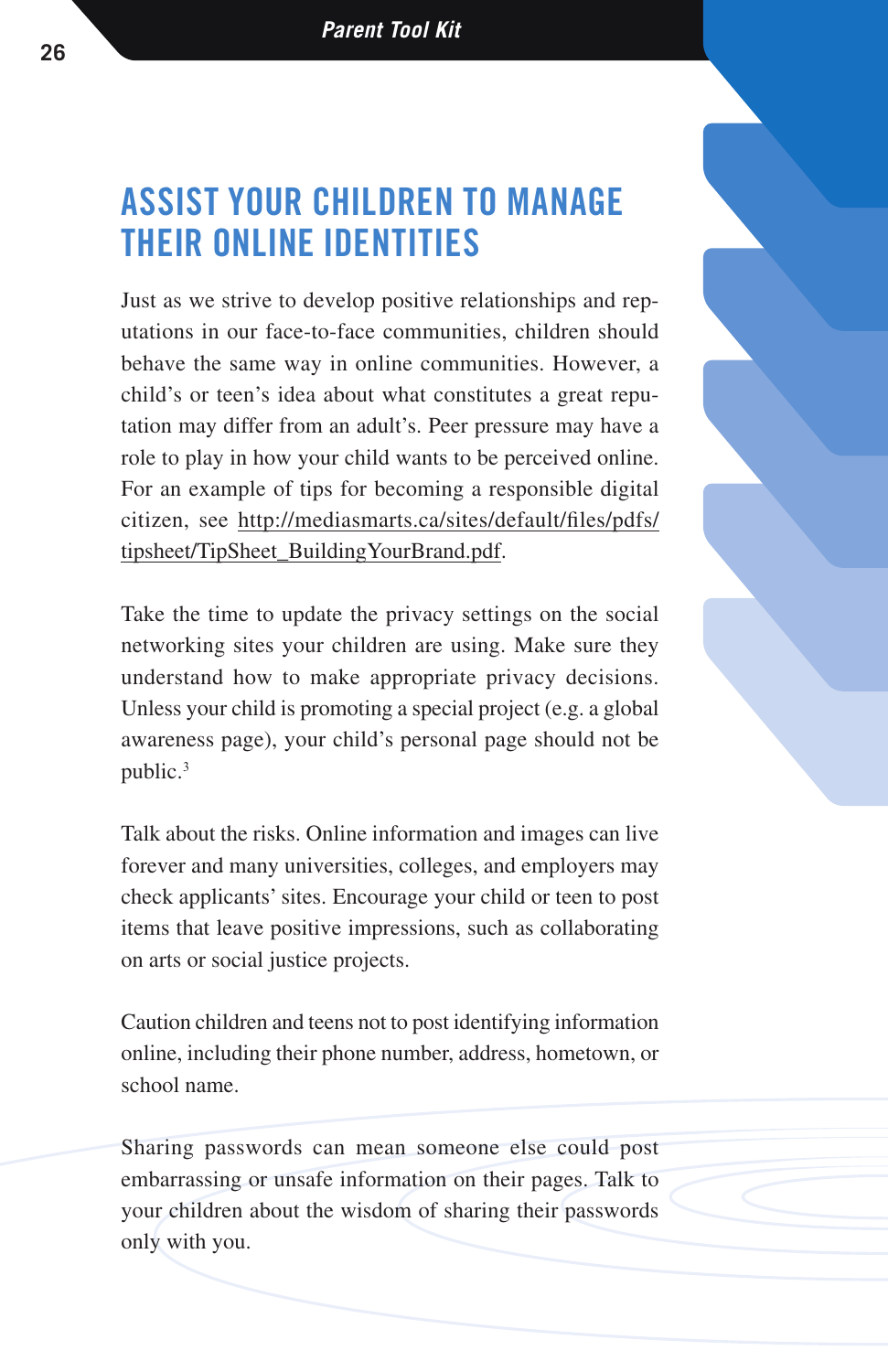### REACH OUT FOR HELP IF YOUR CHILD IS IMPACTED BY CYBER-BULLYING OR SEXTING

Electronic bullying or cyber-bullying is electronic communication that:

- Is used to upset, threaten, or embarrass another person
- Uses email, cell phones, text messages, and social media sites to threaten, harass, embarrass, socially exclude or damage reputations and friendships
- Includes put-downs, insults and can involve spreading rumours, sharing private information, photos or videos, and threatening to harm someone
- Is always aggressive and hurtful.<sup>4</sup>

Encourage your children to let you know about incidents of cyber-bullying right away. Contact your child's school and work together with staff to bring about the best resolution.

Teens need to know that sexting and cyber-bullying are serious activities and could lead to criminal charges.<sup>5</sup>

Helpful information about cyber-bullying can be found at www.prevnet.ca.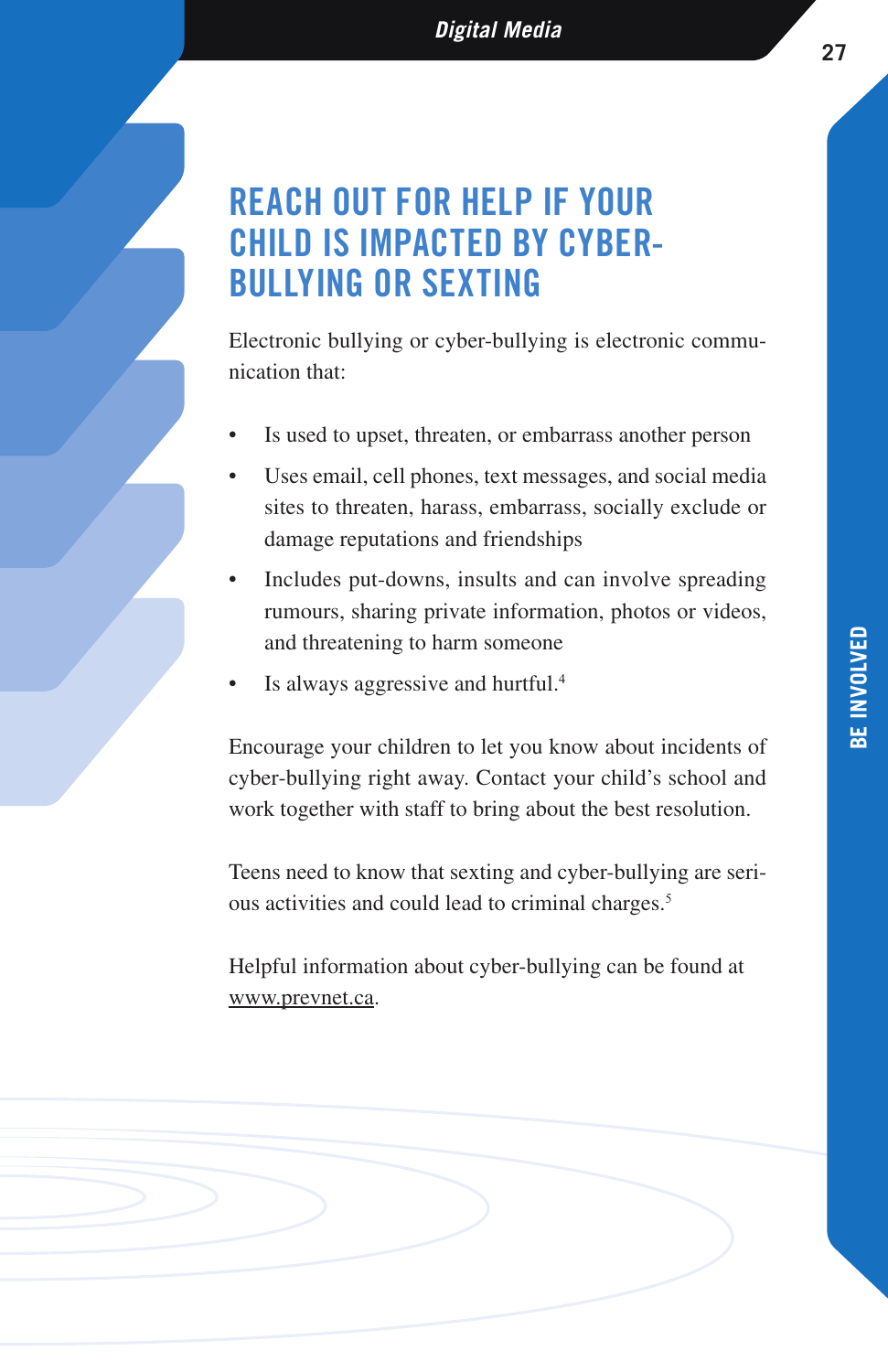*Parent Tool Kit*

*Children and teens who feel welcome* and accepted are more confident *in their own abilities, and achieve greater success. Everyone has a role to play, and everyone benefits from an environment that is safe, inclusive, and accepting.*

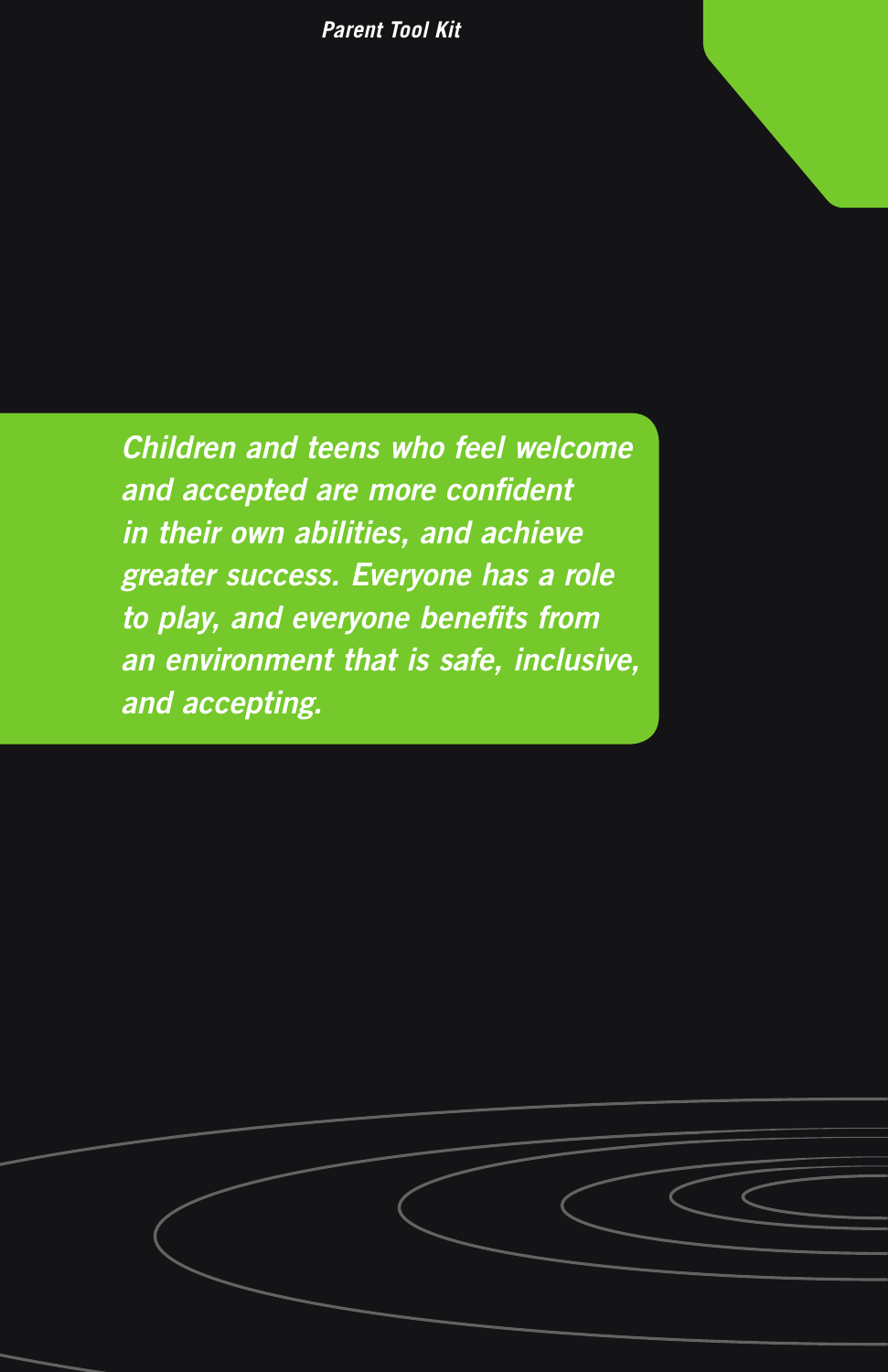*Diversity*

"Diverse cultures provide such rich opportunities. How can we help ensure that all our children continue to thrive and feel included without being affected by harmful biases, comments or barriers?"

Our children will not be able to build and maintain relationships necessary for success without knowing how to be inclusive. Parents are positive role models when they help their children develop the skills and attitudes necessary for building healthy relationships in our diverse world.

Canadians embrace human rights and diversity as fundamental values. Ontario is the most diverse province in the country. Our diversity is our strength, and ensuring everyone feels welcomed and valued is our goal. Our differences may be visible or invisible. They include culture, race, religion, sexual orientation, ability, socio-economic situations, and mental and physical health.

Collaborating with our schools, parents support the creation of positive school climates built on principles of equity and inclusive education where everyone can build healthy relationships that are free from discrimination and harassment.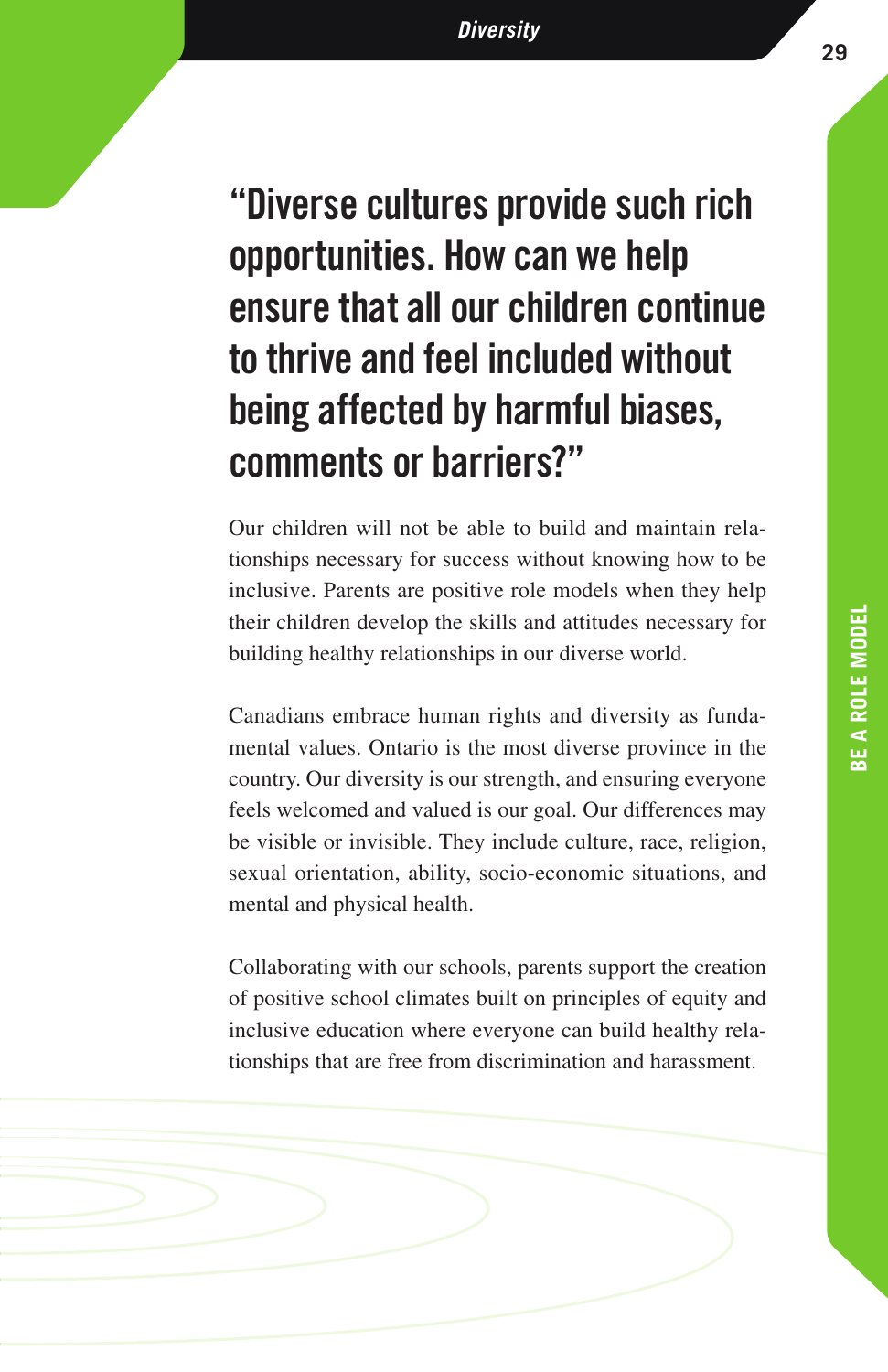# **TIPS**

- Be a role model for respect and inclusion
- Address bias, stereotypes, and discriminatory behaviour
- Promote and maintain a sense of belonging

### BE A ROLE MODEL FOR RESPECT AND INCLUSION

Help your children understand and appreciate the richness of diverse cultures and ideas by showing them that you respect and value differences in people.

Encourage your child's involvement in clubs, school, and community events that promote inclusiveness and celebrate diversity. Help them learn how diversity enriches our lives through friendships, books, movies, and travel.

Make every effort to use language that is inclusive and free from bias. Help your children be sensitive to the feelings of those around them and to develop empathy. Be aware of phrases, words, and expressions that can exclude or be damaging.

> **Children with empathy "are able to see beyond differences to commonalities." –** *Mary Gordon*<sup>1</sup>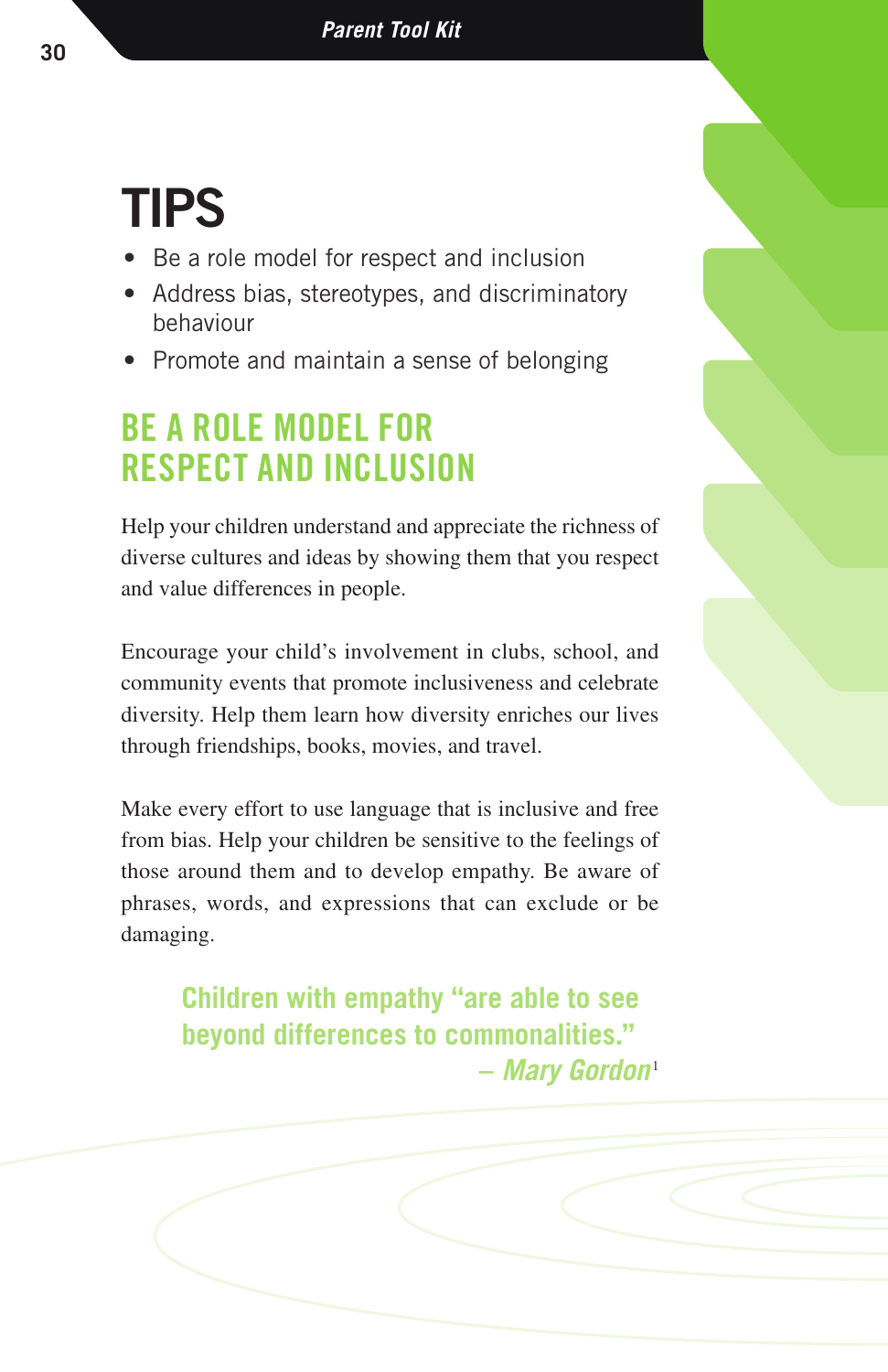*Diversity*

**"I've always been a different person and I've always had friends. It doesn't mean I have a lot of friends. I have friends who understand me. You are who you are. You can't change that and you shouldn't." –** *Youth*

#### ADDRESS BIAS, STEREOTYPES, AND DISCRIMINATORY BEHAVIOUR

Children may hear unkind generalizations about people of different cultures, orientations, abilities, or beliefs. Make a point of helping your child access accurate information and build cultural sensitivity and awareness.

Make sure your children know that stereotypes and jokes that make fun of other people are unacceptable. Addressing discrimination in every situation demonstrates to your child that it will not be tolerated. Remaining silent can give the impression that we condone the comment or behaviour. Encourage your children to speak up when they hear offensive jokes as well.

> **"When I hear people say things against people in other cultures, it makes me angry. I feel I have to say something because it's an insult to me as well." –** *Youth*

Challenging biases and stereotypes can sometimes be difficult. Yet, if left unchallenged, biases can lead to negative attitudes and behaviours that become more rigid and fixed over time.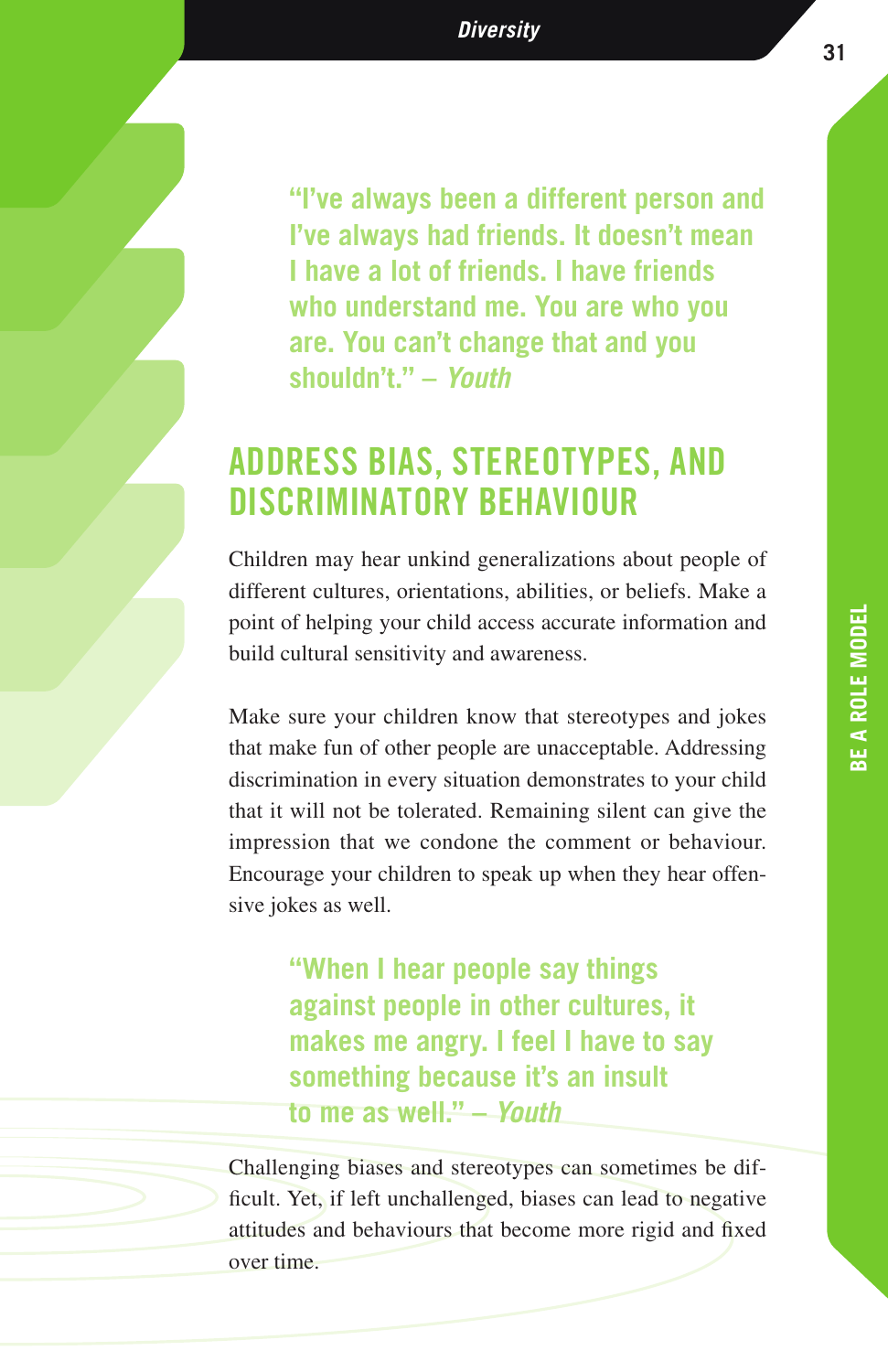#### PROMOTE AND MAINTAIN A SENSE OF BELONGING

We all have a need to belong. We want to be accepted. Parents can help children develop a sense of belonging by including them in family responsibilities. "The best way to make a child feel he belongs is to give him a chance to show he has a place in your family."<sup>2</sup> Understanding our own roots can help us to respect individual differences.

#### **"Our children's sense of belonging begins at home." –** *Parent*

Young people have a strong sense of justice and fairness. By providing children and youth with opportunities to be leaders in social justice issues, we can help them learn that their voices matter. There may be opportunities through community groups, school clubs, and activities or bullying prevention and intervention initiatives to help your children become active leaders and agents of change for the world they wish to live in.

Treat every child as a gift.

**Inclusion is not bringing people into what already exists. It is making a new space, a better space for everyone. — George Dei, quoted in** *Realizing the Promise of Diversity: Ontario's Equity and Inclusive Education Strategy,* **2009, p. 1.**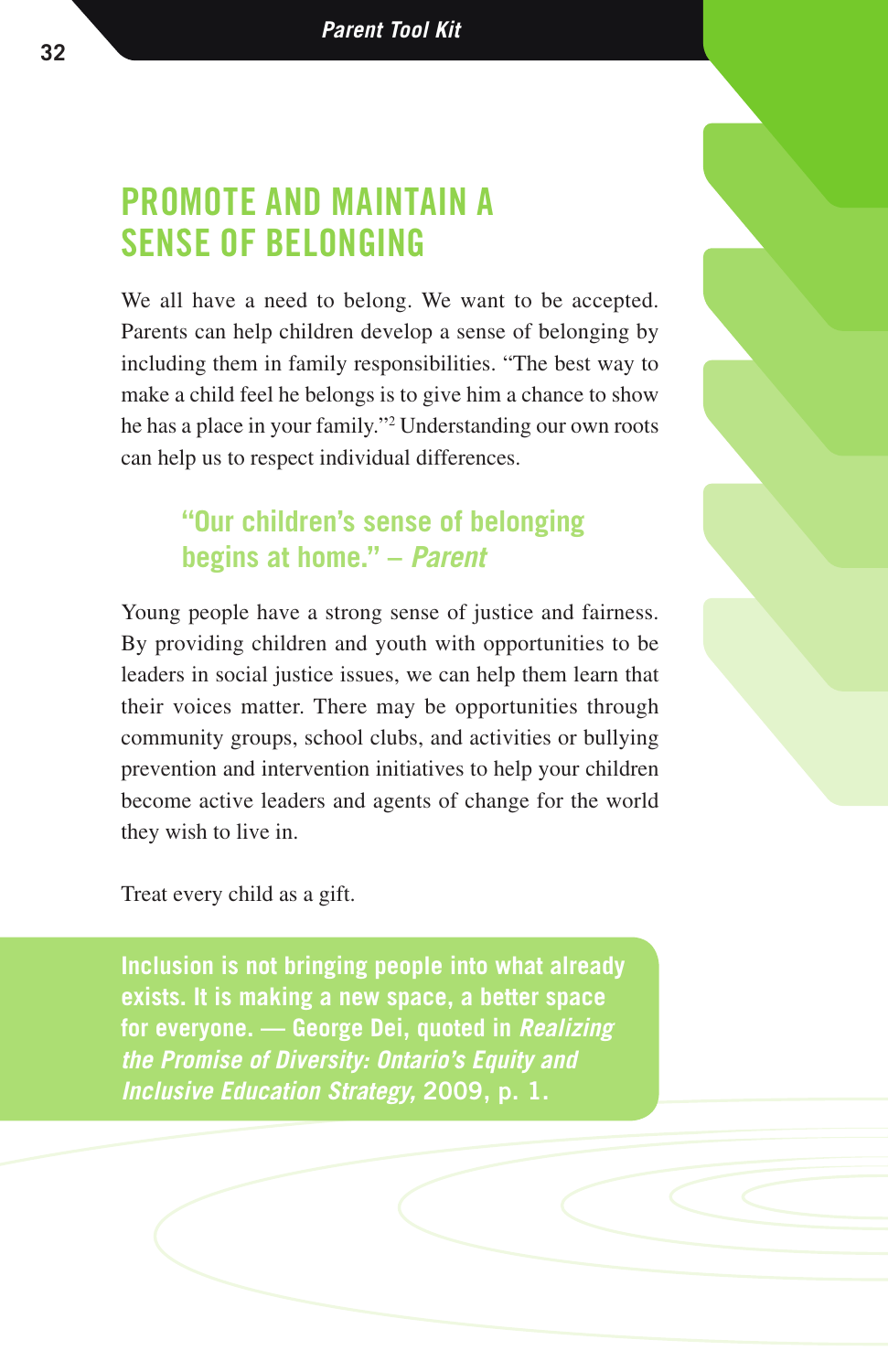# **ADDITIONAL RESOURCES**

• COPA (Centre ontarien de prévention des agressions), Fostering Safe, Inclusive and Accepting Schools: Bullying Prevention Guide – A Resource for Parents and Schools, (Toronto: COPA, 2013): http:// www.changeourworld.ca/resources

[• PFLAG Canada, "When Sons and Daughters Come Out," www.](www.pflagcanada.ca/pdfs/glb-mychild.pdf) pfl agcanada.ca/pdfs/glb-mychild.pdf

• Literacy and Numeracy Secretariat, Ontario Ministry of Education, Research Monograph # 30, Forging Safer Learning Environments-Addressing Homophobic Bullying in Schools, September 2010. To [download, go to: http://www.edu.gov.on.ca/eng/literacynumeracy/](http://www.edu.gov.on.ca/eng/literacynumeracy/inspire/research/WW_safe_learning_environments.pdf) inspire/research/WW\_safe\_learning\_environments.pdf

• Marsha Forest, *Inclusion Is the Future*, 1994. See Alliance for Inclusive Education (ALFIE) website: http://www.allfie.org.uk/pages/useful%20info/inclusion.html

• The Canadian Child Care Federation, Resource Sheet #35. See CCCF website for link: www.cccf-fcsge.ca

• Canadian Centre for Diversity: http://centrefordiversity.ca

• Ontario Ministry of Education, Realizing the Promise of Diversity: Ontario's Equity and Inclusive Education Strategy, 2009. To download, go to: http://www.edu.gov.on.ca/eng/policyfunding/equity.html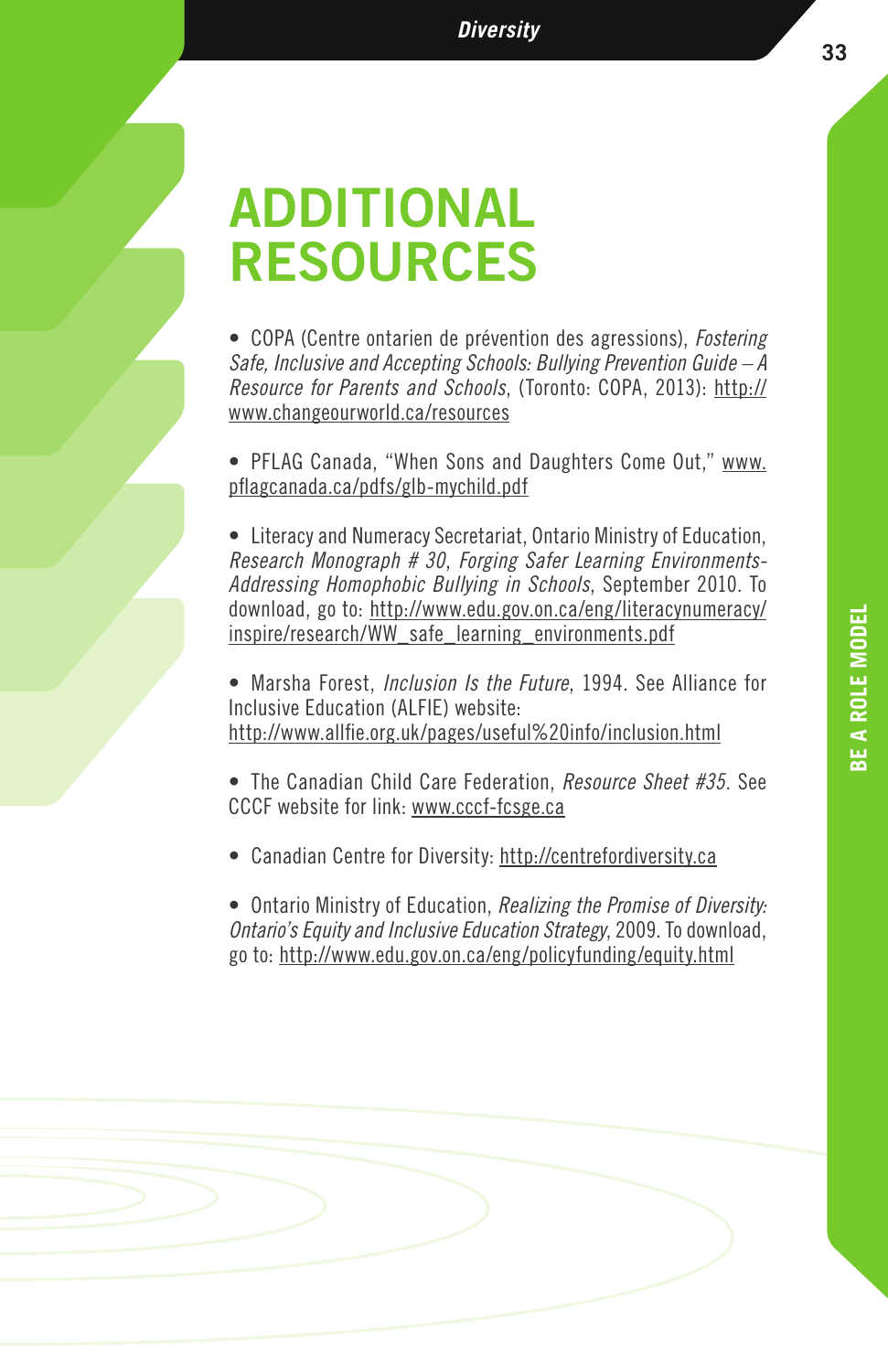*Parent Tool Kit*

*Friendships are important for good health and well-being. Parents can help children and teens understand that it is worth putting effort into maintaining friendships and making new friends. These relationships provide a safety cushion to help them cope with life's challenges.*

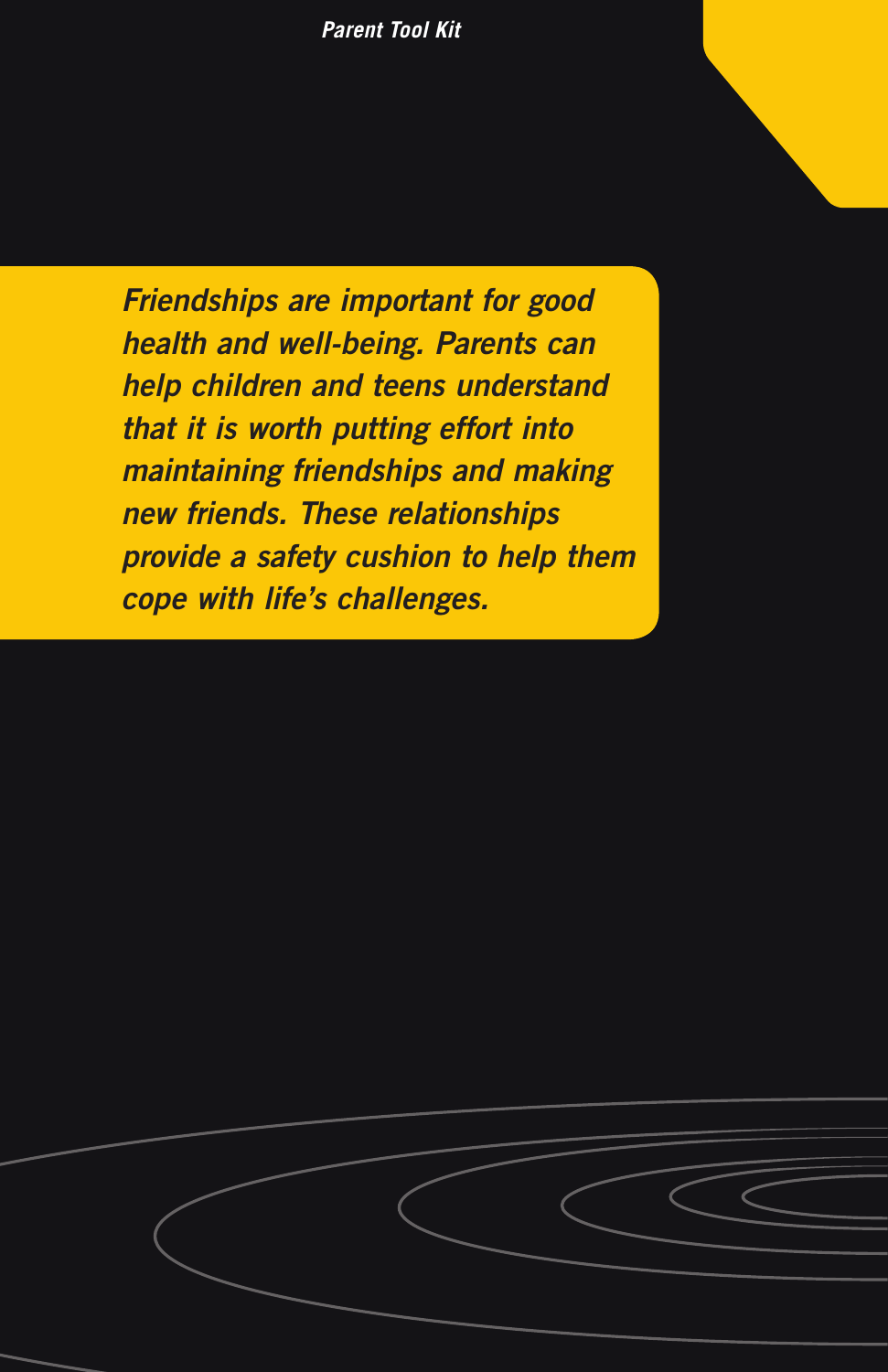"My child goes through periods when she is angry and worried about everything. How do we know if this is to be expected or whether it could be a sign of a mental health issue?"

We all want our young people to be able to function to their fullest potential and to be able to enjoy mental and physical health. The ability to form and maintain satisfying relationships is part of mental health.

In turn, these relationships provide a safety cushion and help protect us from life's challenges.

Friendships are important for physical and emotional health. Young people may talk to friends in confidence about things they might not share with others.

**Young people who found it hard to talk to best friends about things that bothered them tended to have higher levels of emotional problems than young people who found it easier to talk to friends. This was especially true for girls.**<sup>1</sup>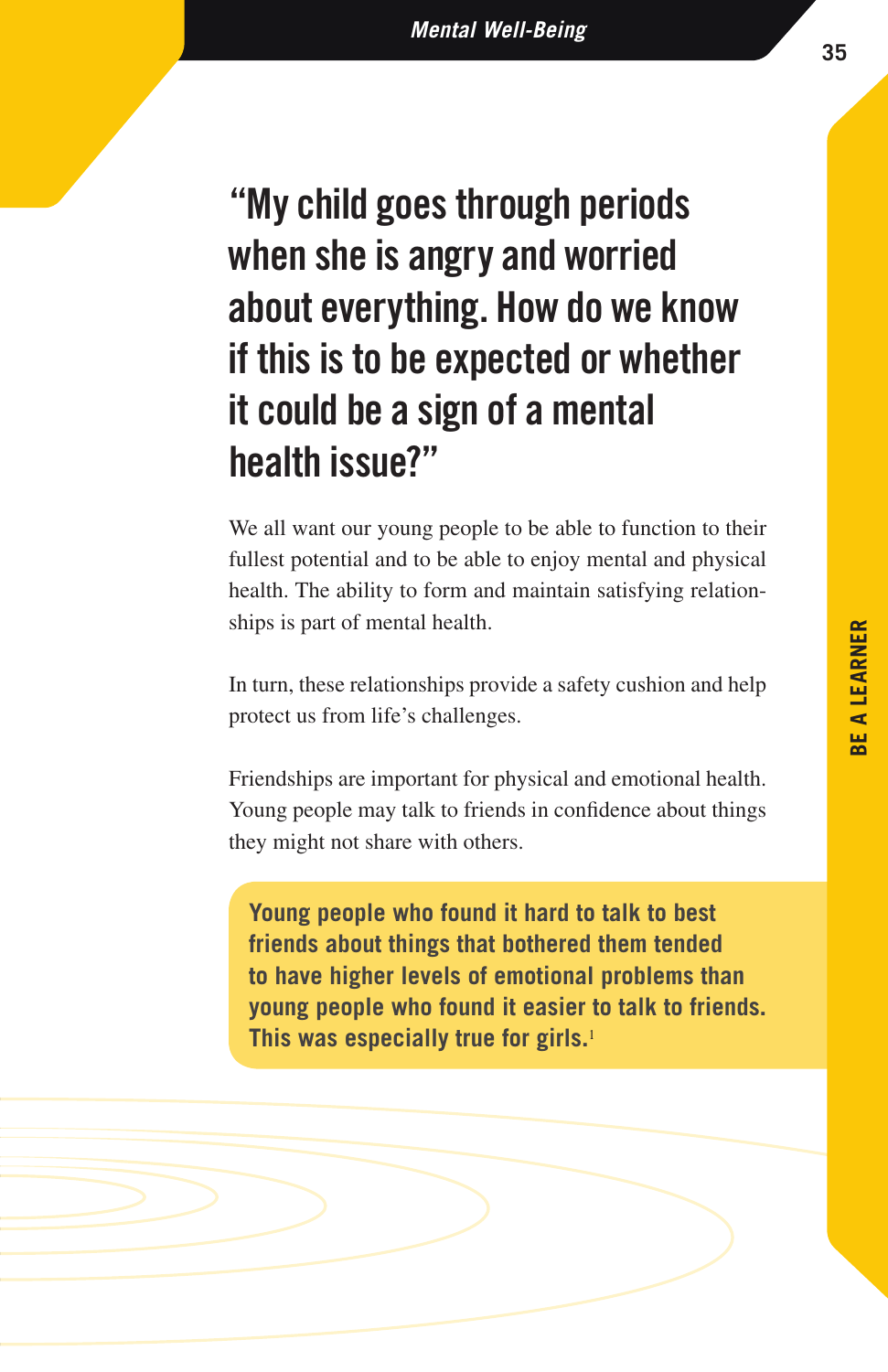According to Health Canada, other "signs of mental well-being include:

- Knowing and taking pride in who you are;
- Enjoying life;
- Coping with stress in a positive way;
- Striving to realize your potential; and
- Having a sense of personal control."2

Mental well-being is closely tied to physical health. Regular physical activity and healthy eating are important. Are there times when your family can do physical activities or enjoy planning and eating nutritious meals together?

Emotional difficulties and mental illness can develop despite our best efforts. Mental health problems are not anyone's fault. Families should not feel shame and blame when problems arise.

The good news is that early diagnosis and treatment lead to better outcomes for children and teens later in life.

# **TIPS**

- Promote positive mental health and well-being
- Recognize when something is wrong
- Find out where, in your community, help is available
- Help to build understanding and reduce stigma

### PROMOTE POSITIVE MENTAL HEALTH AND WELL-BEING

There are skills that help to build healthy relationships and ground mental well-being. These include social-emotional skills – things like problem solving, decision making, and goal setting. Many situations at home may require these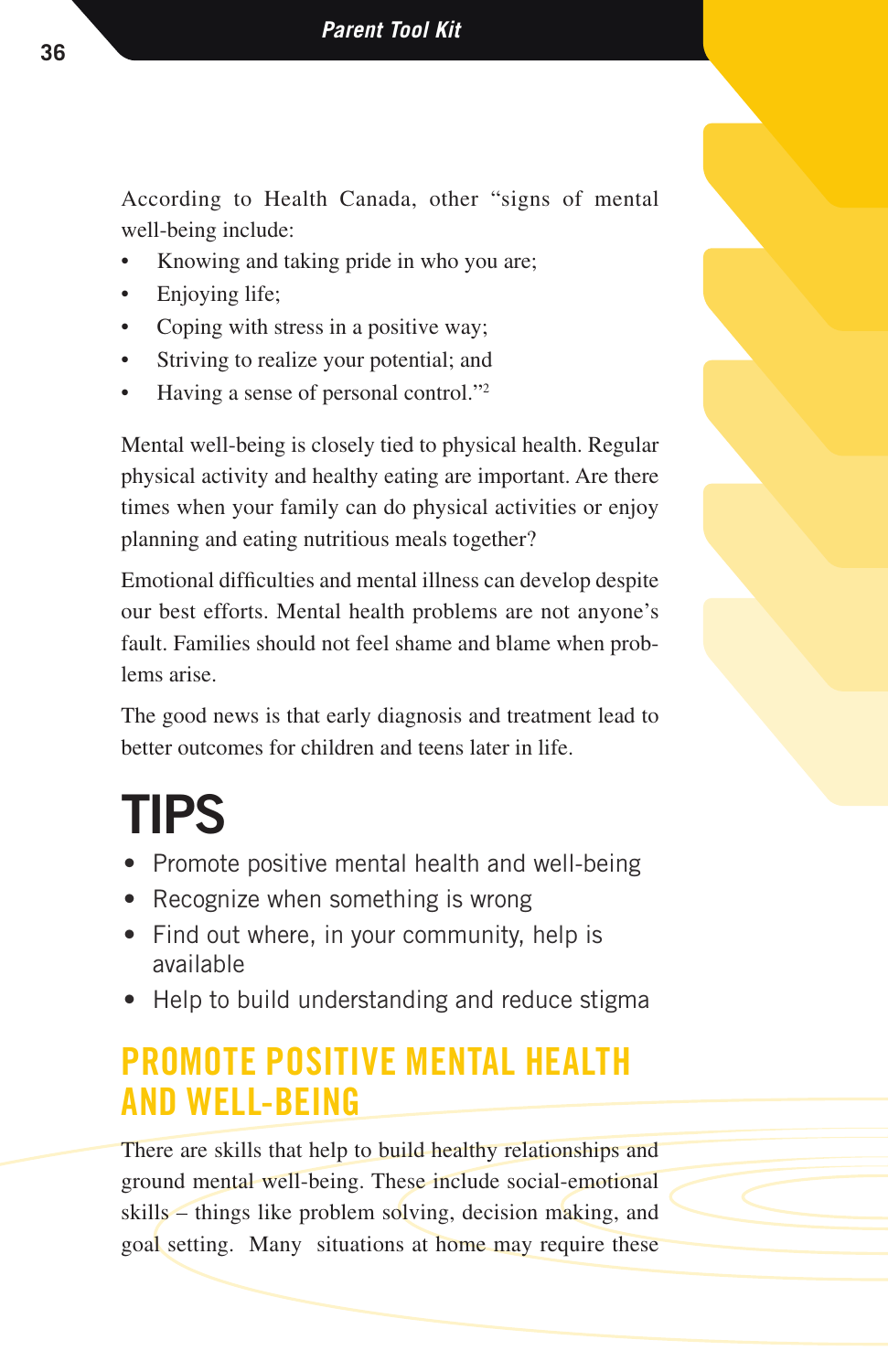skills. Parents can support the development of these skills by finding opportunities for children to practise them at home.

#### RECOGNIZE WHEN SOMETHING IS WRONG

**Look for changes.** You know your child best. If you notice persistent changes in mood, behaviour, school work, relationships, interest in things, eating and/or sleeping, then a trip for a checkup may be warranted.

**Trust your instincts.** If you think something may be wrong, talk to your child about what you have noticed. Create safe, open spaces for quiet talking.

**Don't panic!** Mental health problems are relatively common, and can be addressed with a range of support options when identified early.

It is estimated that one in five children and youth in Ontario experience a mental, emotional, or behavioural disorder at some time that is severe enough to seriously affect how they function at home, school, or within the community.<sup>3</sup>

Recognizing signs is key. Awareness leads to early identification and can be the first step toward effective treatment. Signs of mental health issues may include:

- Changes in school achievement despite good efforts;
- Abuse of drugs and/or alcohol;
- Inability to cope with daily problems and activities;
- Changes in sleeping and/or eating habits;
- Defiance of authority, skipping school, stealing, or damaging property;
- Long-lasting negative moods, often accompanied by poor appetite and thoughts of death;
- Frequent outbursts of anger;
- Loss of interest in friends and activities they usually enjoy; and
- Excessive worrying or anxiety.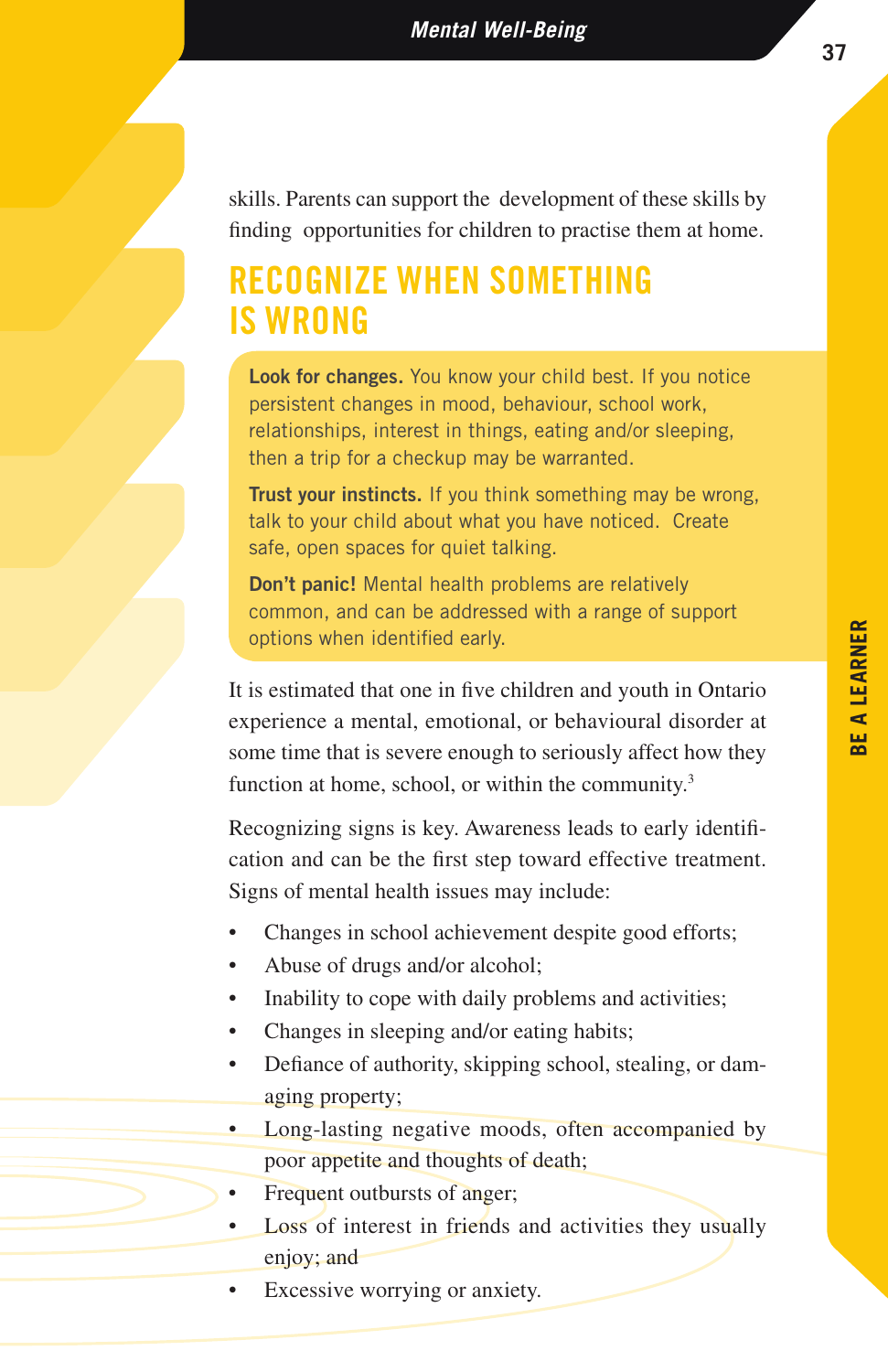All children and youth may experience brief problems with some or all of these, but if signs continue or increase in intensity enough to disrupt everyday living, it is time to seek help.

#### FIND OUT WHERE, IN YOUR COMMUNITY, HELP IS AVAILABLE

Proper assessment and diagnosis is an important first step. You may seek support from a counsellor at school or begin with a medical professional in your community.

Parents can also approach community child and youth mental health agencies directly in their community. A doctor's referral is *not* required.

Contact Children's Mental Health Ontario at www.kidsmentalhealth.ca for information on community-based mental health services for children and youth.

In addition, the following organizations offer family-friendly resources that give in-depth information on general and specific mental health issues:

- Parents for Children's Mental Health: www.pcmh.ca/
- Child and Youth Mental Health Information Network: http://cymhin.offordcentre.com/

At those times when young people may not be able to talk to parents or a trusted family member, they can call Kids Help Phone, which is available twenty-four hours a day every day. A call to 1-800-668-6868 connects them to professional counsellors who can provide short-term support. The call is free, they can remain anonymous, and anything they say is confi dential.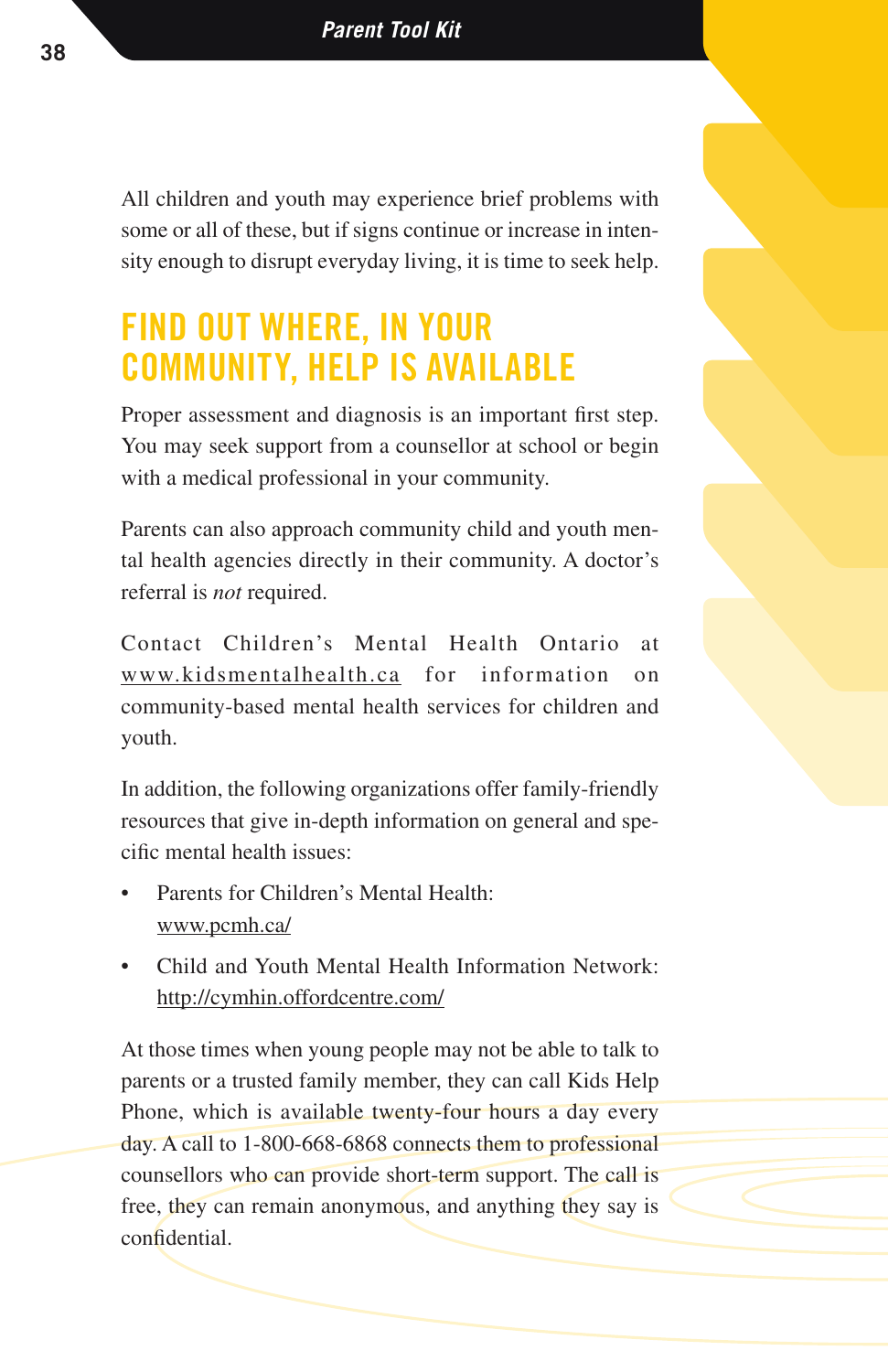Kids Help Phone has a website www.kidshelpphone.ca that has helpful resources on a wide variety of topics.

A similar service, providing support for parents, is available from ConnexOntario's Mental Health Helpline at 1-866-531- 2600 or their website www.mentalhealthhelpline.ca

#### HELP TO BUILD UNDERSTANDING AND REDUCE STIGMA

Youth report that stigma around mental health issues makes it difficult to confide in people about their fears and concerns. Stigma refers to negative attitudes that people hold about something they do not understand. These attitudes and unkind comments about mental health make it difficult to seek help.

We can help reduce stigma that is frequently attached to issues of mental health. The best way to do that is to learn the facts and build caring and accepting cultures. Helpful Tip Sheets, on topics such as anxiety, are available at: http:// healthyandhappy.sickkidsfoundation.com/tip-sheets.html

Thank you to Children's Mental Health Ontario for expert assistance in developing this section.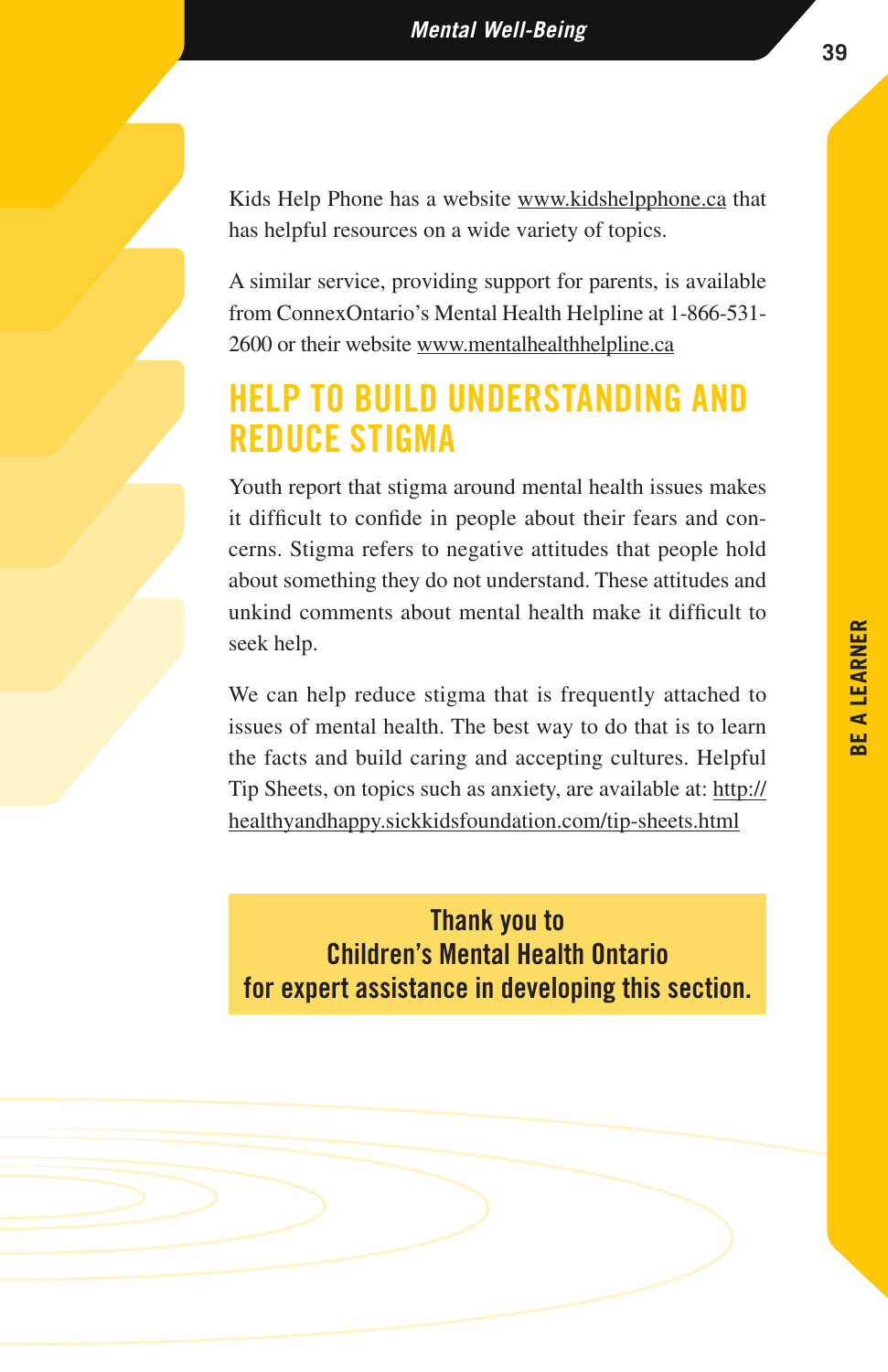*Parent Tool Kit*

*Conflict and bullying get in the way of building healthy relationships. Understanding the difference between confl ict and bullying is important because they require different responses.*

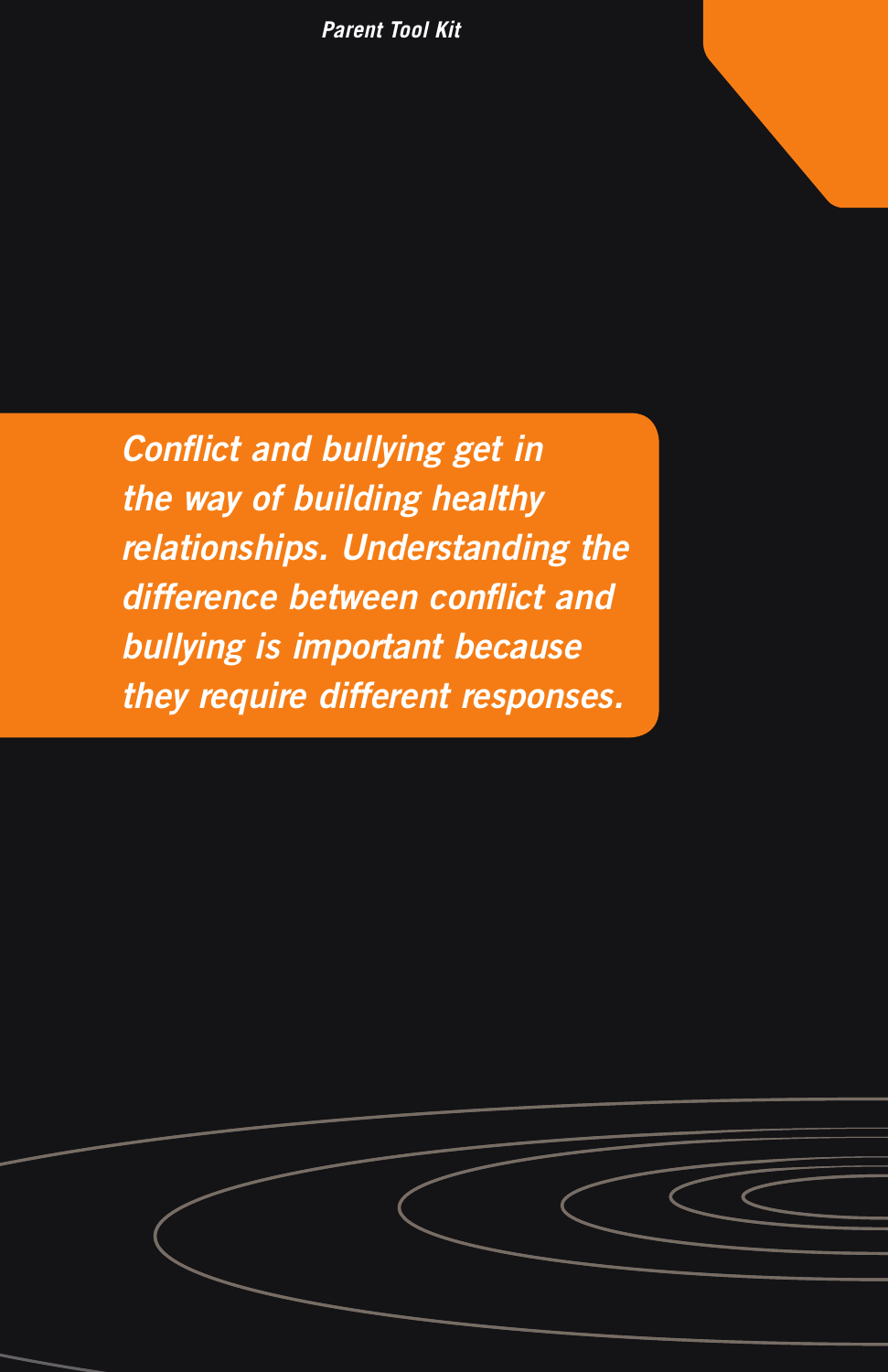### RESOLVING CONFLICT AND PREVENTING BULLYING

### RESOLVING CONFLICT

### "Why do they always seem to be fighting? Why is everything becoming a battle?"

Conflict is a natural part of how we relate to others. Conflict can arise whenever two or more people hold different opinions. Depending on how the conflict is resolved, it can be positive or negative. Learning how to deal with conflict in positive ways is an important life skill and helps us to build and maintain strong relationships.

When handled well, conflict can lead to positive outcomes – better decisions and ideas, more creativity, and deeper understanding of each other. Sometimes, however, dealing with conflict constructively seems impossible.

# **TIPS**

- Don't ignore conflict, it will only get worse
- Develop conflict resolution skills
- Look for the real problem
- Model handling conflict positively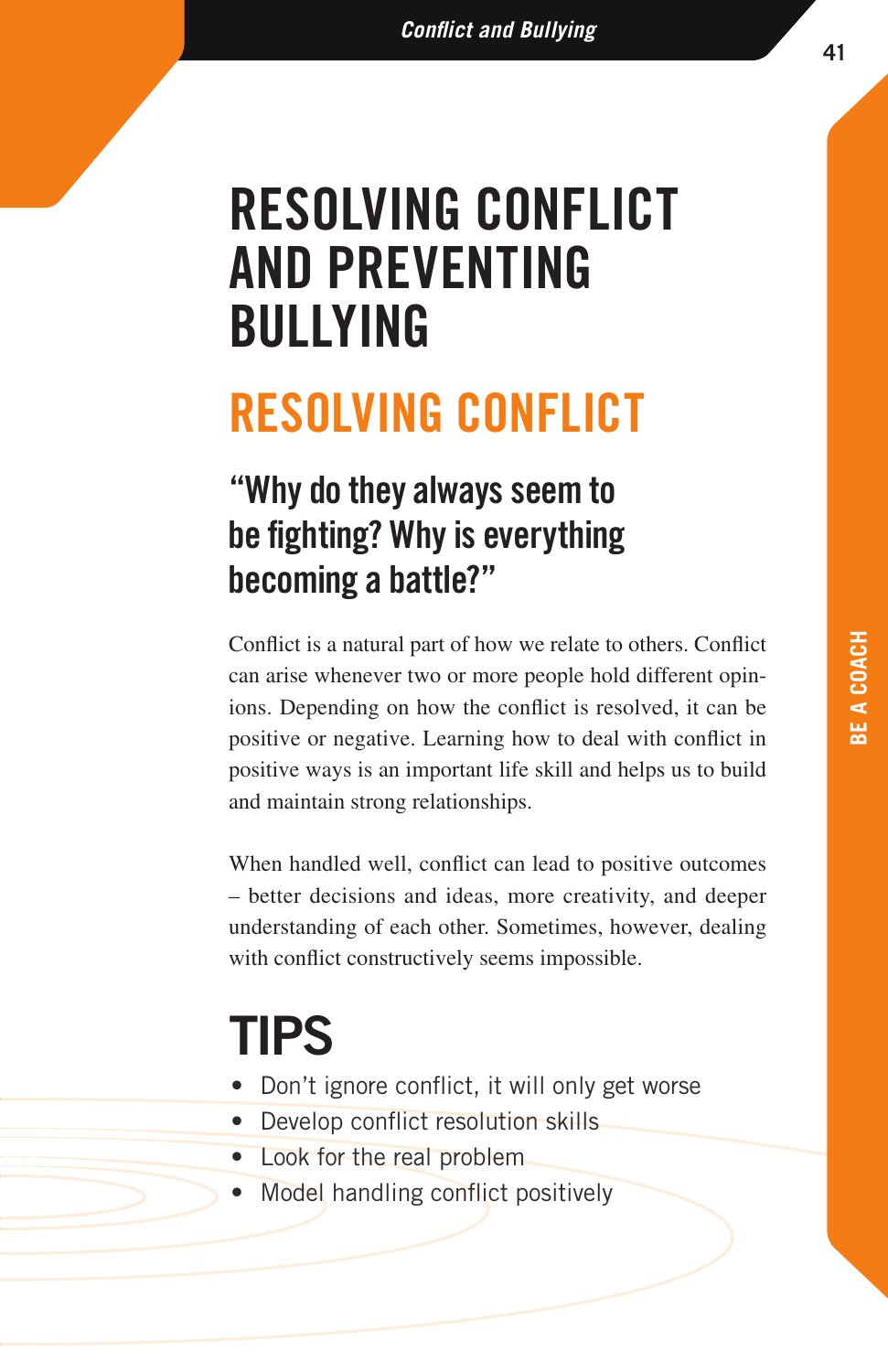#### DON'T IGNORE CONFLICT, IT WILL ONLY GET WORSE

Conflict is an emotional state and gets worse when ignored. Try to deal with it right away, or let those involved know it will be sorted out later. Follow through.

When children in conflict come to you, listen to their concerns and encourage them to express their feelings. Sometimes children and teens come to understand their feelings better when they tell someone else how they feel. Once people in conflict feel heard, they are more likely to accept help to resolve the conflict positively.

### DEVELOP CONFLICT RESOLUTION SKILLS

Young people's relationships can be much healthier when they learn to use conflict resolution strategies. Help your children learn how to:

- Focus on reducing stress;
- Listen and breathe deeply to help maintain their own composure;
- Think about how to end with a "win-win" situation for everyone; and
- Problem solve for possible solutions. Negotiated solutions work far better than imposed solutions.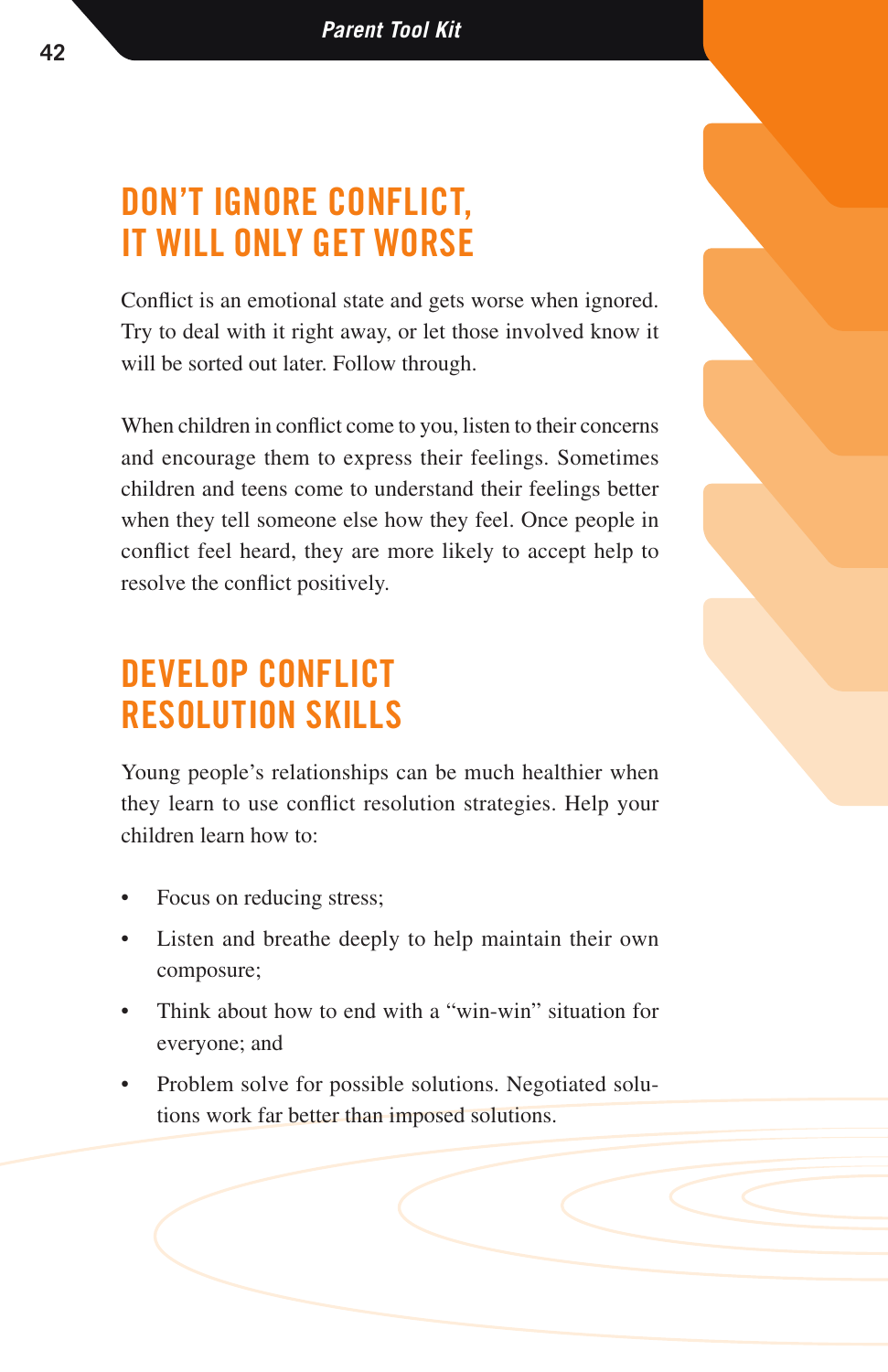You may want to try a method many teachers use. Invent a story about a conflict. As you get to the conflict, ask your child or teen: What is the problem? What could be possible solutions? What might make the problem better? What could make the problem worse?

#### LOOK FOR THE REAL PROBLEM

The real problem may not be the one that children or youth name. Ask questions and listen carefully to get to the real cause of the conflict. It will then be easier to work together toward a lasting solution.

#### MODEL HANDLING CONFLICT POSITIVELY

Children and youth learn about resolving conflict from parents and other adults. Perhaps you can think about how you resolve conflict. Do you give in easily? Do you stay in control or let emotions fly? Do you try to see someone else's point of view? Do you admit that you could have been wrong? Do you listen and give everyone a voice?

Have conversations about conflicts in the community and in the news. Explore different points of view and share ideas with your child about how some conflicts could be resolved. **BE A COACH**

BE A COACH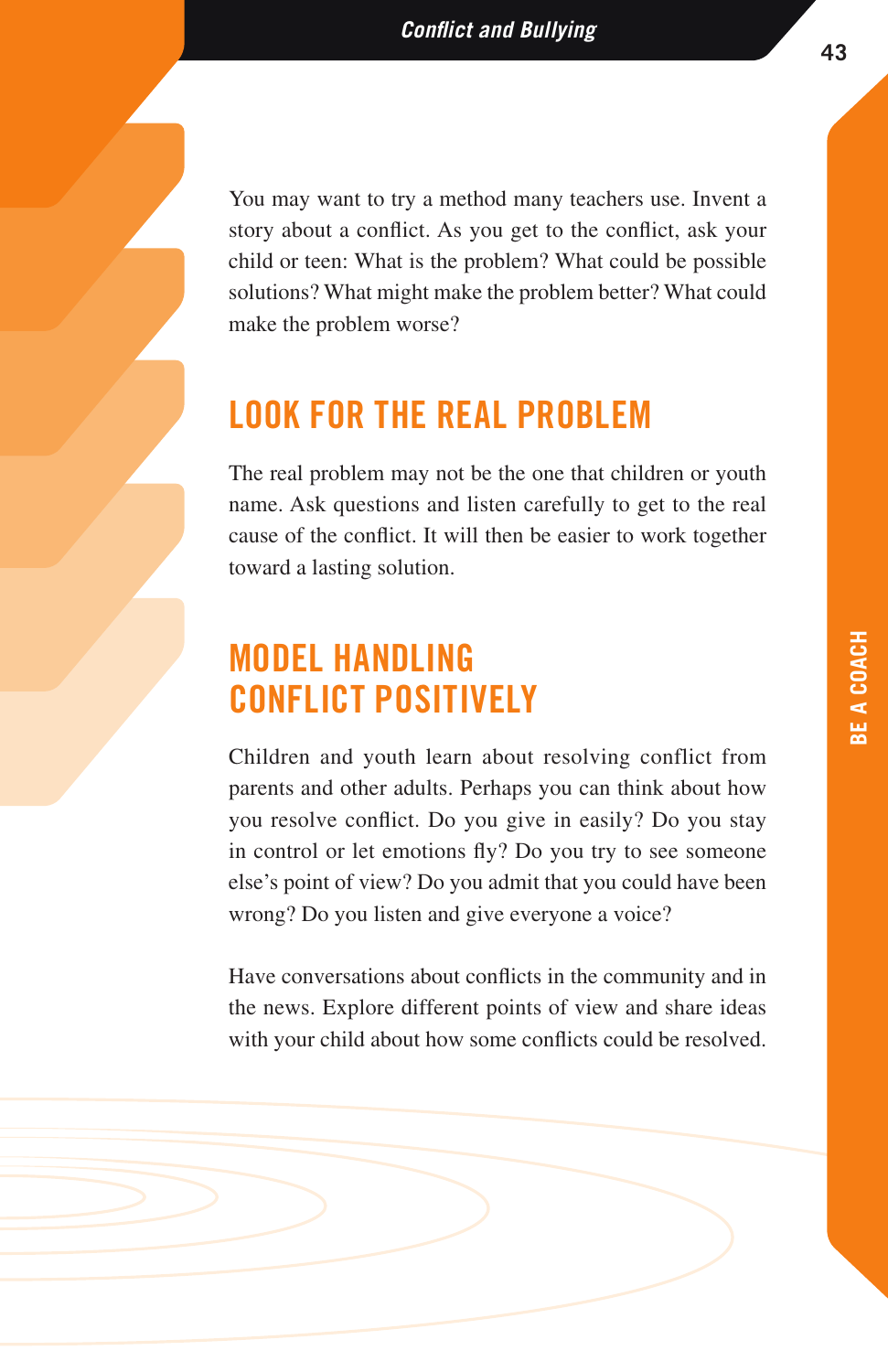### PREVENTING BULLYING

### When is "kids just being kids" actually bullying? What can we do to prevent it?

"Bullying is the opposite of a healthy peer relationship – it is a destructive relationship."1

Bullying can happen in the home, at school, or in the community. It is a learned behaviour and must not be condoned.

*Bullying is a relationship problem that requires relationship solutions*. It happens when children use power aggressively to control or distress others. It is typically repeated, and, through repetition, the power difference between the child or youth who bullies and the child or youth who is victimized increases. Conflict mediation strategies are not appropriate interventions with bullying because bullying involves an imbalance of power.

**Children gain power over others in many ways that adults often miss. It may be a difference in age, size, or intelligence, but it may also be social power or knowing another's sensitivity related to race, disability, sexual orientation, or socioeconomic disadvantage.**

*– Debra Pepler*

The serious short- and long-term effects of bullying on all those involved have been well documented: physical ailments, anxiety, depression, and even suicide, especially for youth who may be particularly vulnerable.

Ontario is taking bullying very seriously. Our *Education Act* was amended in 2012 with the intent of preventing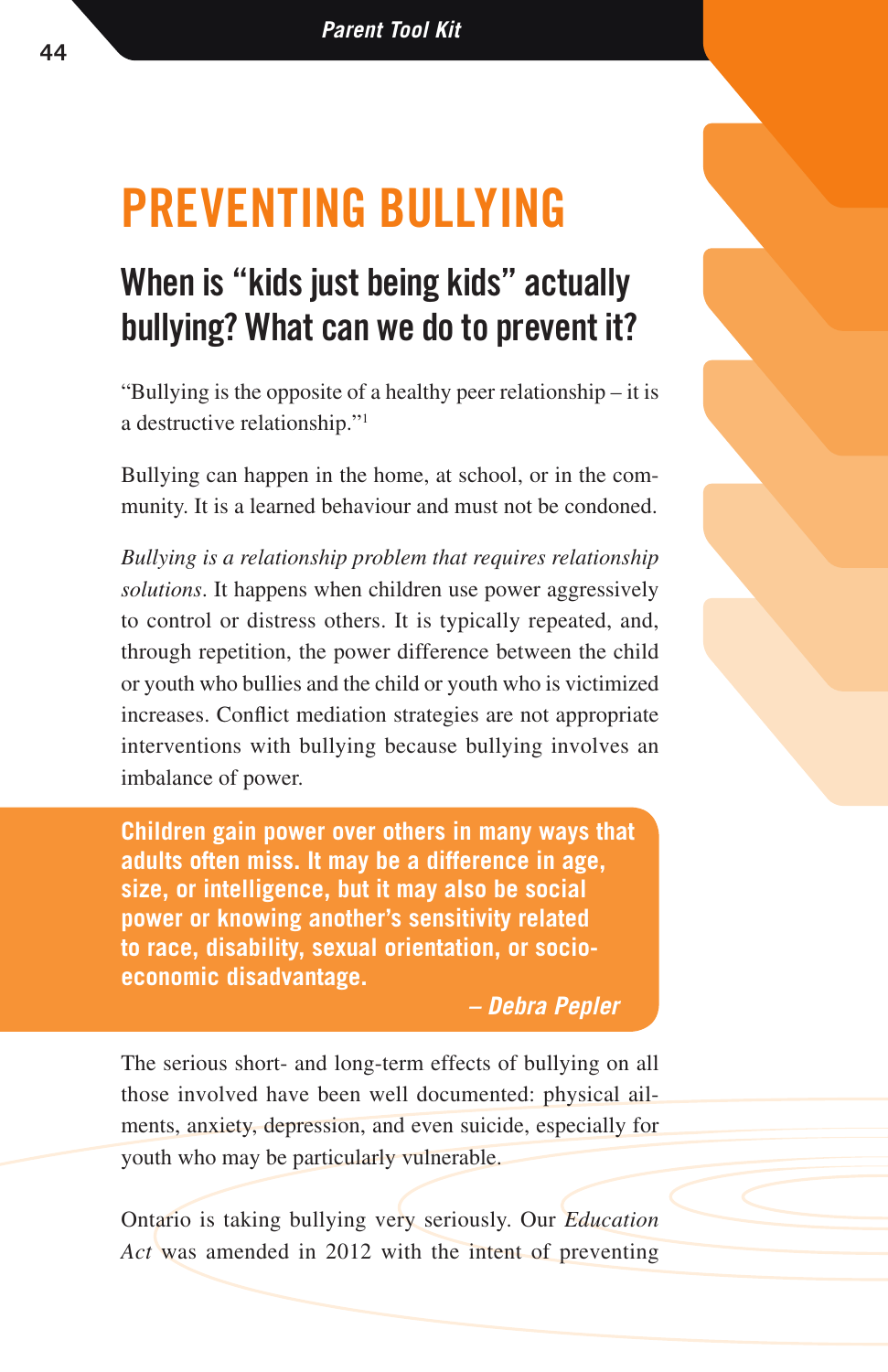bullying and creating safe and accepting schools that are truly inclusive. A definition of bullying can be found at: www.edu. gov.on.ca/eng/parents/safeschools.html (Click on *Accepting Schools Act*.) Using a whole school approach, our schools are required to create bullying prevention and intervention plans and to communicate with families regarding serious student incidents, including bullying, that have involved their child.

We all have a role to play in creating positive school climates. So what can parents do? Adults see only a small portion of bullying incidents and young people often do not report bullying for many reasons, including fear and peer pressure.<sup>2</sup> Parents can help by encouraging children to report bullying and working with their schools and communities.

> **Bullying affects the majority of Canadian children, at least once, throughout their childhood... The effects of bullying are immediate and long-lasting, putting our children at risk for a number of physical, social and mental health problems. As parents, these risks should not be acceptable. Adult intervention stops bullying—it is our responsibility.**

#### *– PREVNet*<sup>3</sup>

Many school boards and schools have set up a variety of anonymous reporting options using drop boxes, phone lines or the Internet. If children are reluctant to report bullying, parents can encourage them to do so by using anonymous options.

Kids Help Phone is always available at 1-800-668-6868 and through its website www.kidshelpphone.ca. A chat room and many other resources are available.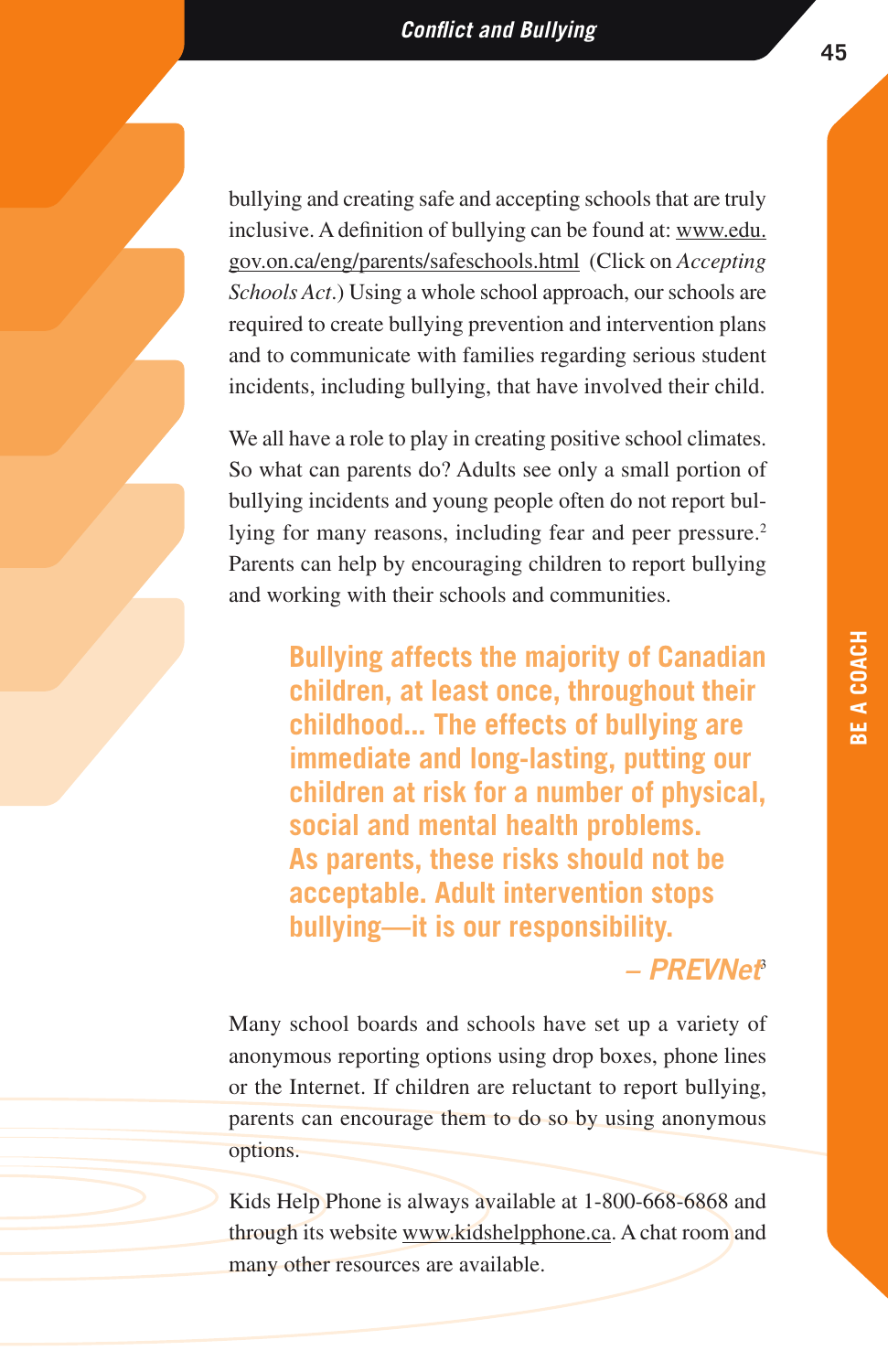Because bullying is a relationship problem, the solution has to focus on the relationships among those who are bullying, those who are bullied, and those who witness bullying. All three groups need to be involved in prevention programs.<sup>4</sup> Helping our children to develop skills for healthy relationships with peer groups and communities will not only improve their personal lives, but will help to create positive school climates and cultures where bullying ceases to exist.

> **"My kids do well in school when they feel like it's their school – when they take ownership…and want to go back the next day." –** *Parent*

# **TIPS**

- Help to support and empower children who have been bullied
- Help children who have bullied others to stop bullying, repair damages and become positive leaders
- Help bystanders to stand up for others and themselves

#### HELP TO SUPPORT AND EMPOWER CHILDREN WHO HAVE BEEN BULLIED

Children who are bullied need support and understanding. Assure them that they have a right to be safe and that being bullied is never acceptable. Draw out feelings about what happened by listening. Decide together how to go about dealing with the situation, including how best to report the bullying.

Be sure to report the bullying to the school and continue to work together toward a satisfactory resolution.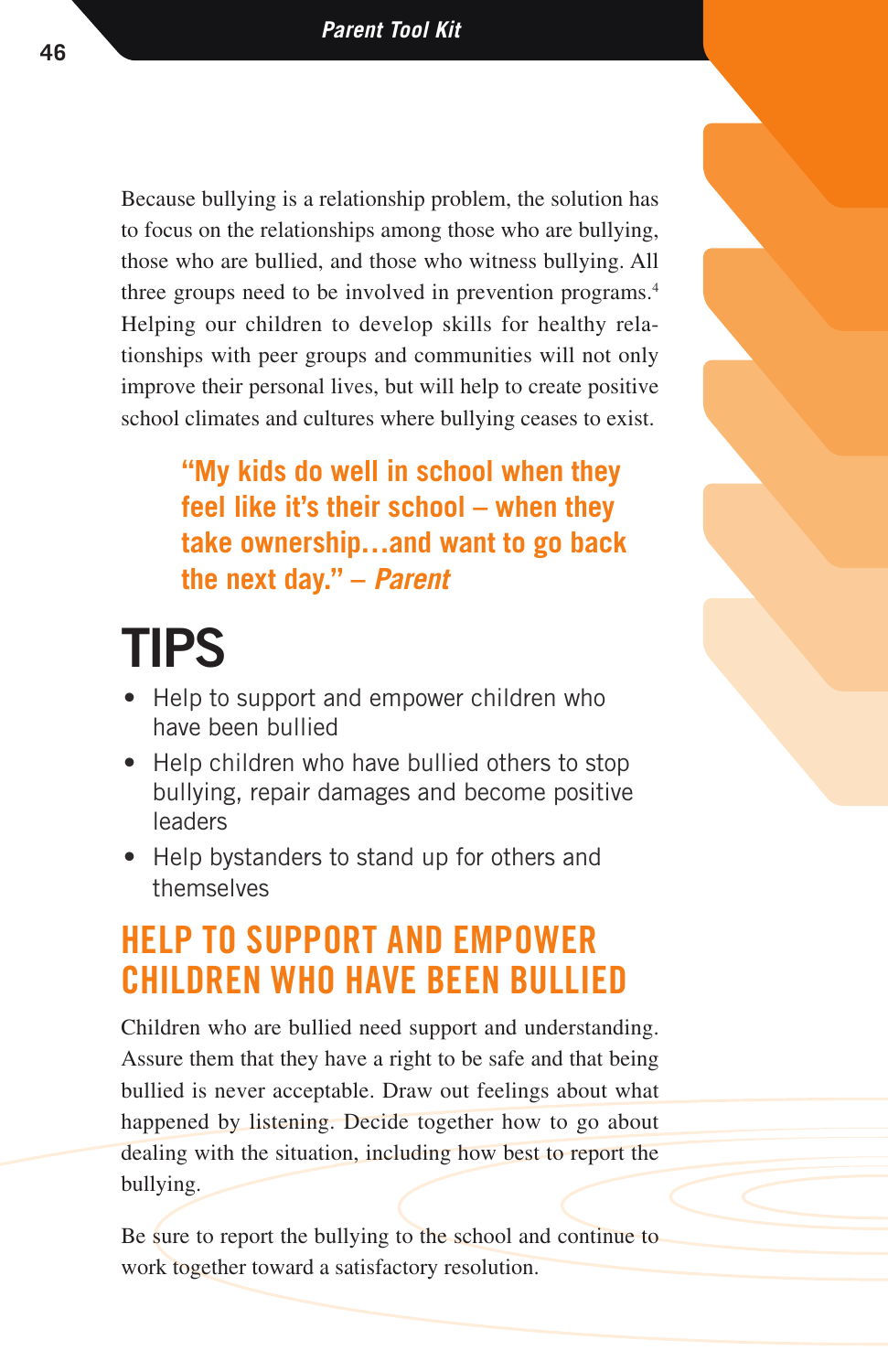Discuss how people stand up for themselves in difficult situations. This may include assertive, not passive or aggressive communication.

**Learning to communicate assertively can help to foster dignity and empowerment for everyone. You may wish to explore COPA's model of** *Empowerment-Based Problem-Solving* **and** *Assertive Communication***. (See infocopa.com and Additional Resources.)**

#### HELP CHILDREN WHO HAVE BULLIED OTHERS TO STOP BULLYING, REPAIR DAMAGES AND BECOME POSITIVE LEADERS

It may be hard to discover that your child is bullying others. When children bully, it is important to intervene quickly and help them understand the hurtful impact of their behaviour on others. Be clear: bullying is wrong. Remember, however, that those who bully also need support, and this can be a powerful learning opportunity.

Punishment is not nearly as effective as providing consequences that help a child learn. If your child has been bullying, talk about the pain they have caused and responsibility for their actions. Include the best way to apologize, repair any damages and make up for what they have done.

**Children are sensitive to their parents' emotions. If you feel angry, compose yourself, and be careful not to model aggressiveness or a lack of compassion. If we are harsh with our children, we may be showing them how to use power aggressively.** *– Debra Pepler*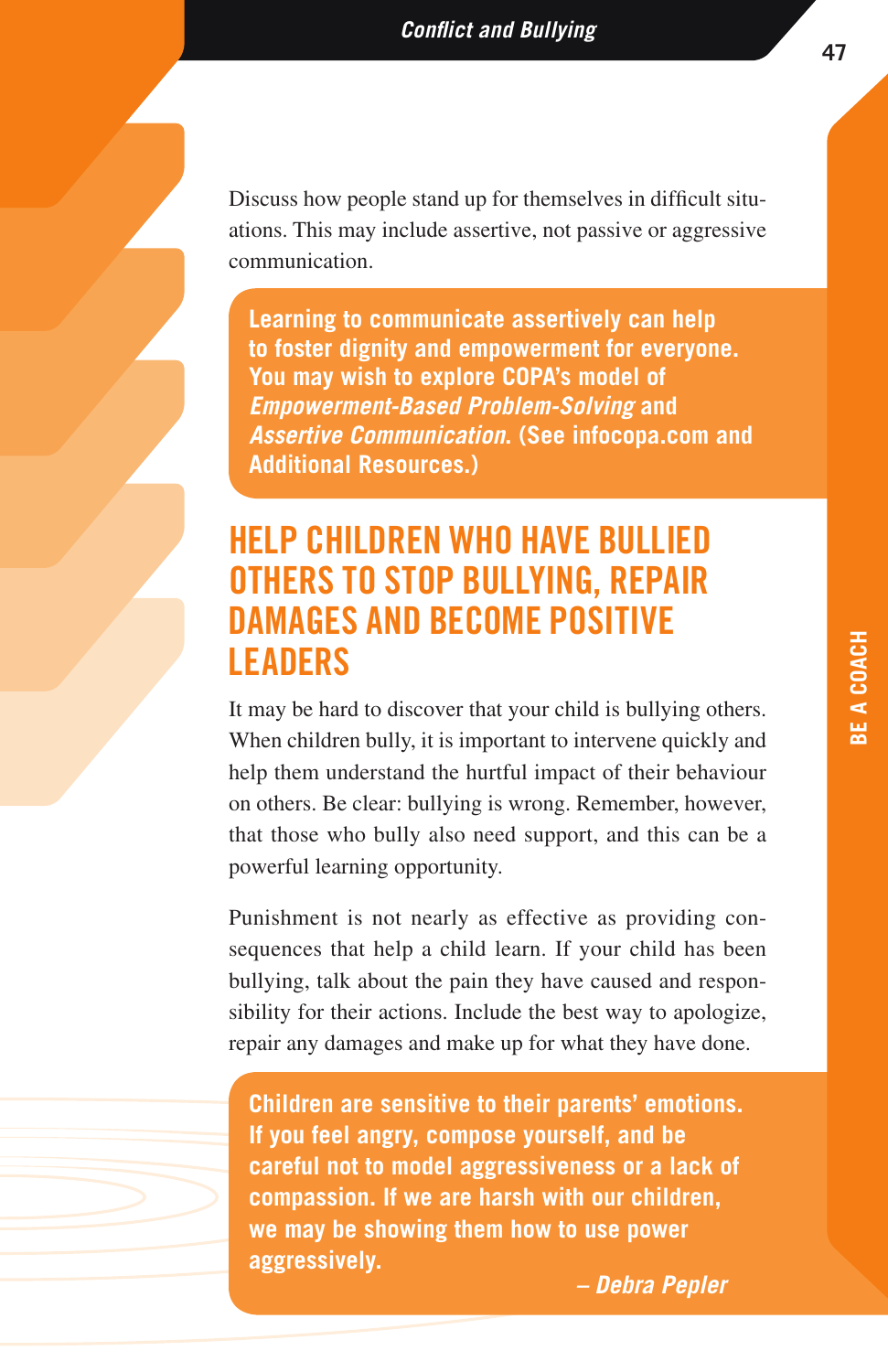Children have the power to make the world better, even in small ways. Supporting children and youth to use their power positively is one of the most helpful things we can do to guide them in developing healthy relationships within and beyond the family.

#### HELP BYSTANDERS TO STAND UP FOR OTHERS AND THEMSELVES

All children may witness bullying at some time. Remind your child that everyone has the right to be safe and everyone has a responsibility to report bullying. Young people have the power to challenge things that do not seem right to them.

**When peers do have the courage to step in, bullying behaviour stops 57 per cent of the time within 10 seconds.**<sup>5</sup>

Explain that if reporting helps get someone out of trouble, it is a good thing.

Encourage your child to join a bullying prevention initiative or support group. Besides developing leadership skills, this can also be an empowering way to help support a safe and accepting school and positive learning environment.

**Students who are able to have healthy relationships will be less likely to bully others, will be more likely to support students who are bullied, and will be better able to reach their educational goals. Promoting healthy relationships is a key way to prevent bullying and create a safe and accepting school climate.**<sup>6</sup>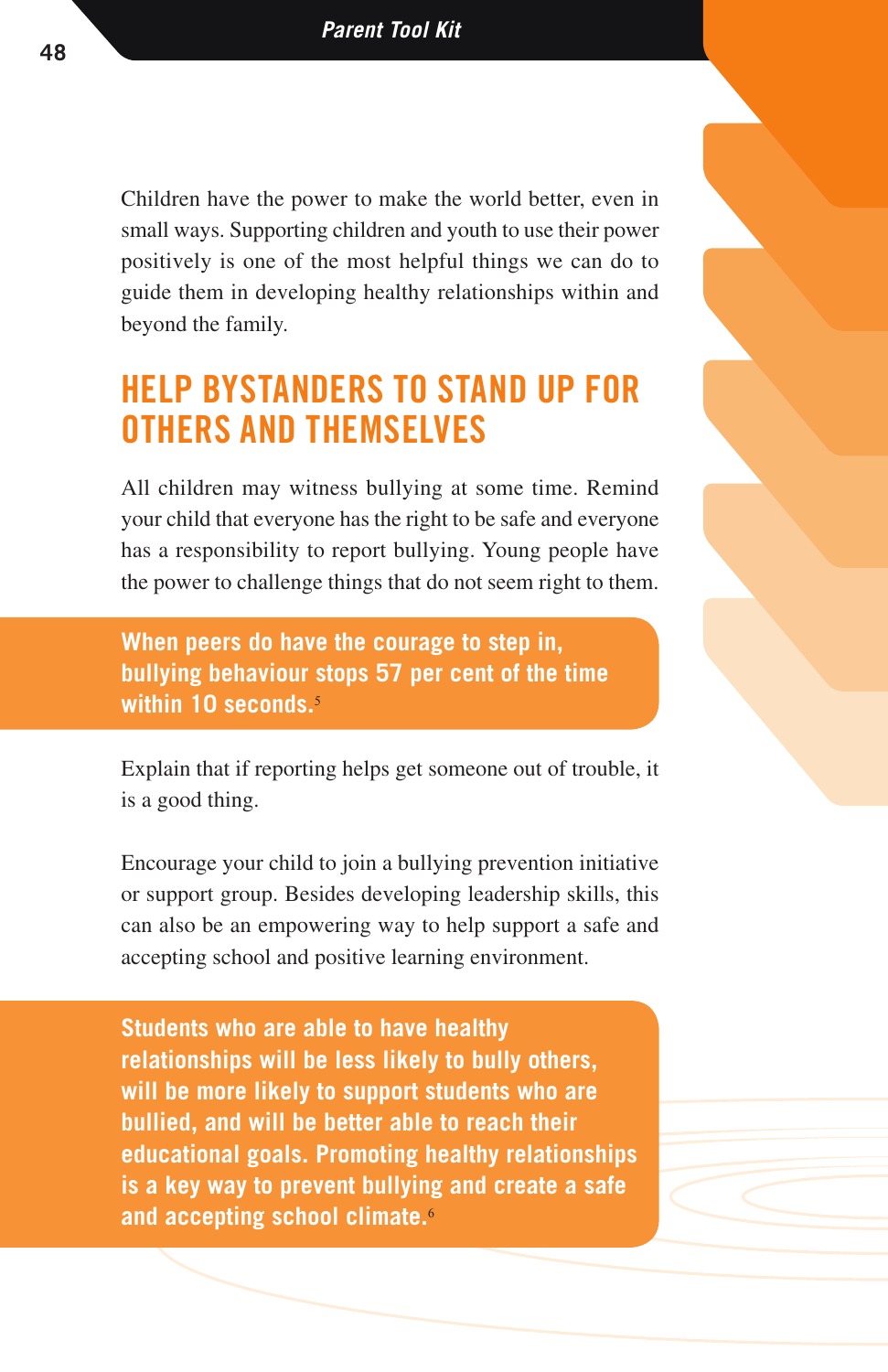# **ADDITIONAL RESOURCES**

• Peaceful Parent Institute, Resolving Conflicts Peacefully http://peaceful-parent.com/resolving\_conflict.php

• COPA (Centre ontarien de prévention des agressions). Fostering Safe, Inclusive and Accepting Schools: Bullying Prevention Guide – A Resource for Parents and Schools, (Toronto: COPA, 2013), p. 29 and p. 35. http://www.changeourworld.ca/resources

• Safe@School COPA-OTF joint initiative on bullying: [safeatschool.ca](www.safeatschool.ca)

• Barbara Coloroso, The Bully, the Bullied, and the Bystander, (Toronto: Collins, 2006).

• Wendy Craig, Debra Pepler, Joanne Cummings, Bullying Prevention: What Parents Need to Know, (PREVNet Pocket Guide to Bullying Prevention), (Tucson, Arizona: Quickfind Books, 2013), This book is available as an e-book and as a printed book from: www.bullyingpreventionanswers.com.

• London Anti-Bullying Coalition and York Region Anti-Bullying Coalition, A Parent Guide for Addressing Bullying in Publiclyfunded Schools in Ontario, (London: LYRABC, 2013), available at: [http://www.ldcsb.on.ca/Programs/SafeSchools/Documents/](http://www.ldcsb.on.ca/Programs/SafeSchools/Documents/LABCTOOLKIT042113P.pdf) LABCTOOLKIT042113P.pdf

• Ministry of Education, website for information on definitions, policies, procedures, resources, etc. pertaining to bullying, see: www.edu.gov.on.ca/eng/parents/safeschools.html

• PREVNet website: www.prevnet.ca/bullying/parents

• TVO's website on anti-bullying. See: http://tvoparents.tvo.org/topic/social-emotional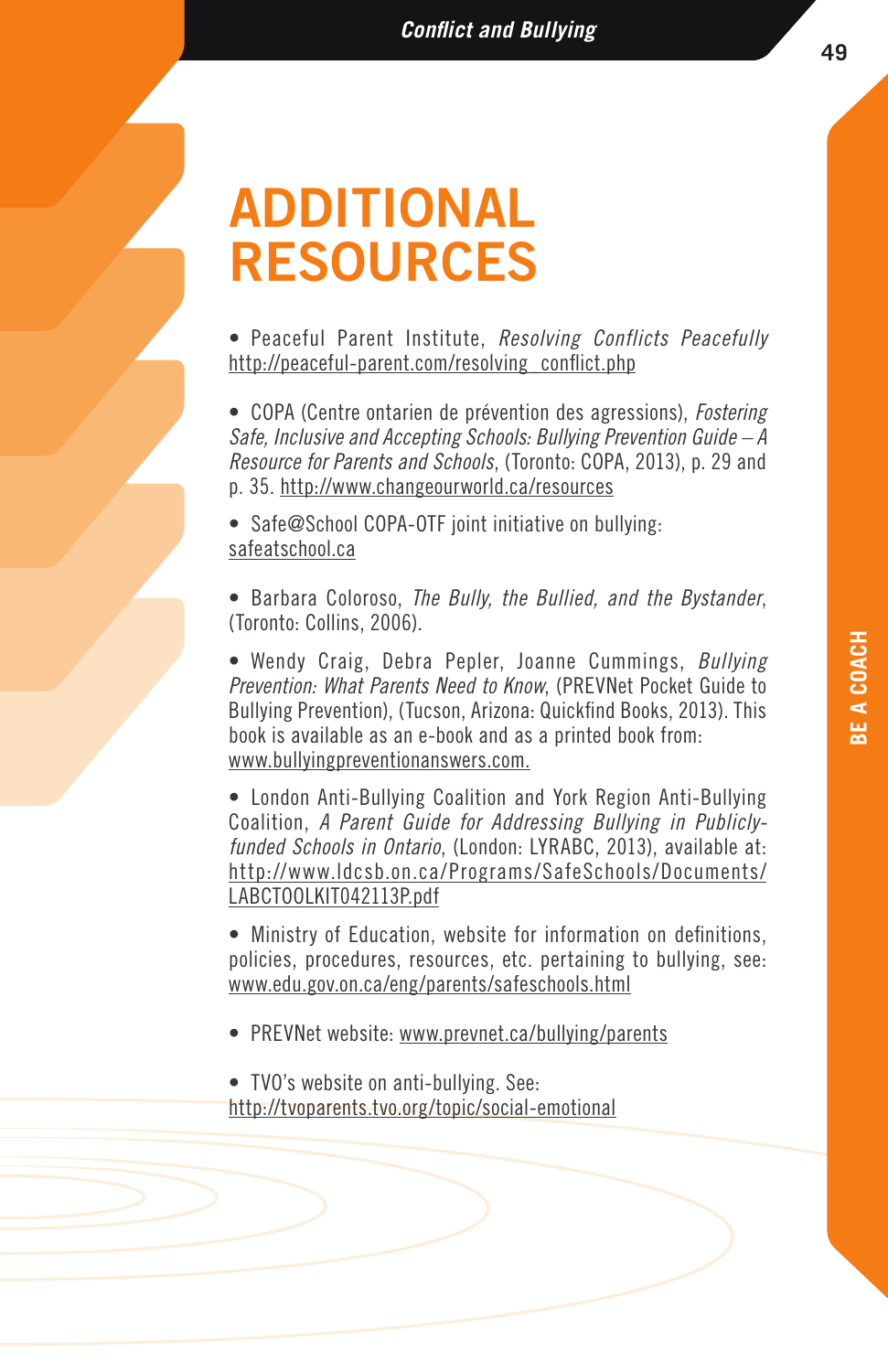*Parent Tool Kit*

*We cannot always protect our children from the disappointments and challenges they will face in the future, but we can prepare them for that future by helping them to become more resilient.*

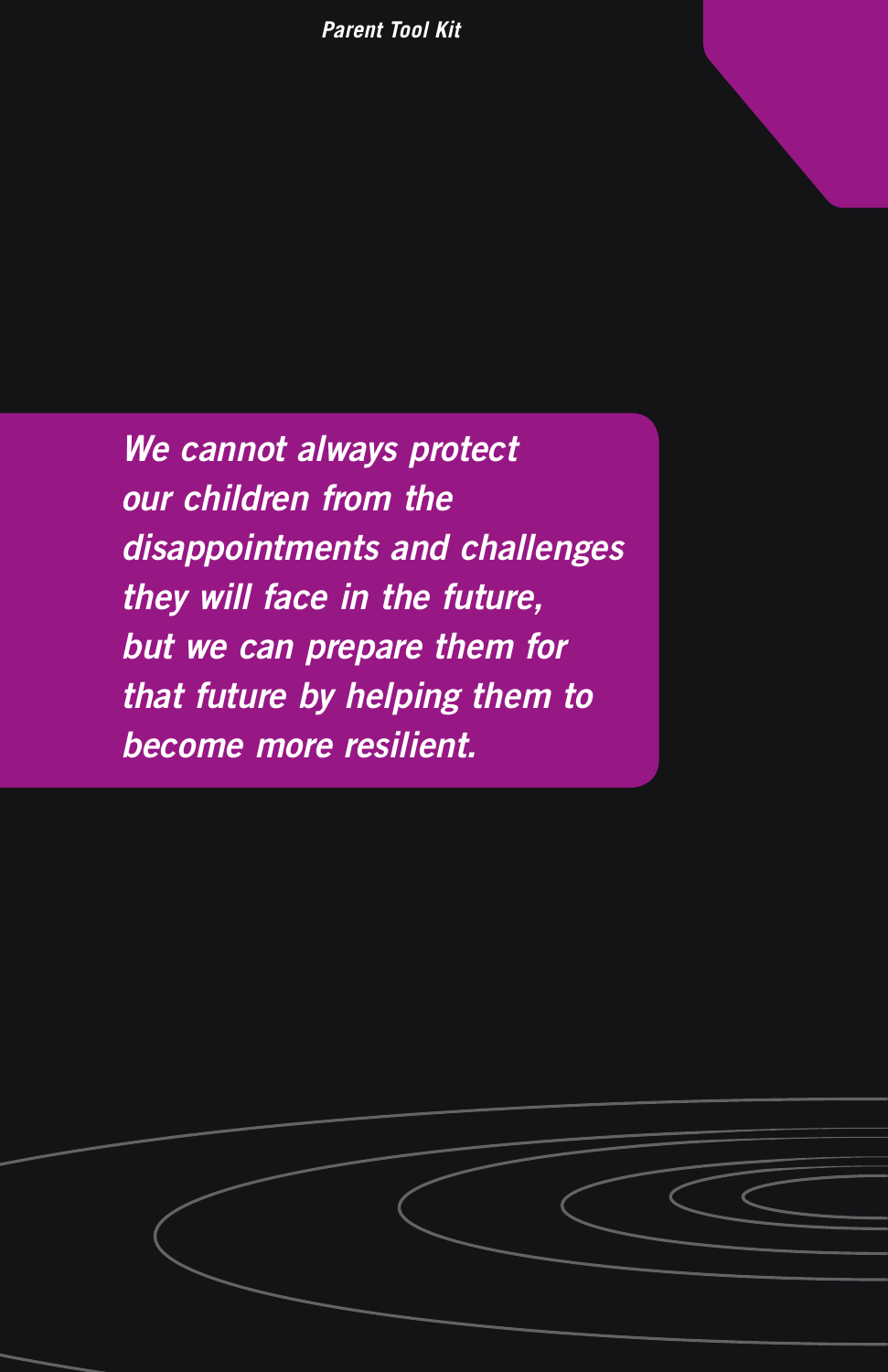# "When something goes wrong, he gets discouraged and gives up. What can I do to help him bounce back?"

Resilience is the ability to "bounce back" after disappointments. It is about learning what went wrong, gaining strength from setbacks, and trying again. Children can learn to become more resilient through their experiences. We cheer them on when we teach them that failures are simply part of the learning and growing process.

The more supportive relationships your children have, the more resilient they can become in stressful situations. Resilient children not only make their own world better, but they can also help others.

Parents can play a key role in helping their children become more resilient.

> **"When I have a goal, I know it's not always a smooth path. I still get there – but it might not be the way I expected." –** *Child*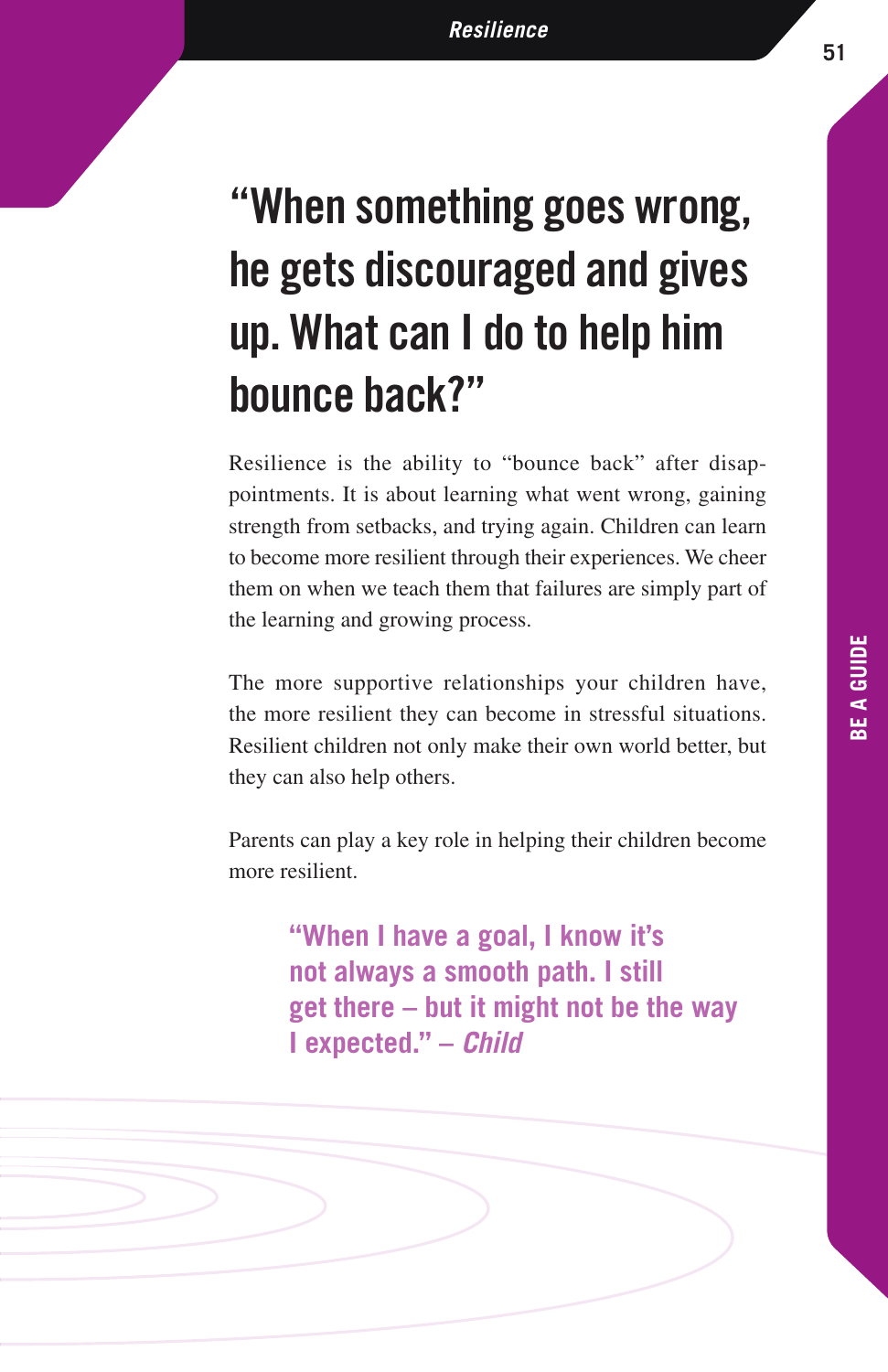# **TIPS**

- Help children and youth set realistic goals
- Give children and youth responsibilities
- Guide your children in developing their strengths
- Stress the importance of helping others
- Help children and teens handle disappointment and focus on the positive
- Help children identify their emotions and ways to manage them
- Listen to your child's or teen's feelings and ideas

### HELP CHILDREN AND YOUTH SET REALISTIC GOALS

Children and teens are more motivated to succeed when they set their own goals. Guide them to make sure their goals are not too easy or too hard. Encourage them to create a stepby-step plan.

With plans to realize goals, it is easier for children to identify where things go wrong. Problem solving with your children empowers them and gives them the confidence and strength to feel less discouraged.

Reaching doable goals builds self-confidence.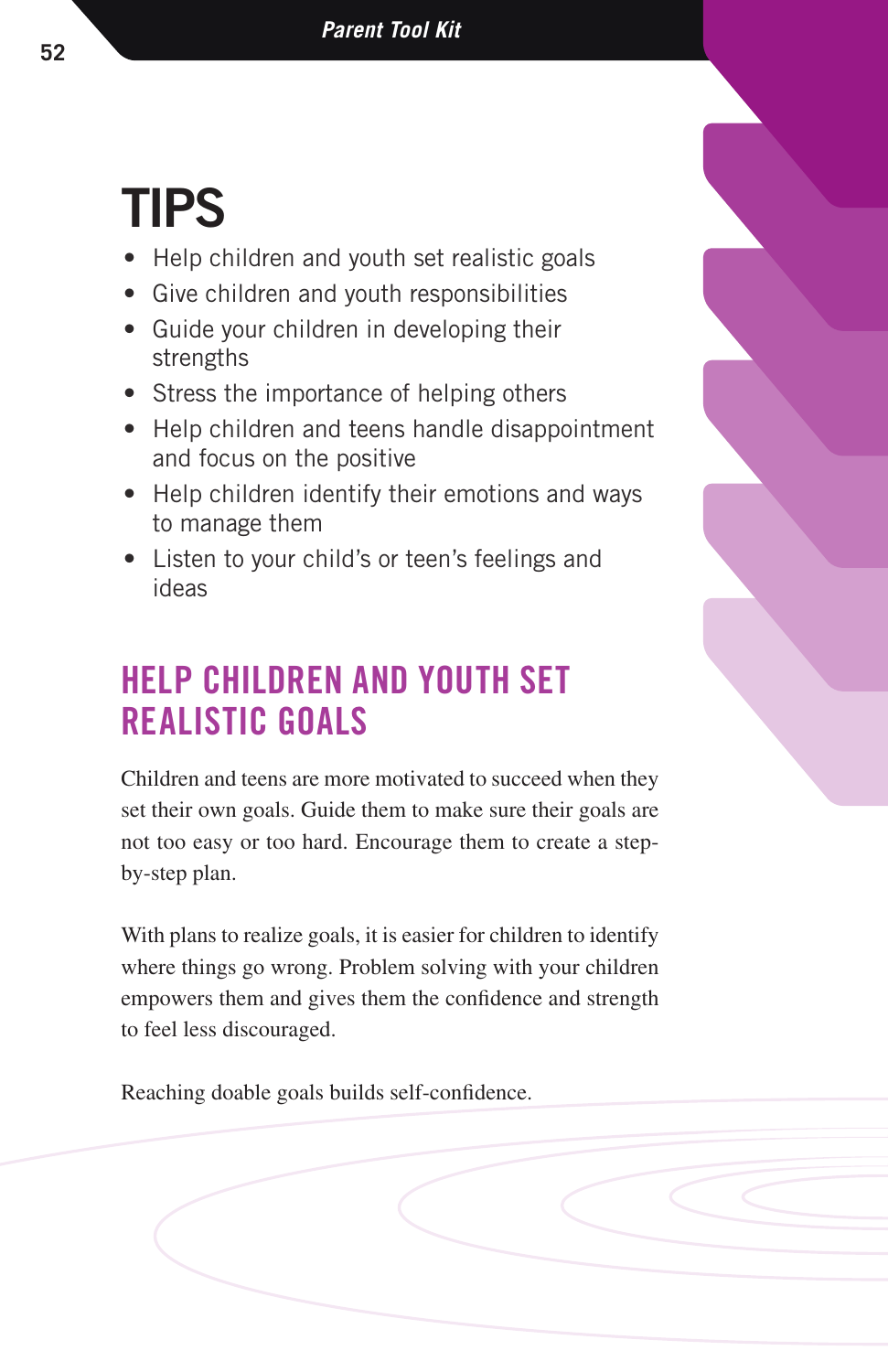### GIVE CHILDREN AND YOUTH RESPONSIBILITIES

Encourage children and teens to take responsibility for enjoyable tasks and for monitoring their own success. When a task is done, they feel better about their abilities.

> **"In the car, my son keeps track of GPS directions. It gives him a real sense of responsibility." –** *Parent*

### GUIDE YOUR CHILDREN IN DEVELOPING THEIR STRENGTHS

Resilient children know your love is not based on how they do on a test. They know you accept them unconditionally.

We all gain confidence when we know that we are capable of making a difference that is valued by others and the people we care about. Avoid making comparisons with your child's siblings and peers. Let your children know you believe in them and their unique abilities.

**Research says that volunteering and helping others can reduce our stress and increase our sense of well-being and happiness.**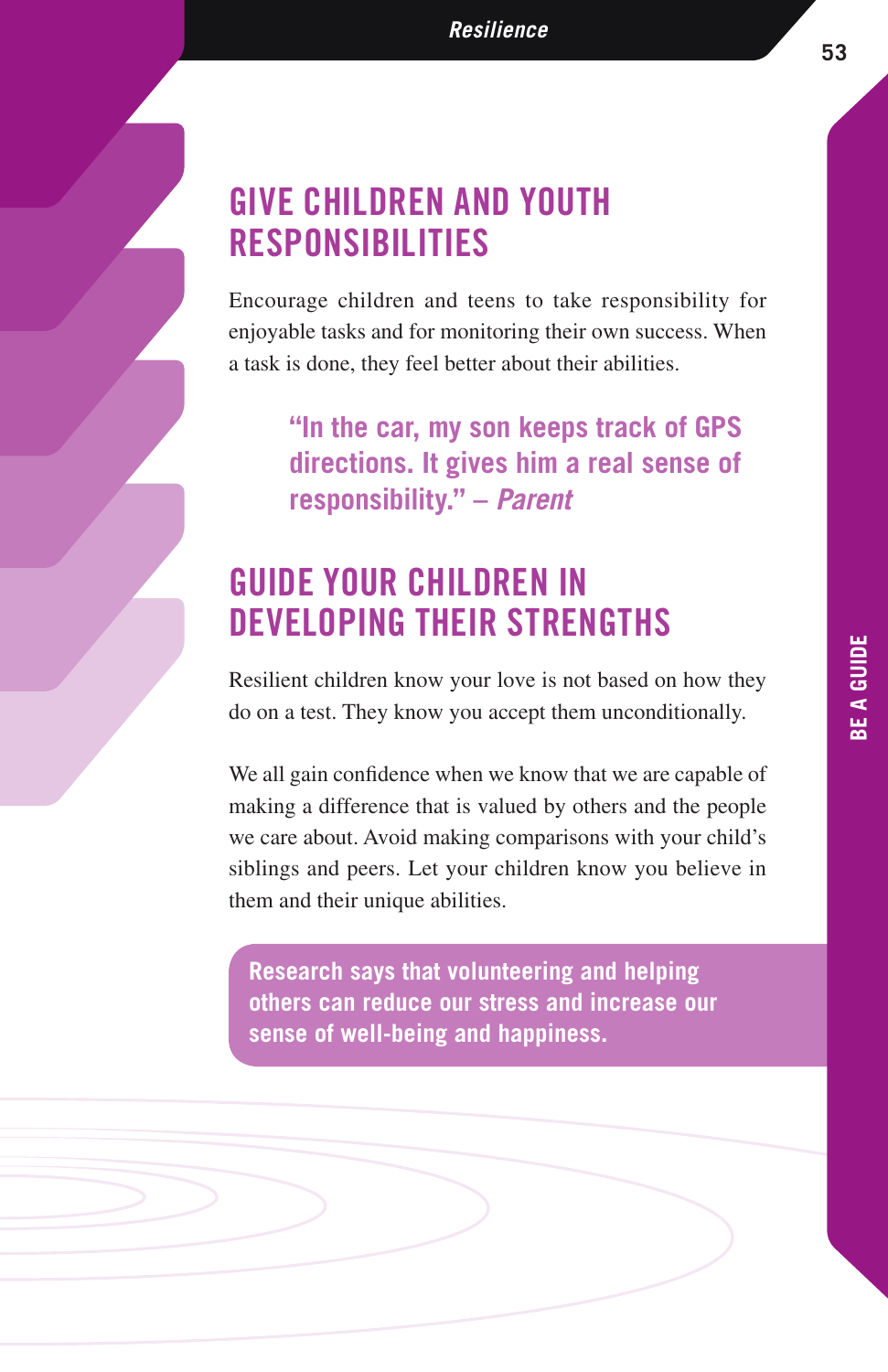#### STRESS THE IMPORTANCE OF HELPING OTHERS

Help children and youth appreciate that there are many people less fortunate than they are. Your children can make a positive difference by doing things for others. This will assist them in developing empathy and giving them a sense of their own self-worth.

Encourage teamwork. We all gain confidence and motivation when we know that we are capable and that others appreciate our contributions.

> **"When I help my Reading Buddy, she really looks up to me. It makes me feel great." –** *Child*

#### HELP CHILDREN AND TEENS HANDLE DISAPPOINTMENT AND FOCUS ON THE POSITIVE

**If you've never failed at anything, you haven't set the bar high enough; however, the competition should always be with ourselves.**

*– Bruce Ferguson*

Children need "child-size adversity, a chance to fall down and get back up on [their] own, without help."<sup>1</sup>

As they learn from their setbacks, children become more resourceful, self-confident, and resilient. Failures are not failures at all, but are part of the learning process we all go through. Be sure to be there after setbacks, but try not to rush to help.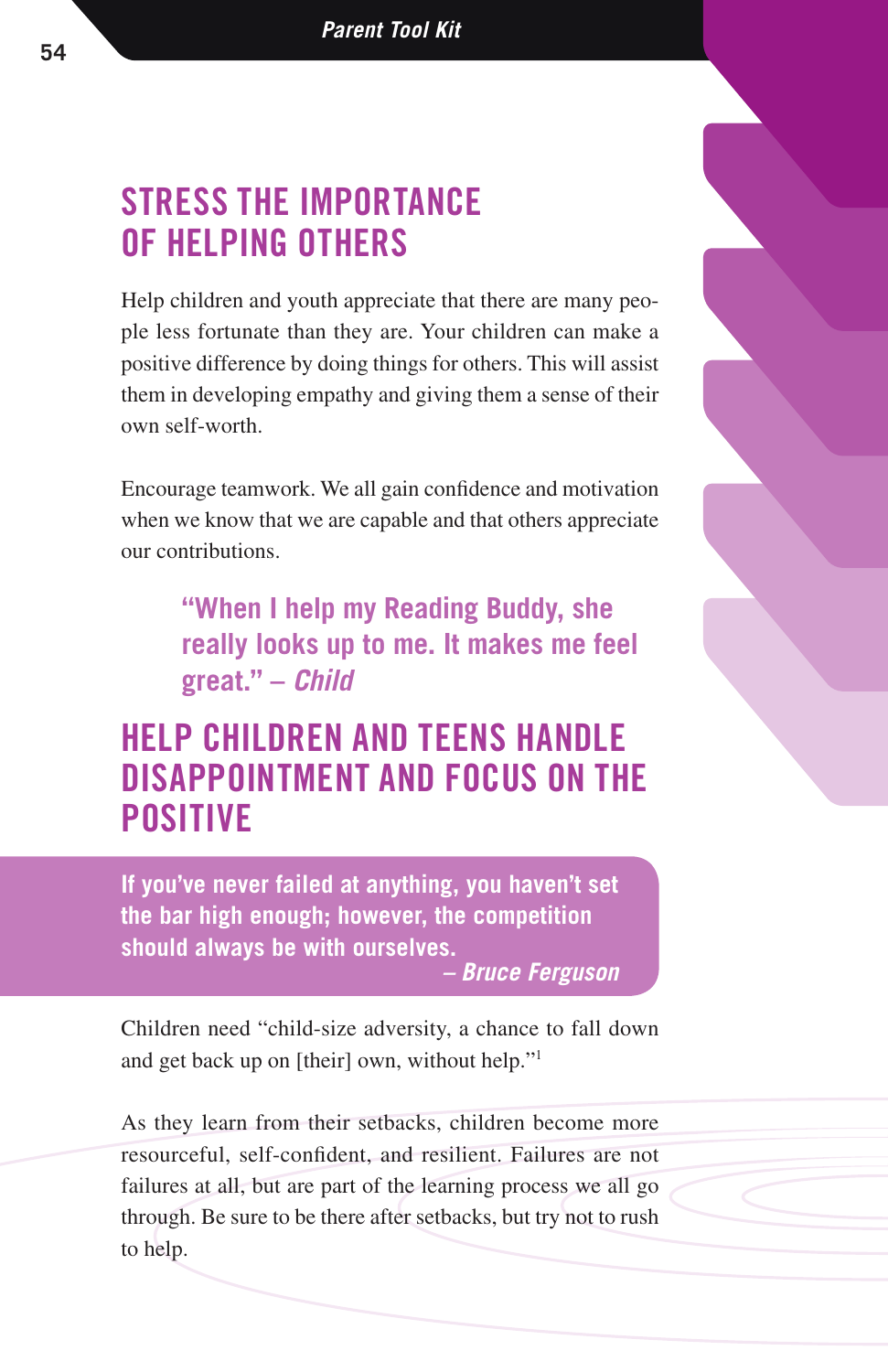Resilient children recognize that practice leads to success. Teach them that what they accomplish can make a difference. Knowing that they are capable and can make a positive difference is a key factor in determining how optimistic our children are.

**It might be said that teaching optimism to your children is as important as teaching them to work hard or be truthful, for it can have as profound an impact on their later lives.**<sup>2</sup>

#### HELP CHILDREN IDENTIFY THEIR EMOTIONS AND WAYS TO MANAGE THEM

**"My parents help me recognize when I am anxious. They tell me to take a deep breath and help me calm down. They support me and help me stay focused."** *– Teen*

To get the most out of any learning situation, children need to be able to remain focused and alert. This involves being aware of their emotions, whether they are angry, sad, or calm. Teach them how to calm themselves after a setback.

Helping your child learn how to manage emotions is part of maturing. Slow but steady improvement in your children's self-management will build their confidence and their ability to relate more easily to others. This is called self-regulation. Children who have developed such skills from early childhood have an easier time coping with challenges – but it is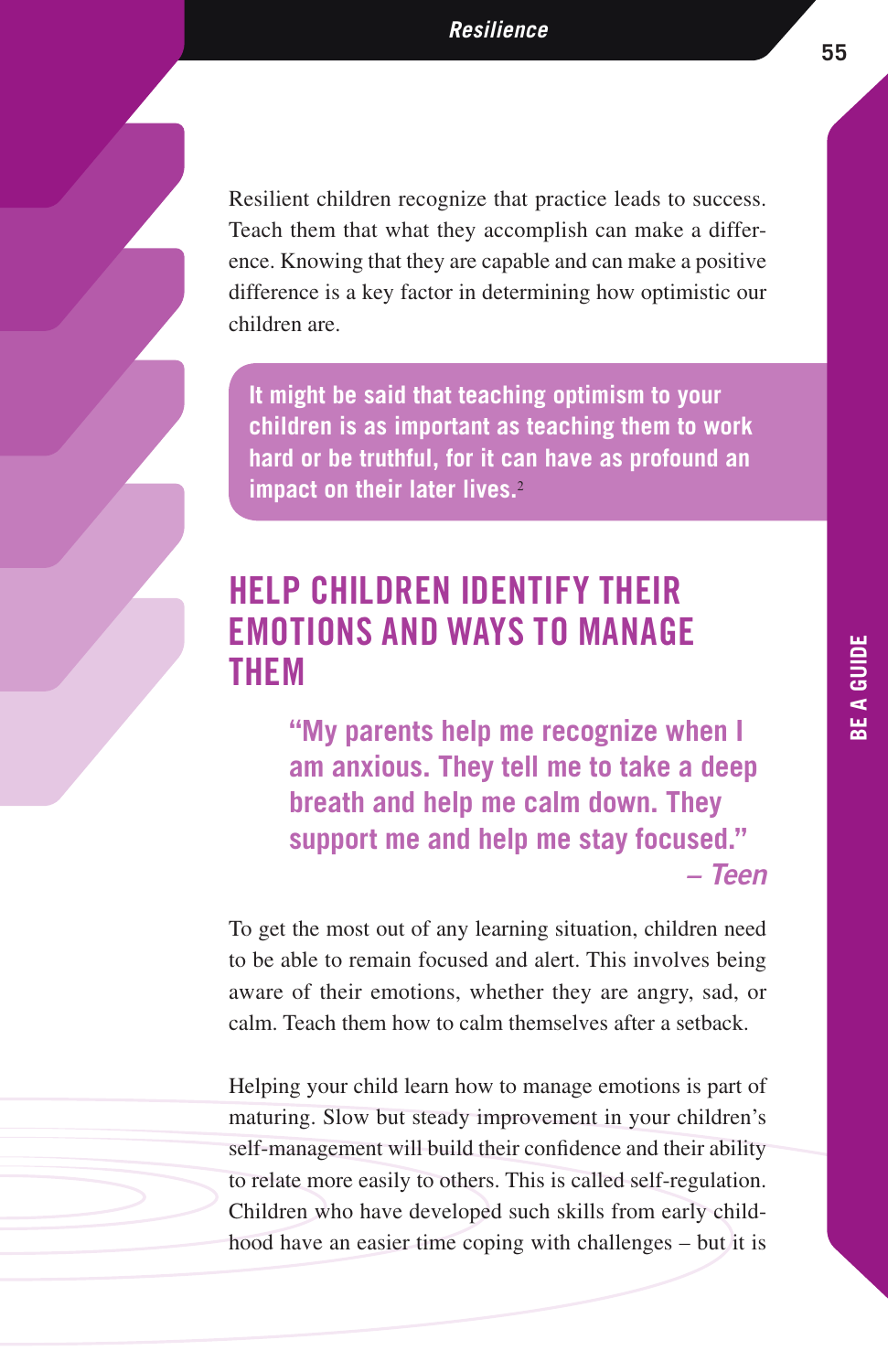never too late. For tips on how to develop self-regulation, see Additional Resources.

**Giving children time to wind down from energetic activities to quieter time is important. For example, encourage quiet activity before bedtime.**

**"When my parents listen to me I feel grown-up. I feel like they think I'm more than just a kid. I feel important." –** *Child*

#### LISTEN TO YOUR CHILD'S OR TEEN'S FEELINGS AND IDEAS

When listening, try not to interrupt or give advice. Give your children time to relate their thoughts, feelings, and ideas about resolving problems. When they are finished, ask questions to see if, together, you can agree on what to do.

#### **"Honour your children's feelings… listen when they are speaking their truth." –** *Parent*

Guiding children and teens through the steps to success builds their belief in themselves. With each success, they become better prepared to face the next challenge.

We are our children's cheering section. Their belief in themselves and their willingness to take risks are strengthened when we tell them what we love about them, what makes us smile and what makes us proud.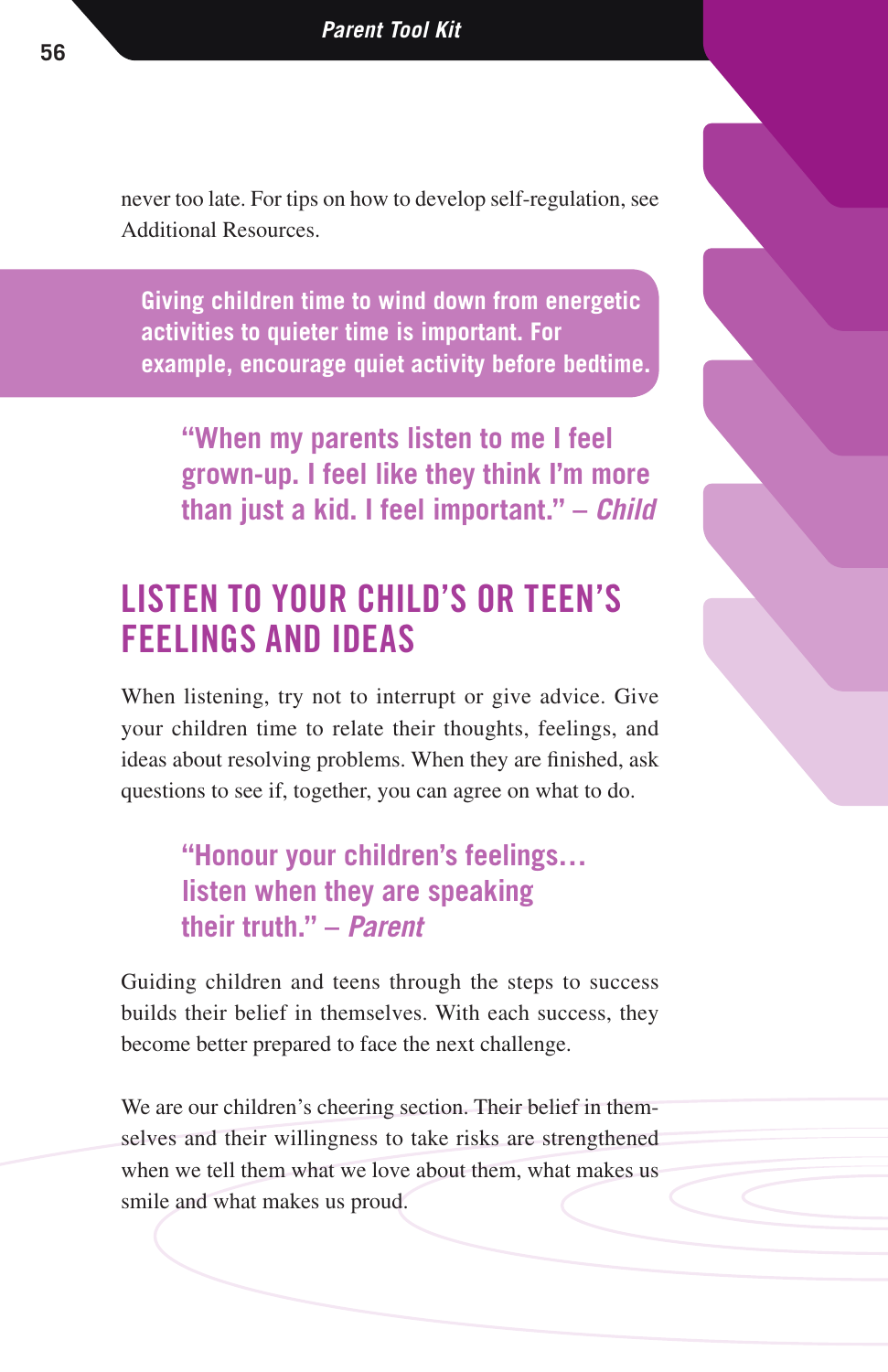**"I can think of no greater joy than my children and no greater responsibility than parenting." –** *Parent*

### **ADDITIONAL RESOURCES**

• Tatyana Barankin and Nazilla Khanlou, Growing Up Resilient: Ways to Build Resilience in Children and Youth, (Toronto: Centre for Addiction and Mental Health, 2007).

• Elizabeth Crary, Dealing with Disappointment: Helping Kids Cope When Things Don't Go Their Way, (Seattle, Washington: Parenting Press, Inc., 2003).

• John Hoffman, "What Is Self-Regulation," article written to accompany the book Calm, Alert and Learning: Classroom Strategies for Self-regulation by Stuart Shanker, and accessed on the companion website: [http://www.pearsoncanadaschool.com/media/canada/](http://www.pearsoncanadaschool.com/media/canada/cal/3-1_WhatIsCogSelfReg.pdf) cal/3-1\_WhatIsCogSelfReg.pdf

• Stuart Shanker, Calm, Alert, and Learning: Classroom Strategies for Self-regulation, (Toronto: Pearson Canada, 2013).

• Mary Sue Williams and Shelley Shellenberger, Keeping on Track: Alert Program Companion Game, (Albuquerque, New Mexico: Therapy Works Inc., 2008). www.AlertProgram.com

• Oxford, Elgin, London/Middlesex Student Support Leadership Initiative, Bounce Back (2013) (Tool Kit on resilience and mental health) at: www.mentalhealth4kids.ca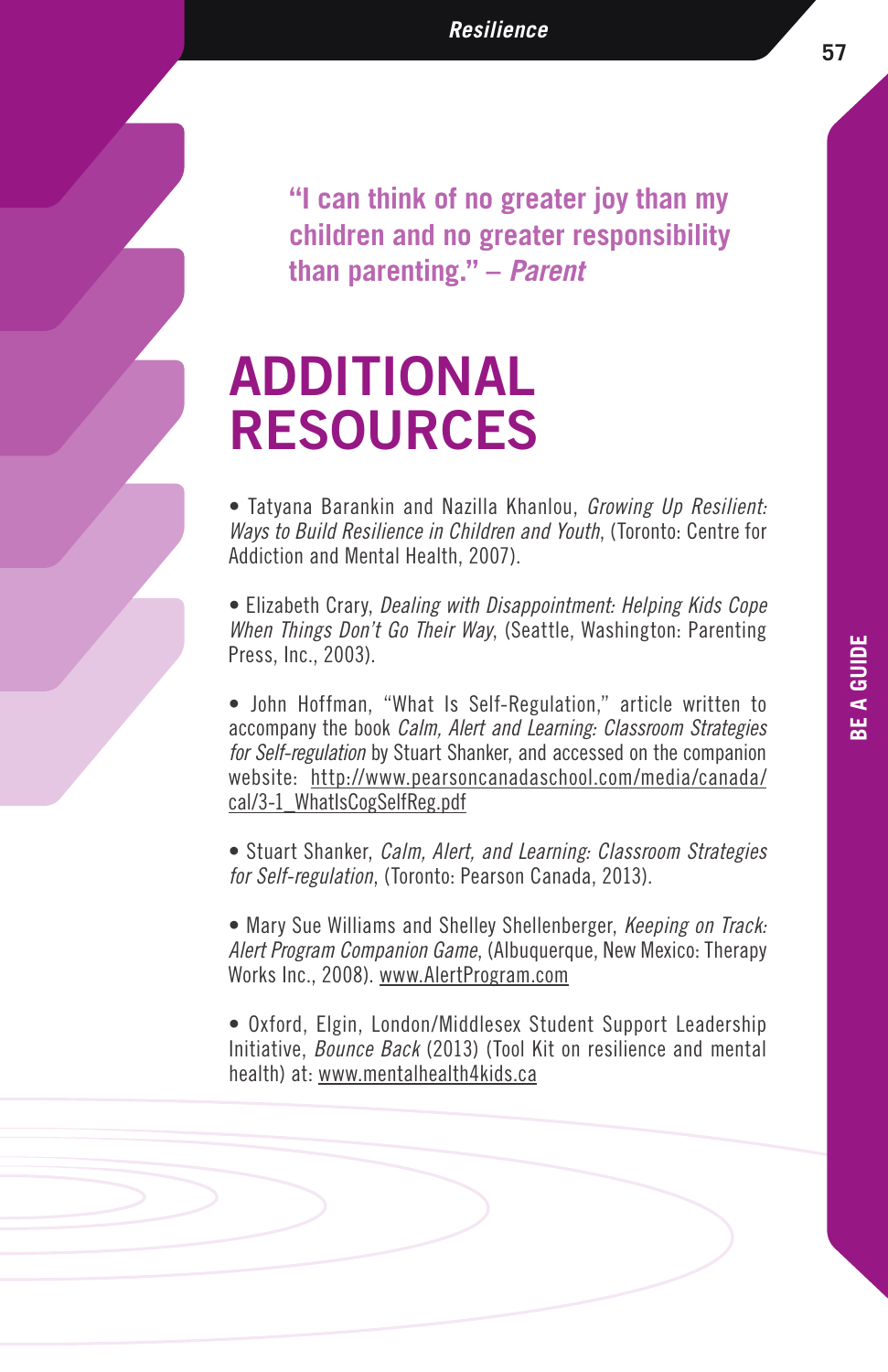# **References**

#### BE A MENTOR

1. Debra Pepler, Wendy Craig and Dilys Haner, "Healthy Development Depends on Healthy Relationships." Paper prepared for the Division of Childhood and Adolescence, Centre for Health Promotion, Public Health Agency of Canada. (November 2012), p. 9 . [http://www.prevnet.ca/sites/prevnet.ca/fi les/HealthyRelationshipsPaper.pdf](http://www.prevnet.ca/sites/prevnet.ca/files/HealthyRelationshipsPaper.pdf)

2. Jean Clinton, "The Power of Positive Adult Child Relationships: Connection Is the Key." See www.edu.gov.on.ca/childcare/Clinton.pdf 3. COPA (Centre ontarien de prévention des agressions), Fostering Safe, Inclusive and Accepting Schools, Bullying Prevention Guide – A Resource for Parents and Schools, (Toronto: COPA, 2013), p. 20. http://www.changeourworld.ca/resources

- 4. Mary Gordon, Daniel's Day, (Toronto: Mary Gordon, 2010), p. 1.
- 5. World Health Organization website: www.who.int/about/definition/en/print.html

#### BE INVOLVED

- 1. www.parl.gc.ca/content/lop/researchpublications/2010-03-e.htm
- 2. www.prevnet.ca/bullying/cyber-bullying
- 3. www.facebook.com/help/473865172623776
- 4. www.edu.gov.on.ca/eng/multi/english/BullyingEN.pdf
- 5. www.prevnet.ca/bullying/cyber-bullying/legal-consequences

#### BE A ROLE MODEL

- 1. Mary Gordon, Roots of Empathy, (Toronto: Thomas Allen, 2005), p.xvi.
- 2. Dr. Michael Ungar, cited on: http://www.kidsnowcanada.org/

#### BE A LEARNER

- 1. Pepler, Craig & Haner, "Healthy Development" p. 18 (see above, Be A Mentor #1).
- 2. Health Canada website: www.hc-sc.gc.ca/fniah-spnia/promotion/mental/index-eng.php
- 3. www.kidsmentalhealth.ca/join\_the\_cause/just\_the\_facts.php

#### BE A COACH

1. Pepler, Craig and Haner, "Healthy Development" p. 18 (see above, Be A Mentor #1).

2. York Region District School Board, Our Voices Against Bullying Student Conference, 6 June 2012, Student Focus Group Results, (York Region DSB, August 2012), p. 21.

3. What Parents Need to Know at http://www.prevnet.ca/bullying/parents

4. Debra Pepler and Wendy Craig, "Binoculars on Bullying: A New Solution To Protect and Connect Children," Paper prepared for Voices for Children, (February 2007), p. 6 (www.prevnet.ca).

5. Pepler & Craig, "Binoculars on Bullying", p. 8, drawing from D. Hawkins et al, "Naturalistic Observations of Peer Interventions in Bullying," Social Development, 10, (2001):512-27.

6. Ministry of Education, Bullying – We Can All Help Stop It – A Guide for Parents of Elementary and Secondary Schools, (Toronto: Ministry of Education, 2013), p.9. Go to: www.edu.gov.on.ca/eng/multi/english/BullyingEN.pdf

#### BE A GUIDE

1. Paul Tough, How Children Succeed: Grit, Curiosity, and the Hidden Power of Character, (New York: Mariner Books, Houghton Mifflin Harcourt, 2013), p. 183.

2. Martin Seligman, Learned Optimism: How to Change Your Mind and Your Life, (New York: Vintage Books, Random House, 2006), p. 235.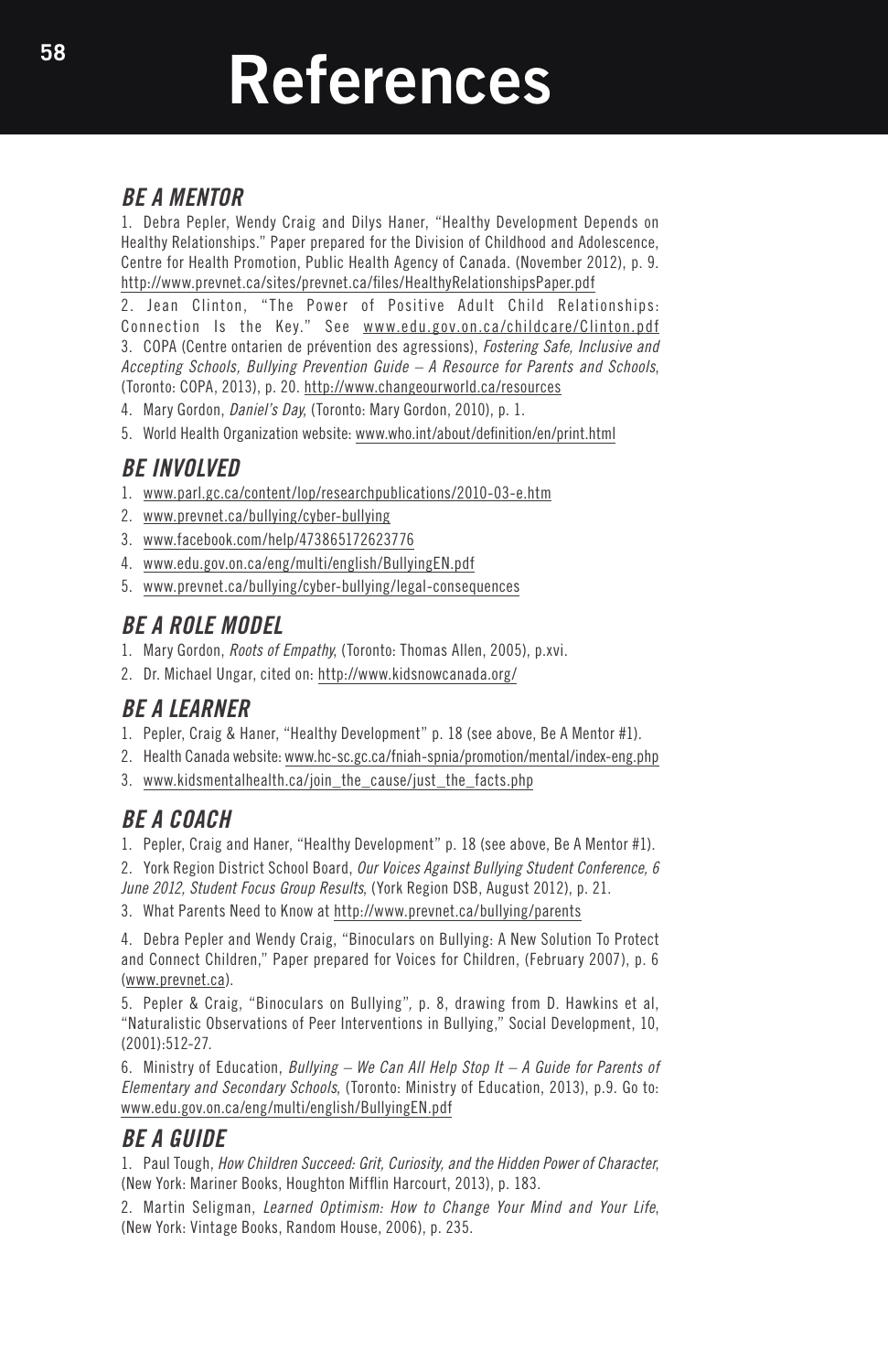# **Acknowledgements**

### CODE THANKS ALL CONTRIBUTORS:

Dr. Jean Clinton, Child Psychiatrist, Associate Professor, Department of Psychiatry and Behavioural Neuroscience, McMaster University and Children's Hospital;

COPA (Centre ontarien de prévention des agressions);

Dr. Bruce Ferguson, Director, Community Health Systems Resource Group at the Hospital for Sick Children;

Mary Gordon, Founder and President of Roots of Empathy; and

Dr. Debra Pepler, Co-Director, PREVNet (Promoting Relationships and Eliminating Violence Network).

#### Many parents, students, and educators contributed. They represented organizations which include the following:

Algoma District School Board

Bluewater Citizens for Education

Bluewater District School Board

Bully Free Community Alliance of York Region

Conseil des écoles publiques de l'Est de l'Ontario

Conseil scolaire de district catholique Centre-Sud

Conseil scolaire de district catholique de l'Est ontarien

Conseil scolaire de district catholique des Aurores boréales

Conseil scolaire de district catholique des Grandes Rivières

Conseil scolaire de district catholique du Centre-Est de l'Ontario

Conseil scolaire de district catholique du Nouvel-Ontario

Conseil scolaire de district catholique Franco-Nord

Conseil scolaire catholique Providence

Conseil scolaire Viamonde

Conseil scolaire de district du Grand Nord de l'Ontario

Conseil scolaire de district du Nord-Est de l'Ontario

Durham Catholic District School Board

Fédération de la jeunesse franco-ontarienne

Guelph Anti-bullying Coalition

Halton Catholic District School Board

Hamilton Anti-Bullying Coalition

Hamilton-Wentworth District School Board

Hastings & Prince Edward District School Board

Kawartha Pine Ridge District School Board

Keewatin-Patricia District School Board

Lambton Kent District School Board

London Anti-Bullying Coalition

Near North District School Board

Northeastern Catholic District School Board

Northwest Catholic District School Board

Ontario Association of Parents in Catholic Education

Ontario Federation of Home and School Associations

Ottawa Catholic District School Board

Parents partenaires en éducation

Peel District School Board

People for Education

Rainbow District School Board

Rainy River District School Board

Renfrew County Catholic District School Board

Simcoe County District School Board

St Clair Catholic District School Board

Thames Valley District School Board

Toronto Catholic District School Board

Toronto District School Board

York Region Anti-Bullying Coalition

York Region District School Board